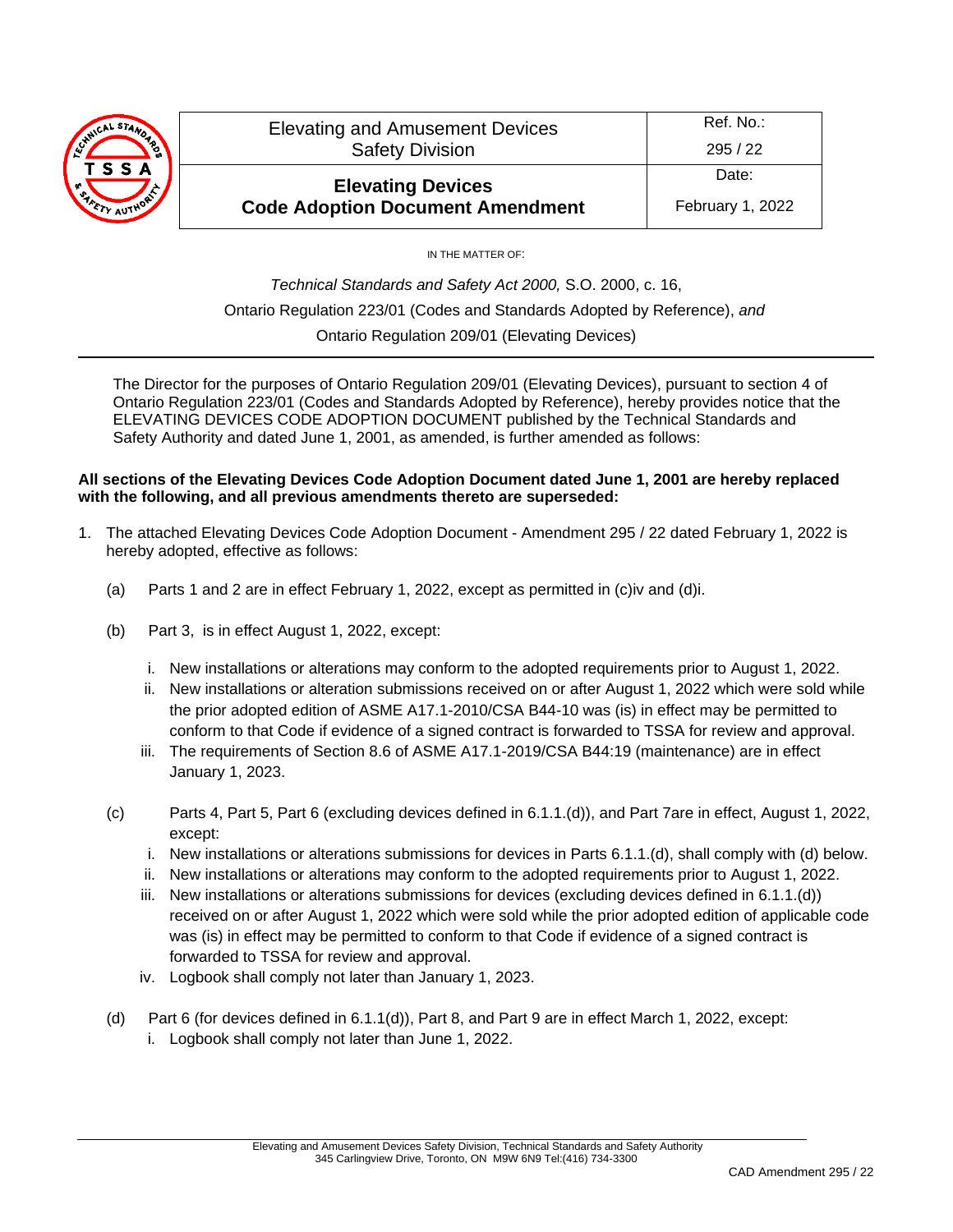Any person involved in an activity, process or procedure to which this document applies shall comply with this document.

# **<original signed>**

\_\_\_\_\_\_\_\_\_\_\_\_\_\_\_\_\_\_\_\_\_\_\_\_\_\_\_\_\_\_\_\_\_\_\_\_\_\_\_\_\_\_\_\_\_\_ Roger Neate Director, Ontario Regulation 209/01 (Elevating Devices)

*Distribution: Posted to TSSA website.*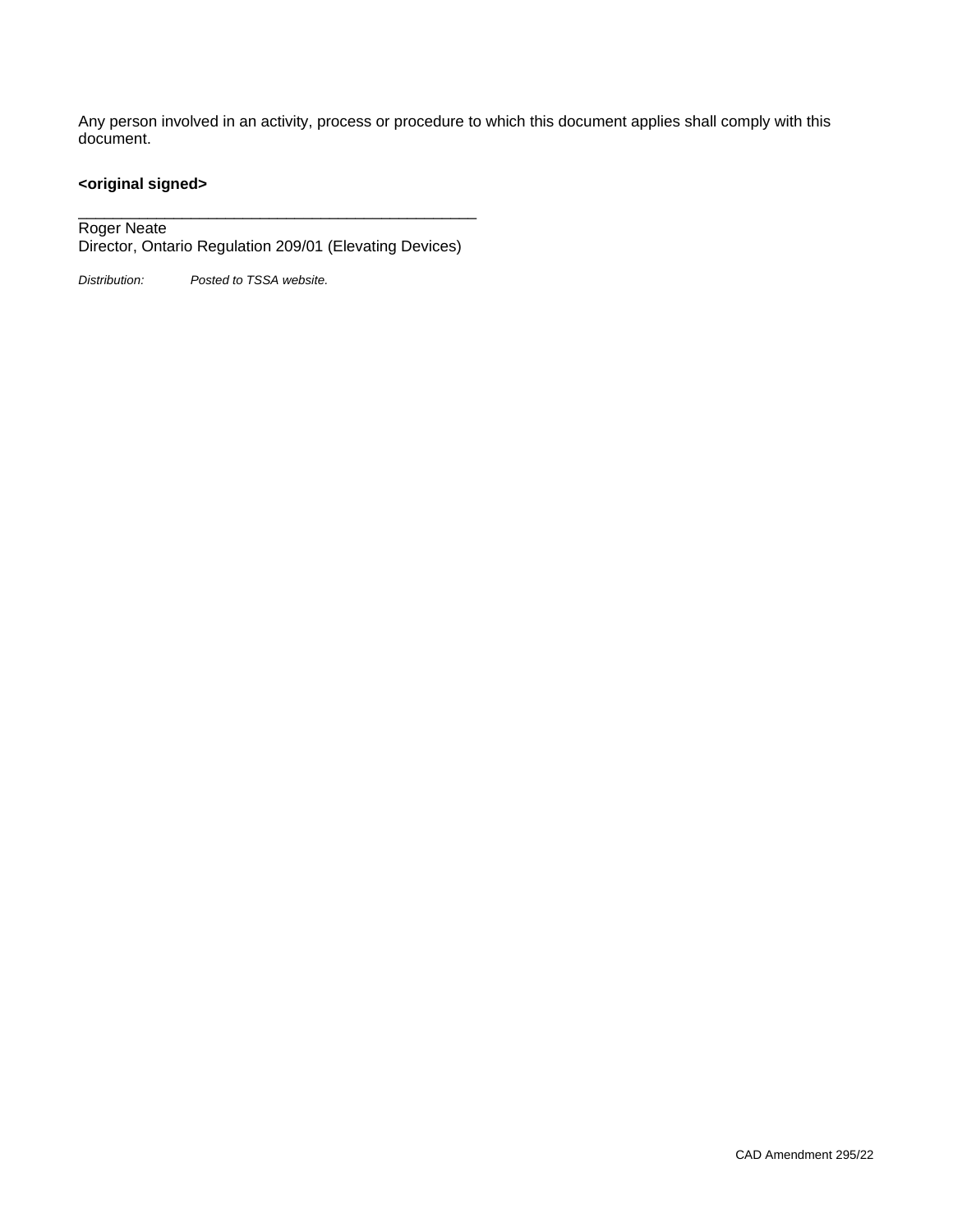

# **ELEVATING DEVICES CODE ADOPTION DOCUMENT AMENDMENT 295/22**

# **February 1, 2022**

**Elevating and Amusement Devices Safety Program Technical Standards and Safety Authority**

CAD Amendment 295/22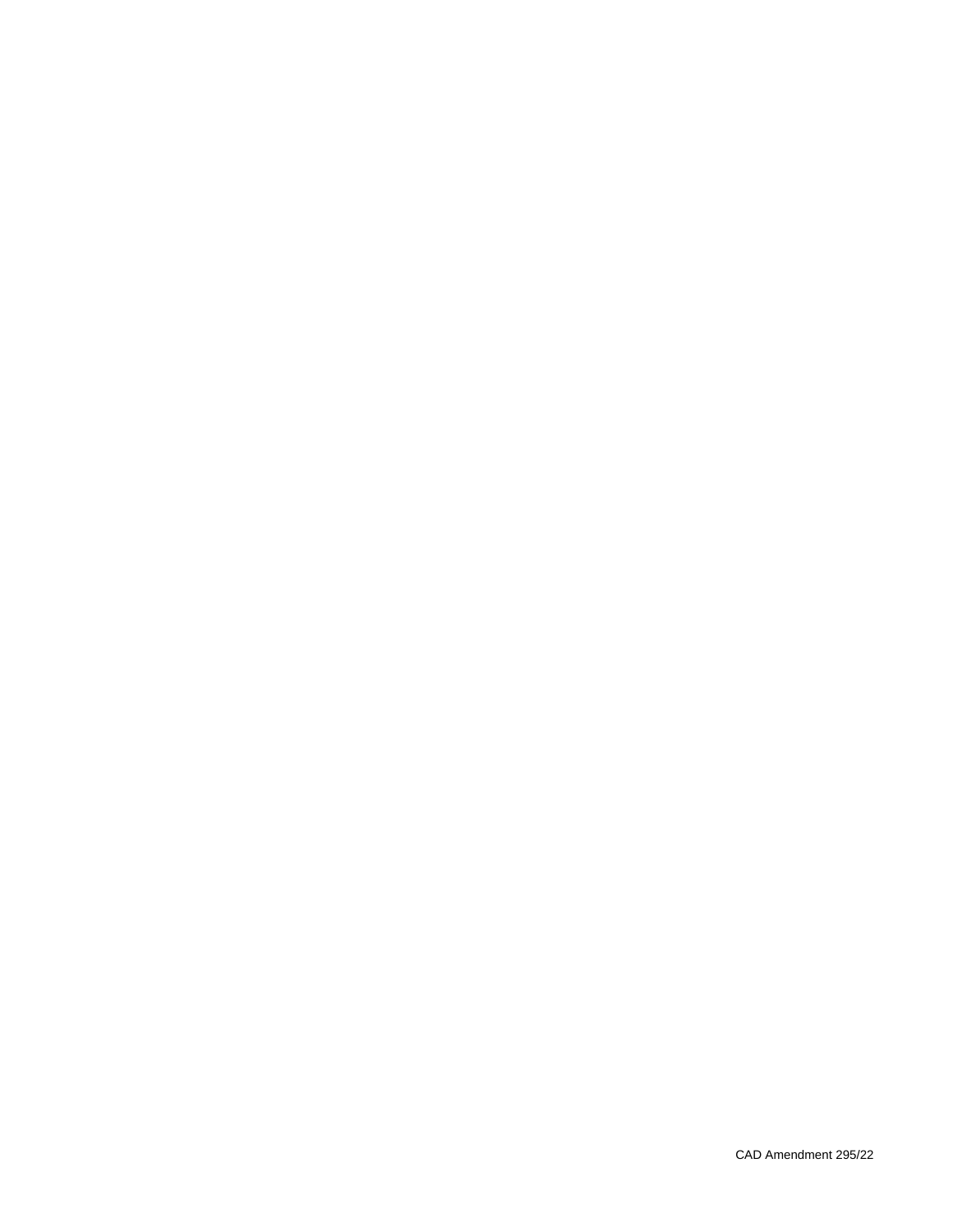# **Background**

This document and the codes it adopts establish requirements and minimum standards for the design, construction, installation, erection, maintenance and alteration of elevating devices.

Pursuant to s. 4(1) of Ontario Regulation 223/01 (Codes and Standards Adopted by Reference) made under the *Technical Standards and Safety Act, 2000*, the "Elevating Devices Code Adoption Document" published by TSSA and dated June 1, 2001 (the "CAD") forms a part of Ontario Regulation 209/01 (Elevating Devices).

CAD Amendment 295/22, replaces previous CAD Amendment 277/19.

# **Colour Coding and Reference Symbols Used in CAD Amendment 295/22**

| 7.5             | <b>blue bold</b> is a reference to another section in this CAD amendment                                                                                                                                               |
|-----------------|------------------------------------------------------------------------------------------------------------------------------------------------------------------------------------------------------------------------|
| (197/06)        | is a reference to a predecessor document (Director's Order, Enforcement Procedure, etc.)                                                                                                                               |
| 7.2.4.          | is a reference to a section in an external document or code                                                                                                                                                            |
| CAD 7.2.4.      | is a reference to a section in an external document or code revised by this CAD                                                                                                                                        |
| as part of      | is a reference to text from a published code that is not adopted by the CAD                                                                                                                                            |
| <b>Red Text</b> | is used to identify changes from the previous CAD Amendment or TSSA-specific additions<br>to a published code                                                                                                          |
| gold highlight  | is used to identify changes to code language new in this CAD Amendment                                                                                                                                                 |
| ★               | is used to denote a TSSA-specific alteration                                                                                                                                                                           |
| Note:           | 1) The ASME A17.1-2019/CSA B44-19 code utilizes blue text (not bolded)<br>when cross referencing sections within that code. Example;<br>NOTE: See Part 8 for additional requirements that apply to electric elevators. |
|                 | 2) Definitions contained in Ontario Regulation 209/01 apply to the CAD and adopted<br>codes.                                                                                                                           |

For more information contact:

Technical Standards and Safety Authority Elevating and Amusement Devices Safety Program 345 Carlingview Drive Toronto ON M9W 6N9 e-mail: [eddesignsubmittal@tssa.org](mailto:eddesignsubmittal@tssa.org)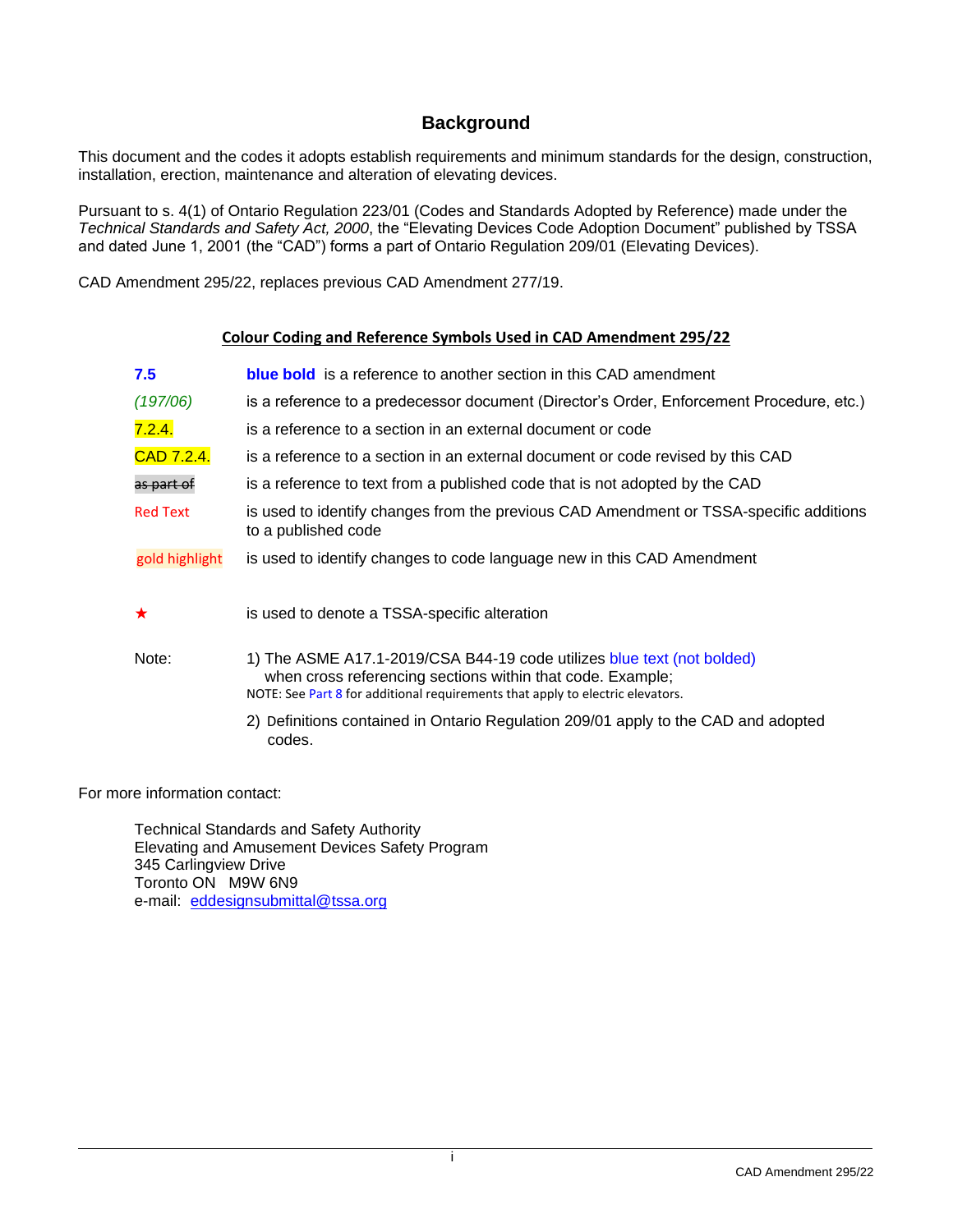# **Table of Contents**

| Part |  |
|------|--|
|      |  |
|      |  |
|      |  |
|      |  |
|      |  |

| $\overline{2}$ |                                                                                        |  |
|----------------|----------------------------------------------------------------------------------------|--|
| 2.1            |                                                                                        |  |
| 2.2            |                                                                                        |  |
| 2.3            | Maintenance Program, Log Book (Records), and other Records [CAD Amendment 295/22]  5   |  |
| 2.4            |                                                                                        |  |
| 2.5            |                                                                                        |  |
| 2.6            |                                                                                        |  |
| 2.7            |                                                                                        |  |
| 2.8            |                                                                                        |  |
| 2.9            |                                                                                        |  |
| 2.10           | Proper Use of Jumpers (Elevator Industry Field Employees' Safety Handbook) (01/82)  10 |  |
| 2.11           |                                                                                        |  |
| 2.12           |                                                                                        |  |
| 2.13           |                                                                                        |  |

| 3    | ELEVATORS, DUMBWAITERS, ESCALATORS, MOVING WALKS, MATERIAL LIFTS AND FREIGHT   |  |
|------|--------------------------------------------------------------------------------|--|
|      |                                                                                |  |
| 3.1  |                                                                                |  |
| 3.2  |                                                                                |  |
| 3.3  |                                                                                |  |
| 3.4  |                                                                                |  |
| 3.5  |                                                                                |  |
| 3.6  |                                                                                |  |
| 3.7  |                                                                                |  |
| 3.8  | Requirements for Existing Passenger and Freight Elevators (245/10) (173/02) 25 |  |
| 3.9  | Requirements for Existing Dumbwaiters or Freight Platform Lifts (253/12) 25    |  |
| 3.10 |                                                                                |  |
| 3.11 |                                                                                |  |
| 3.12 |                                                                                |  |
| 3.13 |                                                                                |  |
| 3.14 |                                                                                |  |
| 3.15 |                                                                                |  |
| 3.16 |                                                                                |  |
| 3.17 |                                                                                |  |
| 3.18 |                                                                                |  |
| 3.19 |                                                                                |  |
| 3.20 |                                                                                |  |
| 3.21 |                                                                                |  |
|      |                                                                                |  |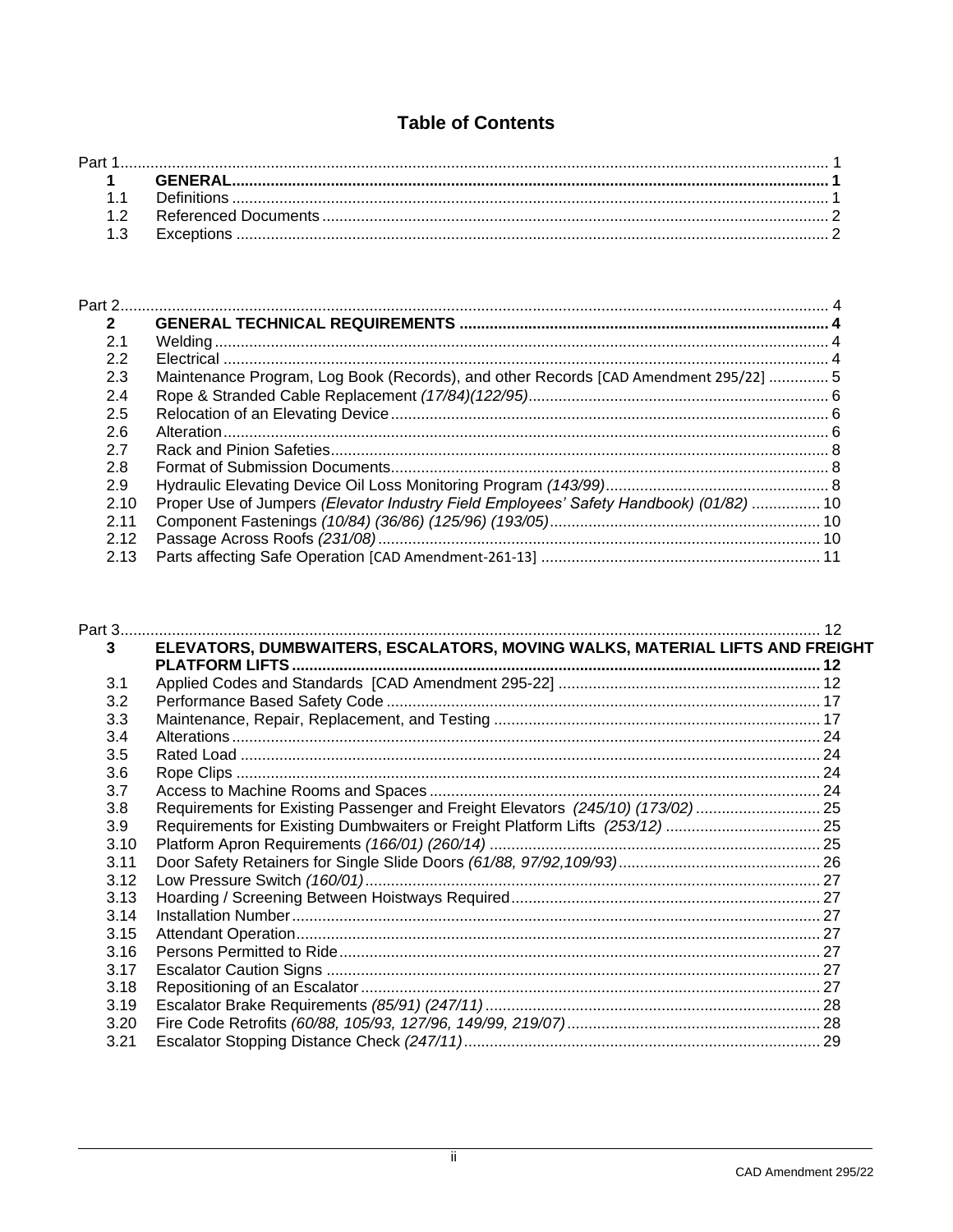| 4.1 |  |
|-----|--|
| 42  |  |
| 4.3 |  |

| 5    |                                                                                           |  |
|------|-------------------------------------------------------------------------------------------|--|
| 5.1  |                                                                                           |  |
| 5.2  |                                                                                           |  |
| 5.3  |                                                                                           |  |
| 5.4  | CSA Z98-19 clauses 4.31.1.7 "Safety levels" and 4.31.1.8 "Safety Considerations" (General |  |
|      |                                                                                           |  |
| 5.5  |                                                                                           |  |
| 5.6  |                                                                                           |  |
| 5.7  |                                                                                           |  |
| 5.8  |                                                                                           |  |
| 5.9  |                                                                                           |  |
| 5.10 |                                                                                           |  |
| 5.11 |                                                                                           |  |
| 5.12 |                                                                                           |  |

| 6   |  |
|-----|--|
| 6.1 |  |
| 6.2 |  |
| 6.3 |  |
| 6.4 |  |
| 6.5 |  |
| 6.6 |  |
|     |  |

| 7.1 |  |
|-----|--|
| 72  |  |
| 7.3 |  |
| 7.4 |  |
| 7.5 |  |
|     |  |
|     |  |

| <b>R2</b> |  |
|-----------|--|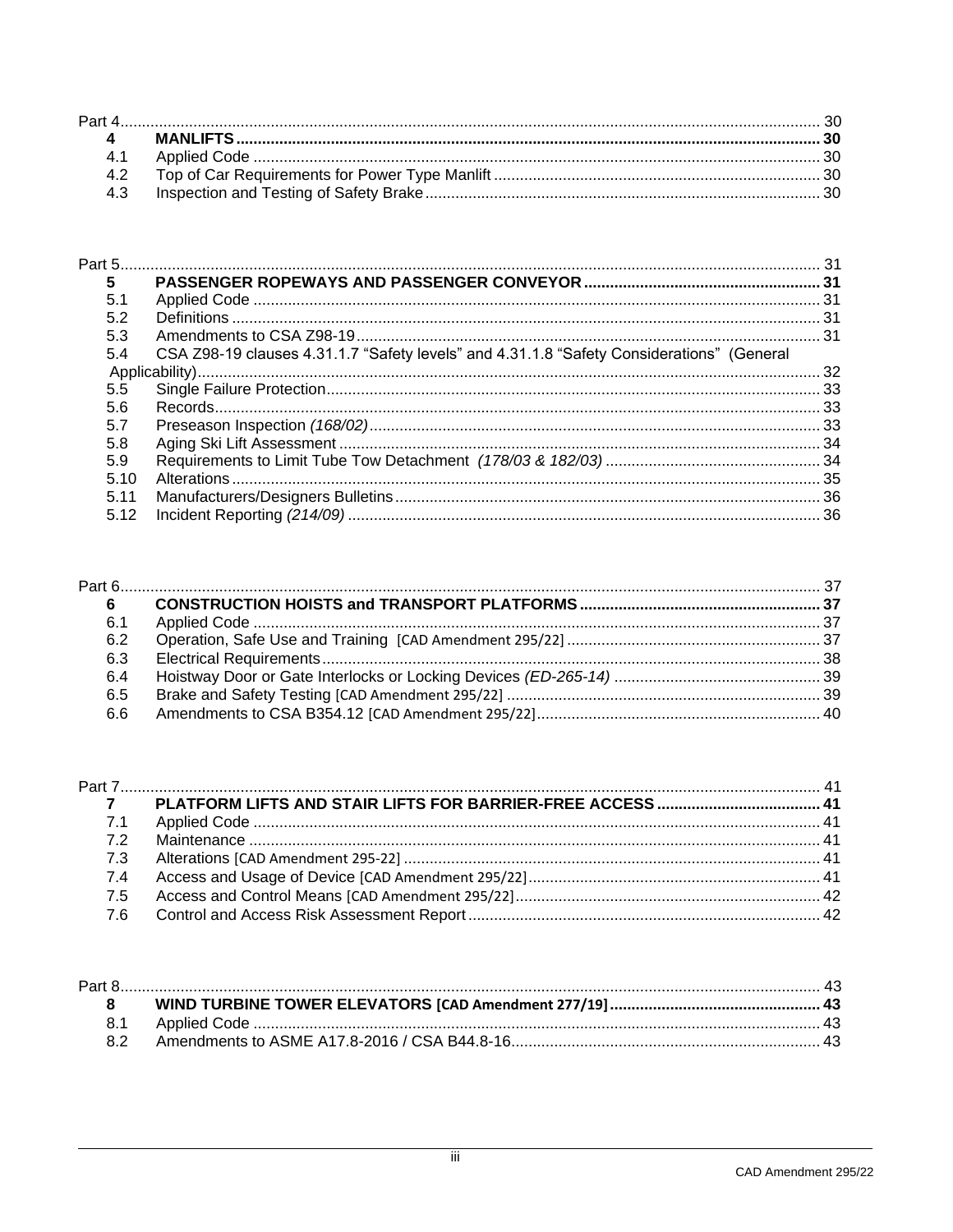| 9    |  |
|------|--|
| 9.1  |  |
| 9.2  |  |
| 9.3  |  |
| 9.31 |  |
|      |  |
|      |  |
|      |  |
|      |  |
| 9.4  |  |
| 9.5  |  |
| 9.6  |  |
| 9.7  |  |

| $-1.0$ |  |
|--------|--|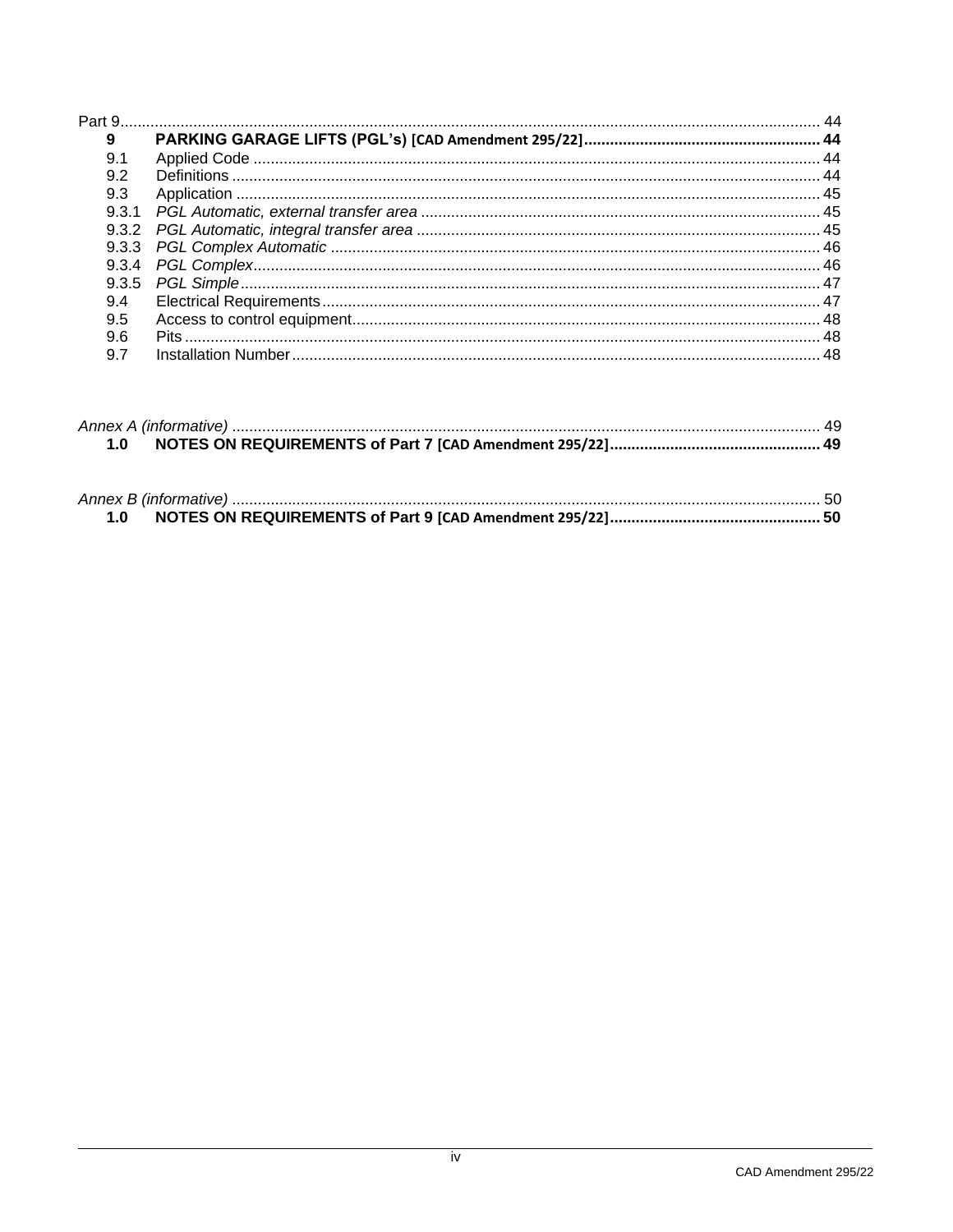# **Elevating Devices Code Adoption Document Amendment 295/22**

# **Part 1**

# <span id="page-8-1"></span><span id="page-8-0"></span>**1 GENERAL**

# <span id="page-8-2"></span>**1.1 Definitions**

- 1.1.1 The terms in this Code Adoption Document amendment (Document) have the same meaning as in the *Act* or the Regulation unless otherwise specified herein.
- 1.1.2 Where a provision of a code or standard adopted in this Document is inconsistent with the requirements of this Document, the provision of this Document shall prevail.
- 1.1.3 In this Document,
	- (a) "accredited" means that an organization has been evaluated and approved by an Authorized Agency to operate a Certification program, and is designated as such in a publication of the Authorized Agency. [CAD Amendment 277/19]
	- (b) "ANSI" means the American National Standards Institute.
	- (c) "CAN" means a standard recognised as a National Standard of Canada and approved by the Standards Council of Canada.

"certified" means equipment or materials accepted for inclusion in a publication by a certifying organization / certifying body.

NOTE: The means for identifying certified equipment may vary for each organization concerned with product evaluation, some of which do not recognize equipment as certified unless it is also marked. The authority having jurisdiction utilizes the system employed by the certifying organization / certifying body to identify a certified product. [CAD Amendment 277/19] [CAD Amendment 295/22]

- (d) "certification body" means a body accredited in accordance with the Standards Council of Canada Act (Canada) to certify electrical products and devices and recognized by the Authority (O. Reg. 438/07, s. 1 (1)). [CAD Amendment 295/22]
- (e) "certifying organization / certifying body" means an approved or accredited, independent organization concerned with product evaluation that maintains periodic inspection of production of certified equipment or material and whose certification states whether that equipment meets appropriate standards or has been tested and found suitable for use in a specified manner. [CAD Amendment 277/19] [CAD Amendment 295/22]
- (f) "common mode failure" means the result of an event(s) which because of dependencies, causes a coincidence of failure states of components in two or more separate channels of a redundancy system, leading to the defined system failing to perform its intended function. [CAD Amendment 216-07]
- (g) "CSA" means the Canadian Standards Association.
- (h) "dedicated function fire alarm system" means a protected premises fire alarm system installed specifically to perform emergency control fire safety function(s) where a building fire alarm system is not required. See NFPA 72-2019. [CAD Amendment 261-13] [CAD Amendment 277/19]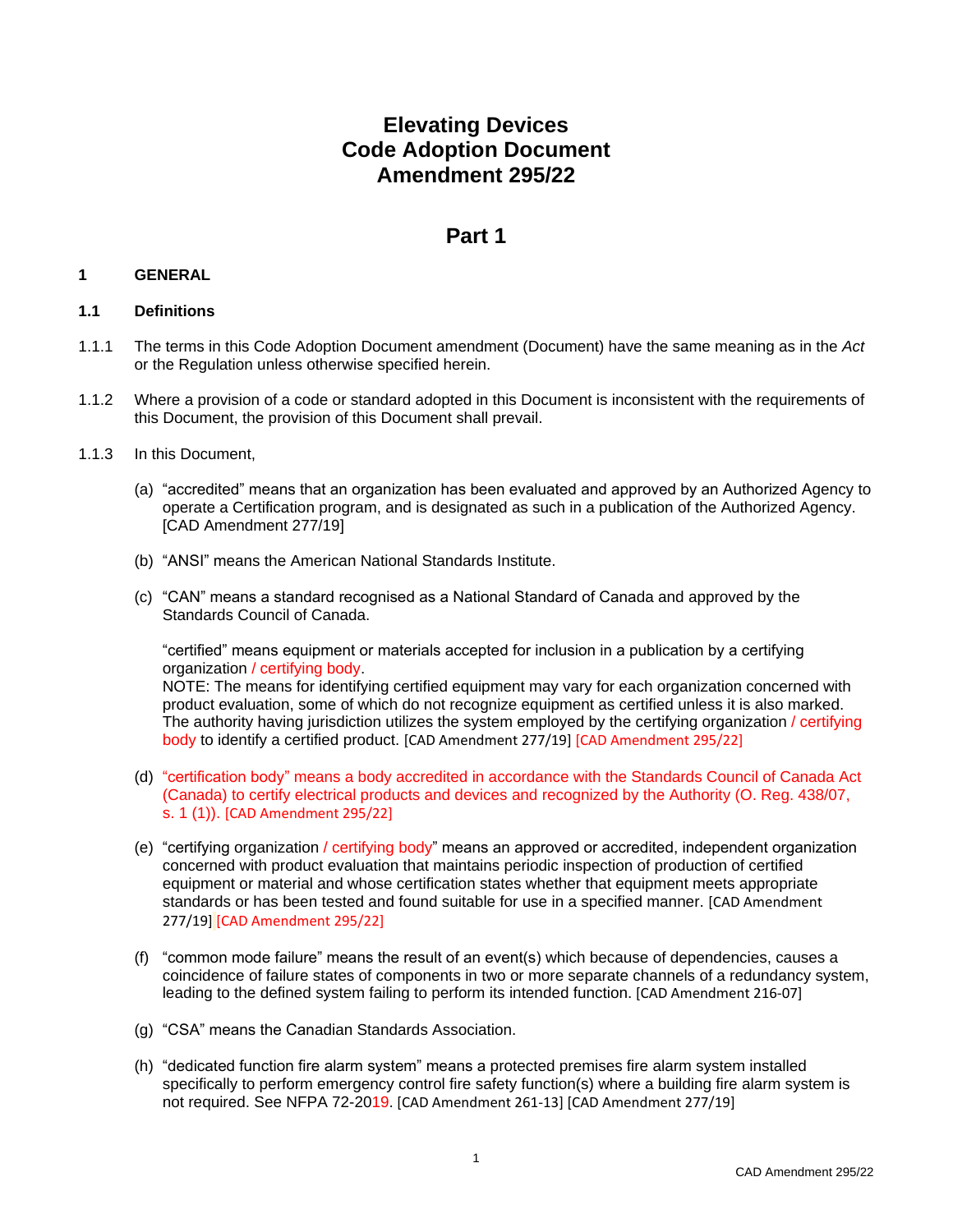- (i) "field evaluation agency" means an inspection body accredited in accordance with the Standards Council of Canada Act (Canada) to evaluate electrical products and devices and recognized by the Authority (O. Reg. 438/07, s. 1 (1)); [CAD Amendment 295/22]
- (j) "fire authority" as used in  $ASME A17.1 / CSA B44$  has the same meaning as Chief Fire Official in Ontario Regulation 213/07. [CAD Amendment 277/19]
- (k) "freight elevator-P" means a freight elevator upon which passengers are permitted to ride.
- (l) "marked" means equipment or material to which has been attached a symbol or other identifying mark of an approved or accredited independent certifying organization, concerned with product evaluation, that maintains periodic inspection of production of marked equipment or material, and by whose marking the manufacturer indicates compliance with appropriate standards or performance in a specified manner. [CAD Amendment 277/19]
- (m) "minor alteration type A" means a minor alteration per Ontario Regulation 209/01 which requires the signature and seal of a professional engineer per Ontario Regulation 209/01, s. 15.(6).
- (n) "minor alteration type B" means a minor alteration per O. Reg 209/01, s. 19.(1) which may be signed as per Ontario Regulation 209/01, s. 15.(9).
- (o) "Regulation" means Ontario Regulation 209/01 (Elevating Devices) made under the *Technical Standards and Safety Act, 2000*.
- (p) "SIL" means Safety Integrity Level as used in standard IEC 61508 Functional safety of electrical/electronic/programmable electronic safety-related systems. [CAD Amendment 295/22]
- (q) "software system failure" means a behaviour of the software, including its support (host) hardware, that is not in accordance with the intended function.
- (r) "solid-state device" means an element that can control current flow without moving parts.
- (s) "transport platform" means a temporarily installed construction hoist equipped with a car or platform that moves vertically in guides, and is tied to the building or structure, that is used for hoisting, lowering or otherwise moving authorized persons or materials and necessary tools to various access levels on a building or structure for construction, renovation, alteration, maintenance, demolition or other types of work of a building or structure. [CAD Amendment 277/19]

### <span id="page-9-0"></span>**1.2 Referenced Documents**

- 1.2.1 For undated references, the latest edition of the referenced document applies.
- 1.2.2 For dated references, any subsequent amendments or revisions of these referenced documents do not apply.
- 1.2.3 Where documents are referenced in reprinted materials, the edition intended by the reprinted publication shall apply. [CAD Amendment 277/19]

### <span id="page-9-1"></span>**1.3 Exceptions**

1.3.1 Except where otherwise indicated, this Document applies to all elevating devices and parts thereof.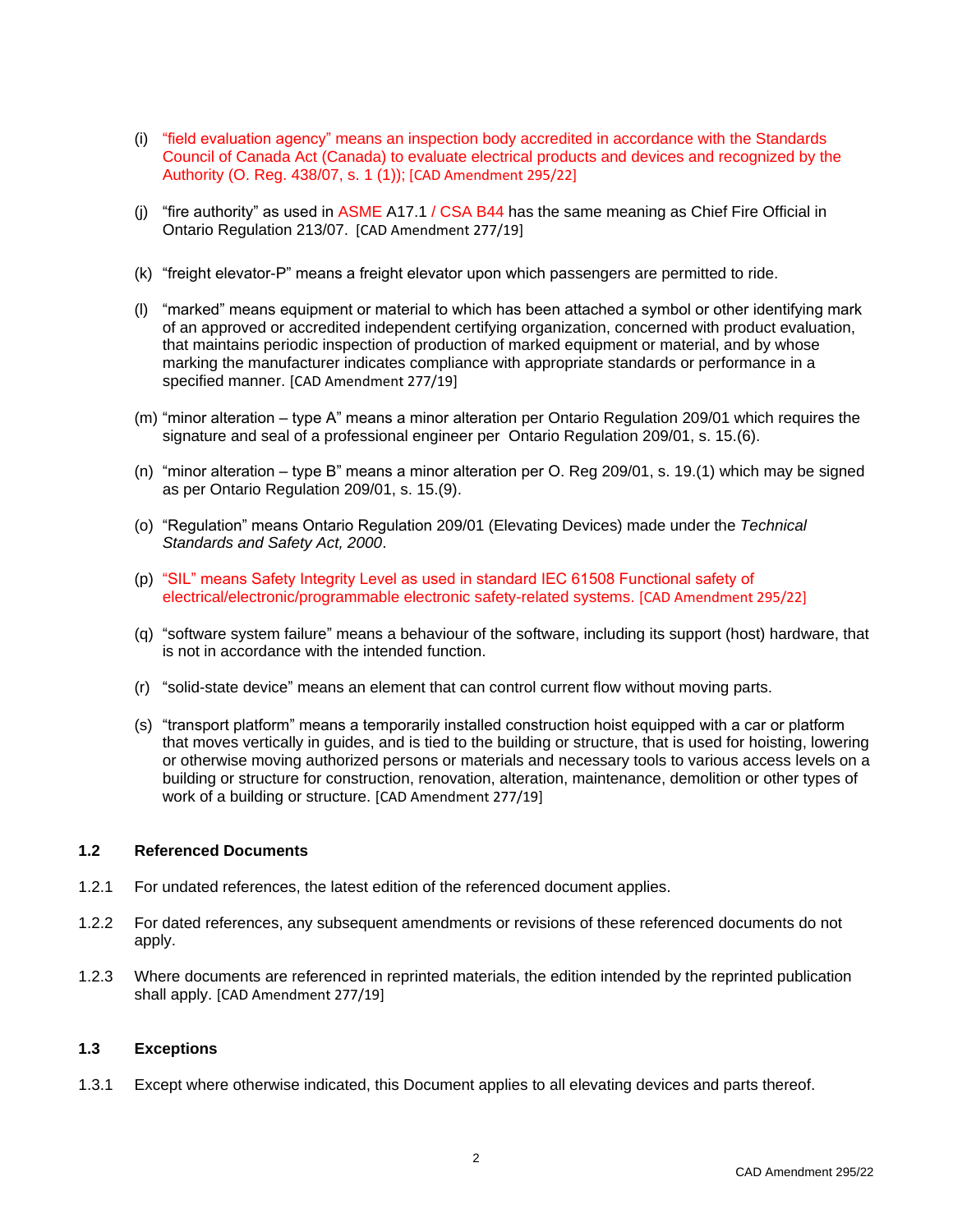1.3.2 Despite subsection **1.3.1** and unless otherwise specified in the Regulation, in this Document or by the director, the codes and standards referred to in this Document do not apply to existing elevating devices except for those sections respecting alterations, the inspection, testing, maintenance, operation and use of the elevating device, including signage and instructions relating to the use of the elevating device.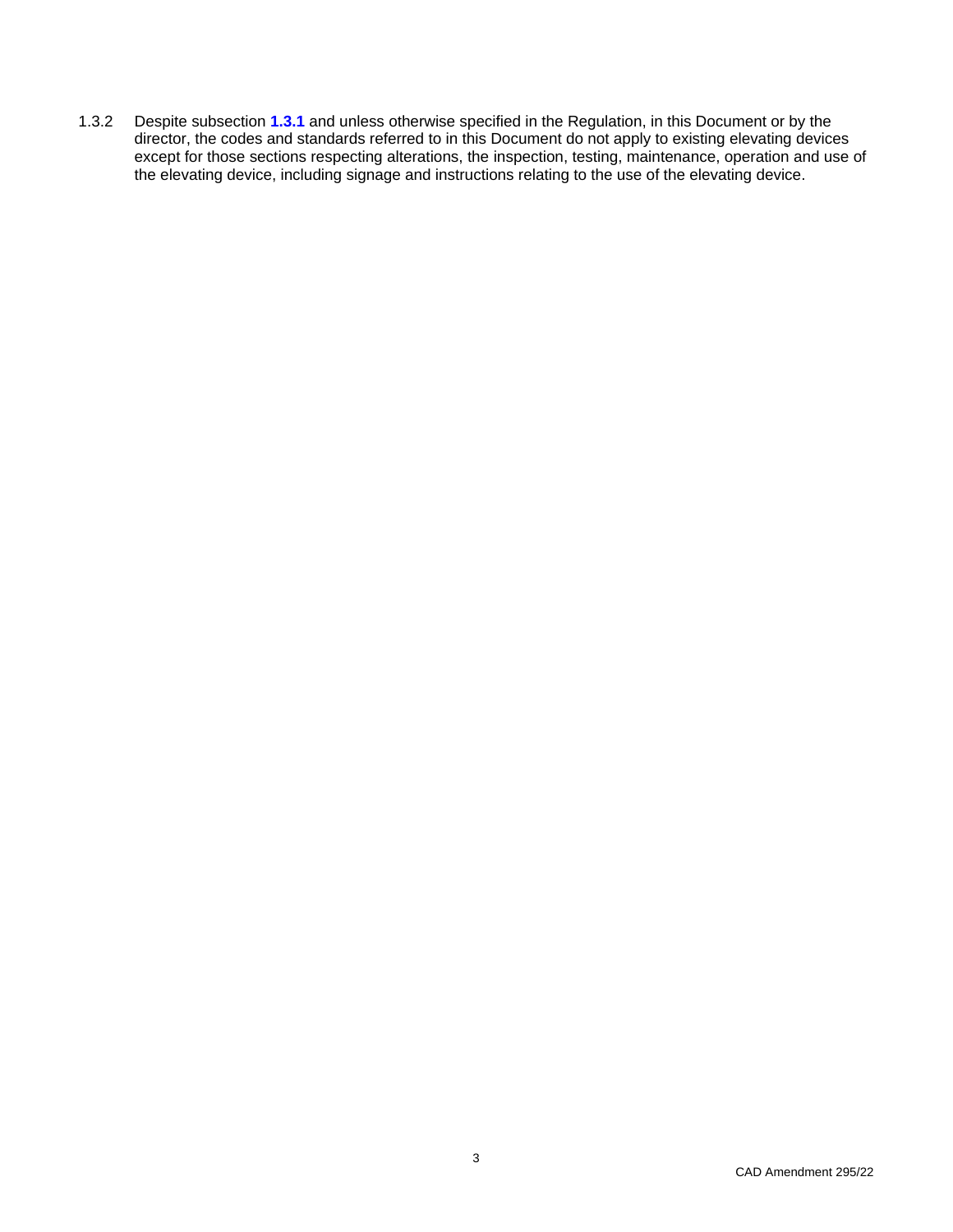# **Part 2**

# <span id="page-11-1"></span><span id="page-11-0"></span>**2 GENERAL TECHNICAL REQUIREMENTS**

### <span id="page-11-2"></span>**2.1 Welding**

- 2.1.1 The welding of a steel structure on an elevating device shall conform to the requirements of CSA Standard W59, Welded Steel Construction (Metal Arc Welding).
- 2.1.2 The welding of a steel structure on an elevating device shall be undertaken by a fabricator or contractor qualified to the requirements of CSA Standard W47.1, Certification of Companies for Fusion Welding of Steel Structures.
- 2.1.3 The field welding of piping and fittings on an elevating device shall conform to the requirements of CSA Standard B51, Code for the Construction and Inspection of Boilers.
- 2.1.4 Despite subsections **2.1.1**, **2.1.2** and **2.1.3**, an equivalent welding standard may be used if it is acceptable to the director.

### <span id="page-11-3"></span>**2.2 Electrical**

- 2.2.1 Electrical work and electrical equipment shall conform to the requirements of, the Ontario Electrical Safety Code as amended from time to time.
- 2.2.2 Elevating devices regulated under the device classes listed in **Part 3** to **Part 9** shall conform to,
	- (a) the general rules of the Ontario Electrical Safety Code;
	- (b) the specific rules of the Ontario Electrical Safety Code governing specific device classes; and
	- (c) the requirements of the codes and supplemental CAD requirements as adopted in **Part 3** to **Part 9** of the CAD.

(see; **Part 3** requirement **3.1.1(c)(4)**, **Part 4** requirement **4.1.5**, **Part 5** requirement **5.1.3**, **Part 6** requirement **6.3.2**, **Part 7** requirement **7.1.2**, **Part 8** requirement **8.1.2**, **Part 9** requirement **9.4.1(c)** ) [CAD Amendment 295/22]

- 2.2.3 Devices not addressed in **Part 3** through to **Part 9** (considered special device(s)) shall,
	- (a) be certified to CAN/CSA C22.2 No. 14, Industrial Control Equipment, any requirements deemed applicable from a referenced standard, and any additional requirements as required by the director; or
	- (b) be approved per Ontario Regulation 438/07 s.2.(1) 2 by a field evaluation agency. [CAD Amendment 295/22]
- 2.2.4 Where *SIL* rated devices are permitted to be used by a specific code and are used in a control system, certification to IEC61508 (Functional safety of electrical/electronic/programmable electronic safety-related systems) of Electrical / electronic / programmable electronic systems (E/E/PES) or of software systems, shall be by a *certification body* / *certifying organization,* that is:
	- (a) accredited by Standards Council of Canada (SCC);
	- (b) accredited by ANSI as a National Recognized Testing Laboratory (NRTL); or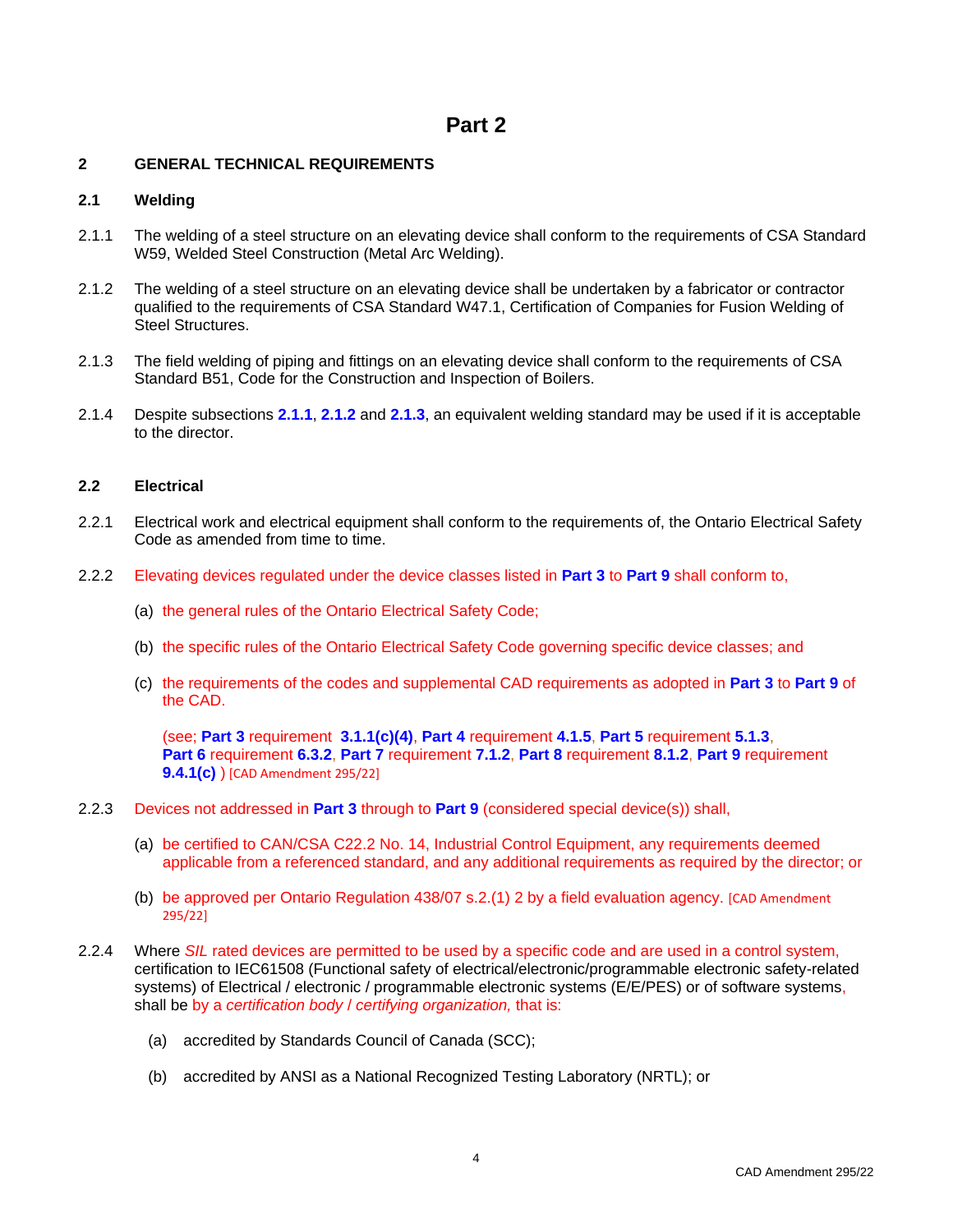(c) acceptable to the director. [CAD Amendment 277/19] [CAD Amendment 295/22]

### <span id="page-12-0"></span>**2.3 Maintenance Program, Log Book (Records), and other Records** [CAD Amendment 295/22]

- 2.3.1 Every new and existing elevating device, except those devices covered by requirements set forth in **Part 3** and **Part 8** shall have a maintenance program in place that conforms to the following:
	- (a) a device specific program that specifies examinations, testing, cleaning, lubrication and adjustments of applicable components at regular intervals;
	- (b) the program shall be provided by the contractor maintaining the equipment;
	- (c) the maintenance program shall include, code and manufacturer required maintenance tasks, maintenance procedures and examinations and tests;
	- (d) the maintenance program and log book (records) shall be maintained and located in the machine room or at the device location. Where the maintenance program and/or log book (records) are maintained remotely from the machine room or designated location, instructions for on-site locating or viewing the maintenance program or log book (records) in either hard copy or electronic format shall be posted on the controller;
	- (e) The specified scheduled maintenance intervals shall, as applicable, be based on;
		- (1) equipment age, condition, and accumulated wear;
		- (2) design and inherent quality of the equipment;
		- (3) usage;
		- (4) environmental conditions;
		- (5) improved technology;
		- (6) the manufacturer's recommendations; or
		- (7) other interval imposed by the director.
- 2.3.2 In addition to a maintenance program specified in **2.3.1**, each device shall have a log book (records) in a format acceptable to the director that includes, but is not limited to, the following:
	- (a) site name and address;
	- (b) contractor name;
	- (c) TSSA installation number;
	- (d) a description of the maintenance task (including code section or reference number), interval (frequency) of the task, and associated requirements of the maintenance program;
	- (e) indication of completion of maintenance task;
	- (f) year and month when the task was completed;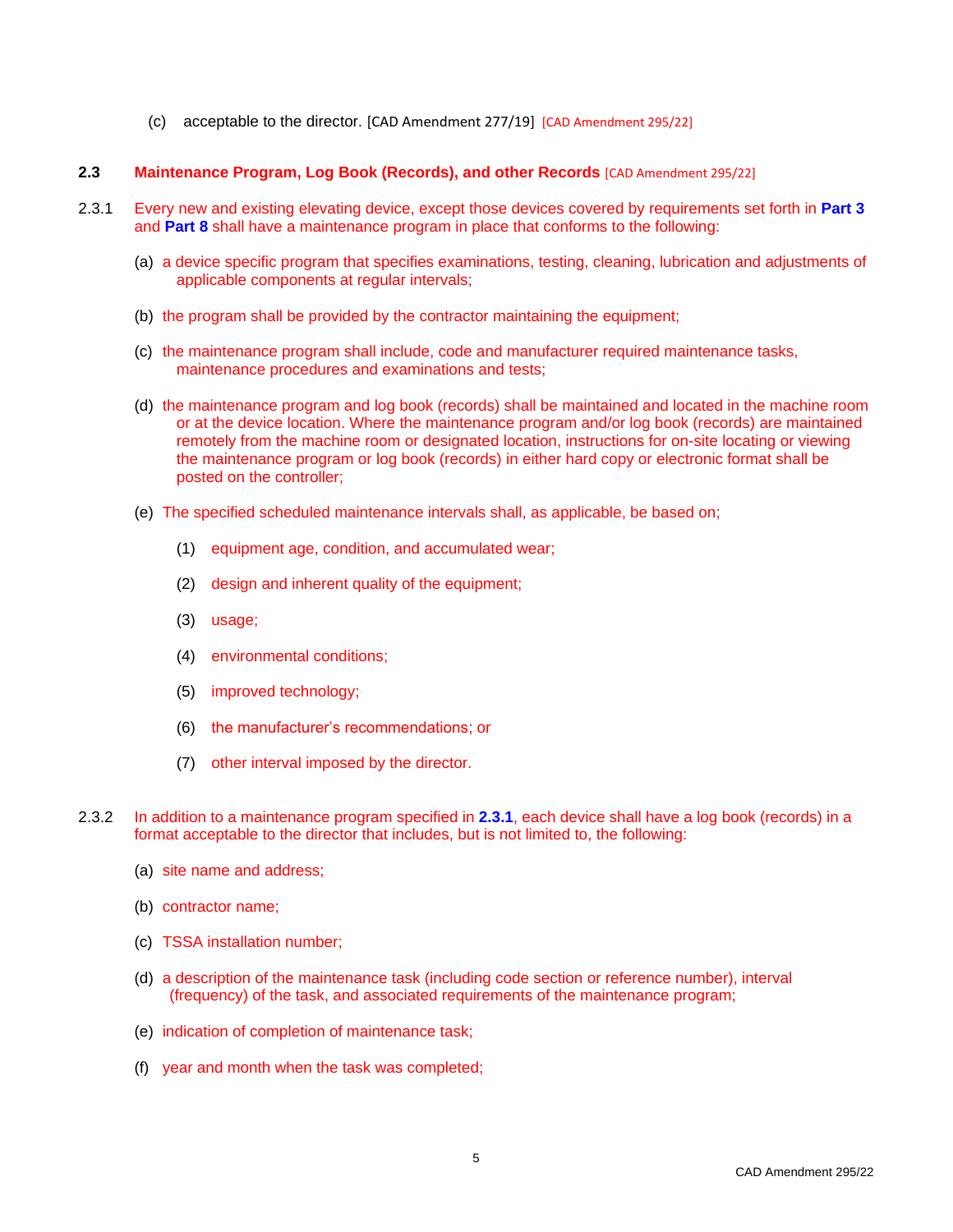- (g) the printed name, signature and mechanic certification number of the person(s) who completed the task, except that where tasks are not yet completed, or where a part directly affecting the safety of the operation is found to be defective, the record of the maintenance task shall not be signed off until the task is complete or the defect is adjusted, repaired or replaced; and
- (h) the maintenance logbook (records) shall include all repair, replacement and call-back activities and be kept on site for viewing by elevator personnel in either hard copy or electronic format. These records shall:
	- (1) include an explanation of the repair, replacement or call-back;
	- (2) include the date, and name of person(s) performing the task; and
	- (3) be retained by the owner of the equipment for the most recent 5 years if a repair or replacement record, or retained for at least 1 year if a call-back record.
- 2.3.3 Where the devices adopted by this CAD have operational requirements for training of individuals who use, operate or ride these devices, the training records of personnel such as authorized personnel, attendants, operators, freight handlers and/or occupants shall be located on-site in an appropriate location and readily available to an inspector upon request. (applicable to **Parts 3**, **4**, **5**, **6**, **7**, **8** and **9**). The device Owner shall be responsible to provide and maintain all training records.
- 2.3.4 In addition to the training records of personnel required in **2.3.3**, where operators, authorized personnel or competent persons are required to perform daily, weekly or other frequent checks prior to device operation, those records shall:
	- (a) reflect the items of **2.3.2 (a)** through **(g)** except the mechanic certification number in **2.3.2(g)** is not required; and
	- (b) be in a location as outlined in **2.3.1(d)**. [CAD Amendment 295/22]

### <span id="page-13-0"></span>**2.4 Rope & Stranded Cable Replacement** *(17/84)(122/95)*

- 2.4.1 When changing or shortening ropes on counterweighted elevators, the installation shall be provided with a data plate permanently and securely attached in the pit, in the vicinity of the counterweight buffer, indicating the maximum designed counterweight runby.
- 2.4.2 The minimum stranding for cables used to relate any car or landing door shall be not less than 7 x 19 construction.

# <span id="page-13-1"></span>**2.5 Relocation of an Elevating Device**

2.5.1 Where an elevating device is relocated it shall meet the requirements of the applicable code or standard adopted in this Document, unless otherwise specified in this Document or by the director.

### <span id="page-13-2"></span>**2.6 Alteration**

2.6.1 Where an alteration is made to an elevating device the altered components and functions and those components and functions that are affected by the alterations shall conform to the requirements of codes or standards adopted in this Document, including any changes set out in this Document. [CAD Amendment 250- 11]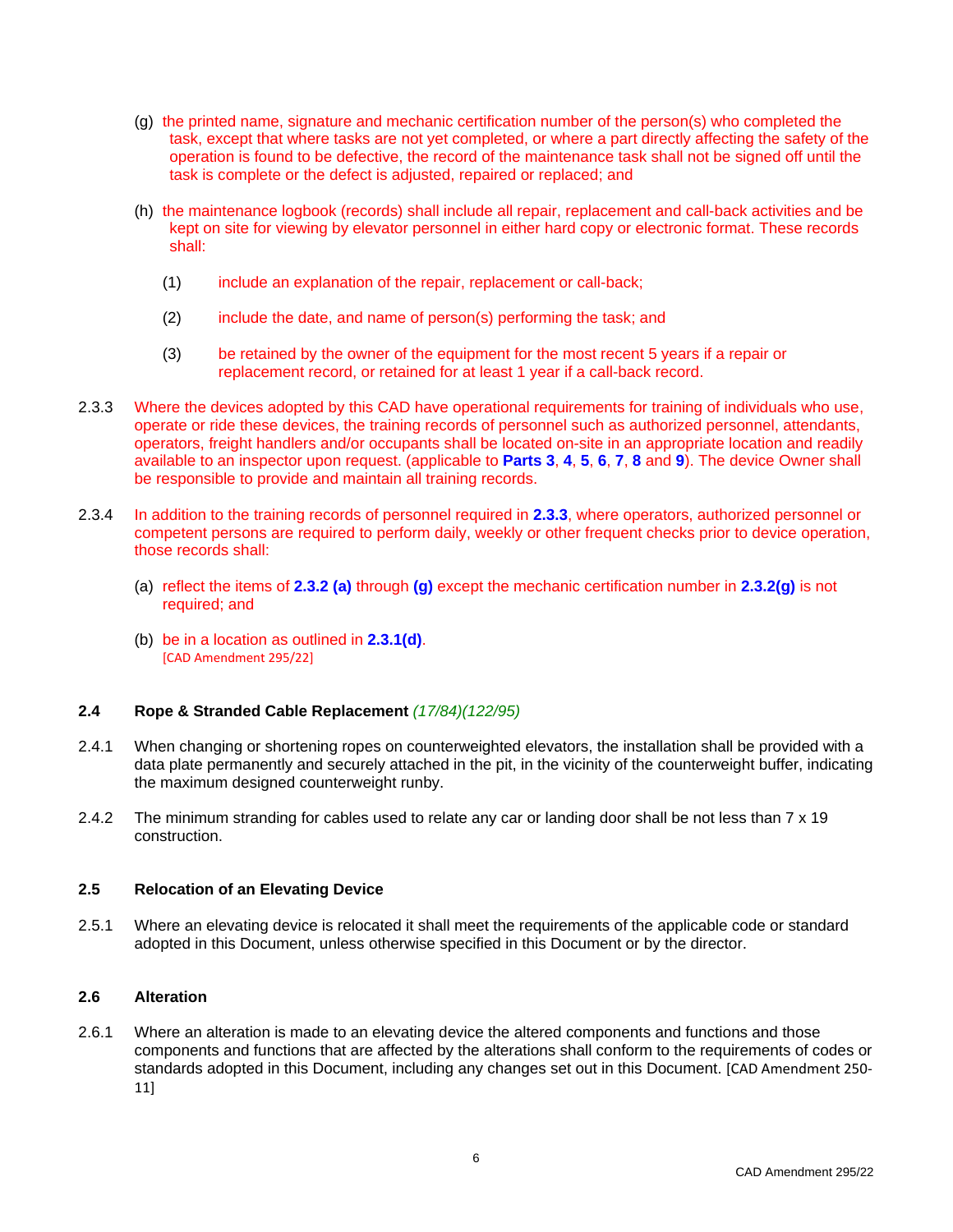- 2.6.1 Unless otherwise specified in this Document, the adopted code or by the director, and without limiting generality of the Regulation, the following alteration to an elevating device shall constitute a major alteration:
	- (a) An increase by more than 10 percent in,
		- (1) the rated speed of the load-carrying unit,
		- (2) the maximum capacity, or
		- (3) the dead-weight of the machine, load-carrying unit or counter-weight;
	- (b) except for construction hoists, an increase or decrease in the distance of the travel of the load-carrying unit;
	- (c) a change in,
		- (1) the method or type of operation,
		- (2) the method or type of motion control,
		- (3) the type or size of guide rails or other guiding means for the load-carrying unit or counterweight,
		- (4) the type of safety device or other safety stopping device for the load-carrying unit or counterweight,
		- (5) the power supply to the machine,
		- (6) the type of driving machine or brake,
		- (7) the location of;
			- a) the elevating device,
			- b) elevating device controller,
			- c) the machine,
			- d) the load-carrying unit,
			- e) the counter-weight, or
		- (8) the working pressure of a hydraulic system by more than 10 percent;
	- (d) a replacement of the controller;
	- (e) changes that would result in a reclassification of the elevating device; and
	- (f) the addition of an entrance to the elevating device.
- 2.6.2 Unless otherwise specified in this Document or by the director, and without limiting the generality of the Regulation, any action or work performed on an elevating device that is not specified in subsection **2.6.1** and that results in a change to the original design or the operational characteristics of the elevating device or affects the inherent safety level of the elevating device, shall constitute a minor alteration.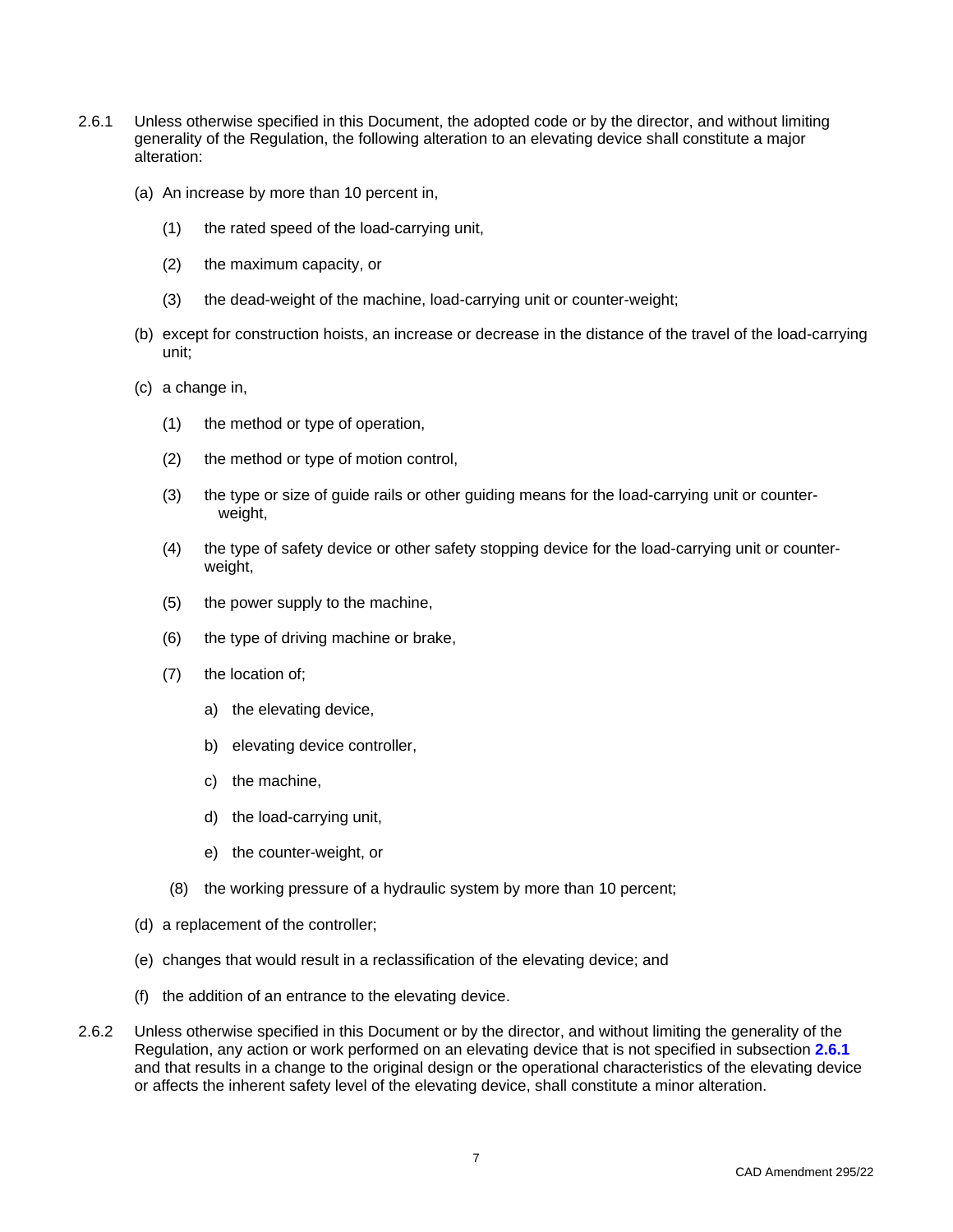### <span id="page-15-0"></span>**2.7 Rack and Pinion Safeties**

- 2.7.1 Any repair or rebuild of a type 'D' rack and pinion safety where the manufacturer has stated that such work shall only be performed by the manufacturer, may either be;
	- (a) repaired, rebuilt or replaced by the manufacturer; or
	- (b) repaired or rebuilt in accordance with a procedure certified by a professional engineer.
- 2.7.2 The procedure referred to in clause **2.7.1(b)** shall be filed with the director and shall be available to the inspector upon request.

# <span id="page-15-1"></span>**2.8 Format of Submission Documents**

- 2.8.1 Design submissions shall be submitted in the following electronic format:
	- (a) filled specification sheets shall be provided in excel format; and
	- (b) other supporting documentation shall be provided in unprotected PDF, excel or word format.

Note: Electronically received documents will be returned electronically at the conclusion of the design review. [CAD Amendment 295/22]

# <span id="page-15-2"></span>**2.9 Hydraulic Elevating Device Oil Loss Monitoring Program** *(143/99)*

- 2.9.1 Every contractor who maintains a hydraulic elevating device with buried cylinders or buried piping shall ensure there is a written oil loss monitoring program.
- 2.9.2 A "hydraulic elevating device" means a non-portable device for hoisting and lowering or moving persons or freight and includes an elevator, dumbwaiter, manlift, incline lift, construction hoist, stage lift, platform lift and special elevating device that incorporates one or more hydraulic cylinders.
- 2.9.3 The purpose of the oil loss monitoring program is to identify any loss of oil which cannot be accounted for in the hydraulic system.
- 2.9.4 If a contractor performs maintenance on a hydraulic elevating device with buried cylinders or buried piping, the contractor shall ensure that a written oil loss monitoring program is developed and maintained before the contractor performs work on the hydraulic elevating device.
- 2.9.5 The oil loss monitoring program shall include:
	- (a) the requirement to provide an oil loss monitoring log ("OLM log") for each hydraulic elevating device with buried cylinders or buried piping;
	- (b) the requirement for the OLM log to reference the elevating device installation number;
	- (c) the requirement to establish a fixed reference level for the oil and the requirement to mark the reference level on the tank, dip stick or other suitable location via permanent means;

Note: "permanent" implies affixed in such a manner so as to not be easily removed or repositioned.

(d) the requirement to document in the OLM log the location of the mark for the fixed reference level;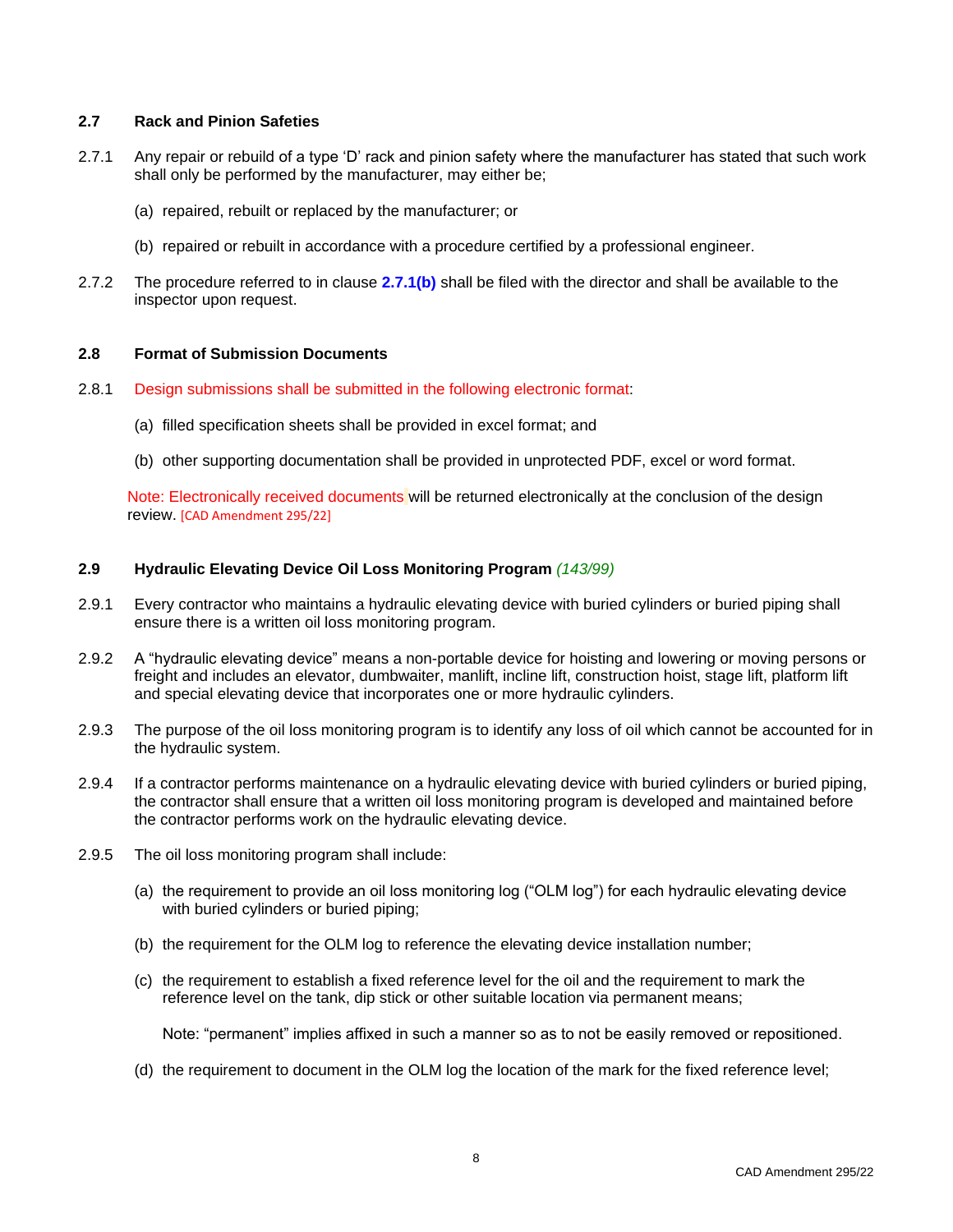- (e) the requirement to check that the oil level is at the established reference point when the device is level with the lowest landing during each scheduled maintenance visit;
- (f) if the fixed reference level needs to be intentionally adjusted, the requirement to document and record the changes to the established reference level and reason for establishing the new reference level;
- (g) the requirement to record in the OLM log any quantity of oil added or removed from the hydraulic system;
- (h) that during each maintenance visit, even if no oil is added, the requirement to record in the OLM log the oil level and the date of the scheduled maintenance visit;
- (i) if oil is added or removed, the requirement to record in the OLM log the dates oil was added or removed from the hydraulic system;
- (j) the requirement to record in the OLM log the reason oil was added to or removed from the hydraulic system;
- (k) the requirement to record in the OLM log the mechanic's printed and legible name, signature and certification number for every entry made;
- (l) the requirement to keep the OLM log in the elevator machine room, in a readily identifiable location;
- (m) the requirement that the OLM log be kept in the elevator machine room for a period of at least five years from the date of the last entry in the OLM log;
- (n) the requirement to never allow oil levels to exceed the fixed reference level for the oil level;
- (o) the requirement to record in the OLM log the frequency of oil monitoring activities;
- (p) if there is any oil loss which cannot be accounted for, the requirement to immediately remove a hydraulic elevating device from service until the cause for the oil loss is determined and the cause and associated remedy noted in the OLM log;
- (q) the requirement to report in writing any oil loss attributed to leaks in buried cylinders or buried piping to the TSSA Elevating Devices director within 7 days;
- (r) the requirement to provide maintenance personnel adequate training related to the contractor's oil loss monitoring program;
- (s) the requirement to maintain up-to-date written records showing who provided and who received the training referred to in **(r)**, the nature of the training and the date when it was provided. A record of training shall be available to the TSSA upon request;
- (t) the requirement that the contractor's oil loss monitoring program be posted or otherwise available in the machine room; and
- (u) the requirement that the collection containers shall not exceed 19 L (5 gal) per cylinder.
- 2.9.6 Oil that is returned to the hydraulic system from recovery containers, either by manual means or automatically via scavenger pumps, need not be recorded.

Note 1: if oil from recovery containers is not suitable for return to the tank, it must be measured and an equivalent amount must be added to the system when recovery containers are emptied. If additional oil is needed to reach the fixed reference level it must be recorded as new oil.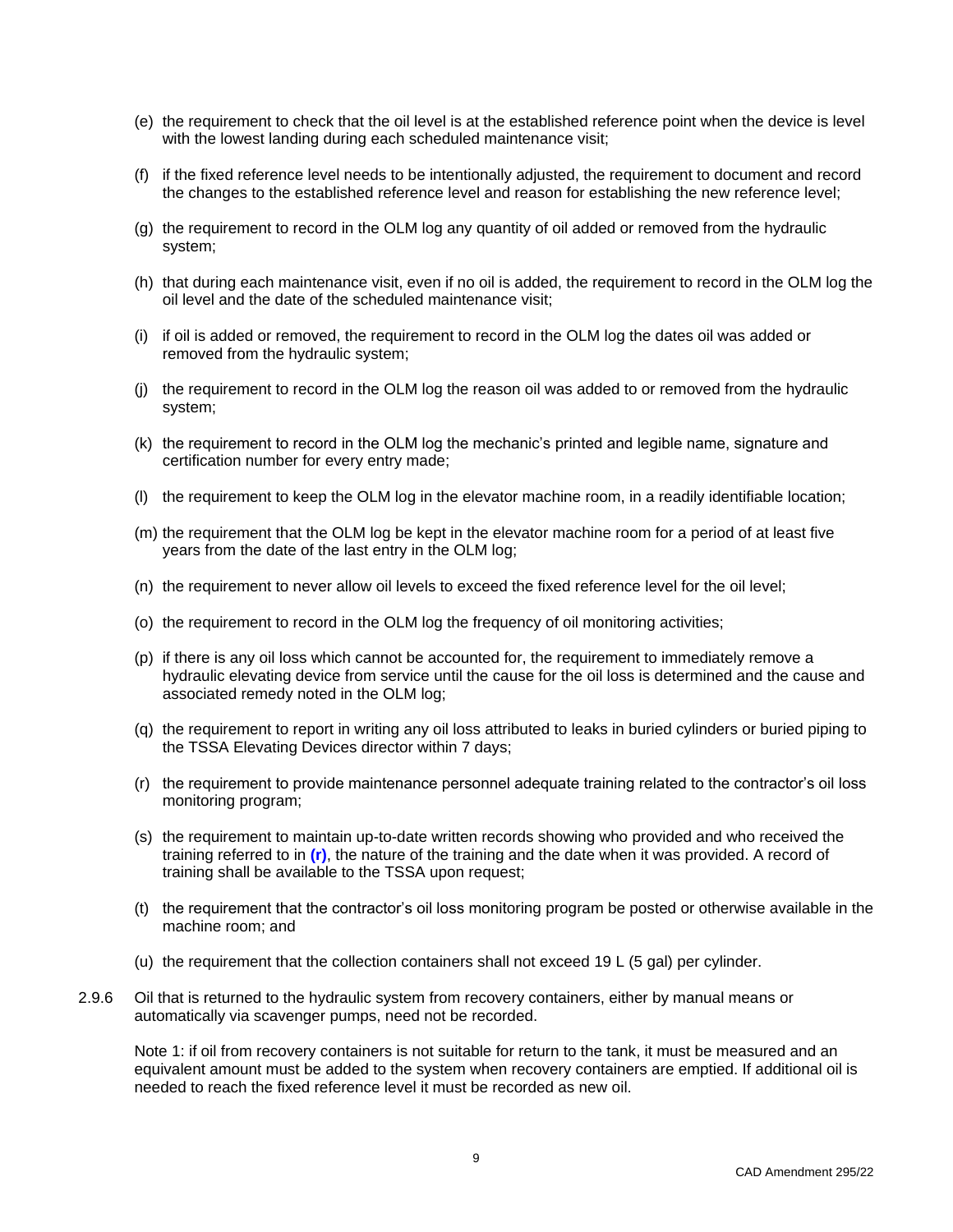Note 2: As of May 1, 2015 every hydraulic elevating device (including elevators, dumbwaiters, manlifts, incline lifts, construction hoists, stage lifts, platform lifts and special elevating devices) required mitigation (replacement or other means) to protect against single bottom cylinder failures. Where single bottom cylinders continue to exist with supplemental hazard mitigation, or where buried piping remains, the Oil Loss Monitoring requirements of **2.9** apply. [CAD Amendment 277/19]

# <span id="page-17-0"></span>**2.10 Proper Use of Jumpers** *(Elevator Industry Field Employees' Safety Handbook) (01/82)*

- 2.10.1 Each contractor shall have written procedures for the use of jumpers when working on elevating device circuits. Each contractor is responsible for ensuring that their mechanics understand the procedure and are equipped to follow it. Each mechanic is responsible for ensuring that they adhere to the procedure. [CAD Amendment 246-11]
- 2.10.2 The written procedures shall contain not less than the minimum requirements prescribed in Section 6 of the 2015 edition of the Elevator Industry Field Employees' Safety Handbook (available fro[m www.elevatorworld.com\)](http://www.elevatorworld.com/). [CAD Amendment-261-13] [CAD Amendment 277/19]

Note: This procedure is applicable to all devices regulated under Ontario Regulation 209/01.

### <span id="page-17-1"></span>**2.11 Component Fastenings** *(10/84) (36/86) (125/96) (193/05)*

- 2.11.1 Where components are fastened or retained via machine threads, roll pins, c-clips, or similar, precautions must be taken to ensure that the fastenings can satisfactorily remain secure while resisting movement or vibration of the equipment.
- 2.11.2 Where the effectiveness of a fastener is rapidly degraded as a result of removal and reinstallation during maintenance activities, such fasteners shall be replaced and not reused. [CAD Amendment 250-11]

### <span id="page-17-2"></span>**2.12 Passage Across Roofs** *(231/08)*

- 2.12.1 In addition to O. Reg 209/01, s .37, if passage across a roof is required for access to elevating device equipment the following shall apply to facilitate safe passage from the roof top access point to the elevating device equipment:
	- (a) a permanent and unobstructed walkway not less than 600 mm (24 in.) wide shall be provided
	- (b) adequate lighting that ensures shadows and/or glare are reduced to a minimum
	- (c) The means of access are maintained, including but not limited to ensuring: snow removal as needed, secure footing, no standing water, and the upkeep of safety equipment such as walkways, lifelines, stairs and fixed ladders.
	- (d) for buildings with any elevating device installation that was commissioned on or after December 27, 1985 (effective date of B44-M85) where there is no parapet at least 1070mm (42 in.) high around the roof or protecting a fall hazard on a side of the walkway, a guardrail meeting the requirements of the Occupational Health and Safety Regulations shall be provided on all sides of the walkway where a roof top edge and the associated fall hazard can be accessed.
	- (e) for buildings where all elevating device installation(s) were commissioned before December 27, 1985 where there is no parapet at least 1070mm (42 in.) high around the roof or protecting a fall hazard on a side of the walkway;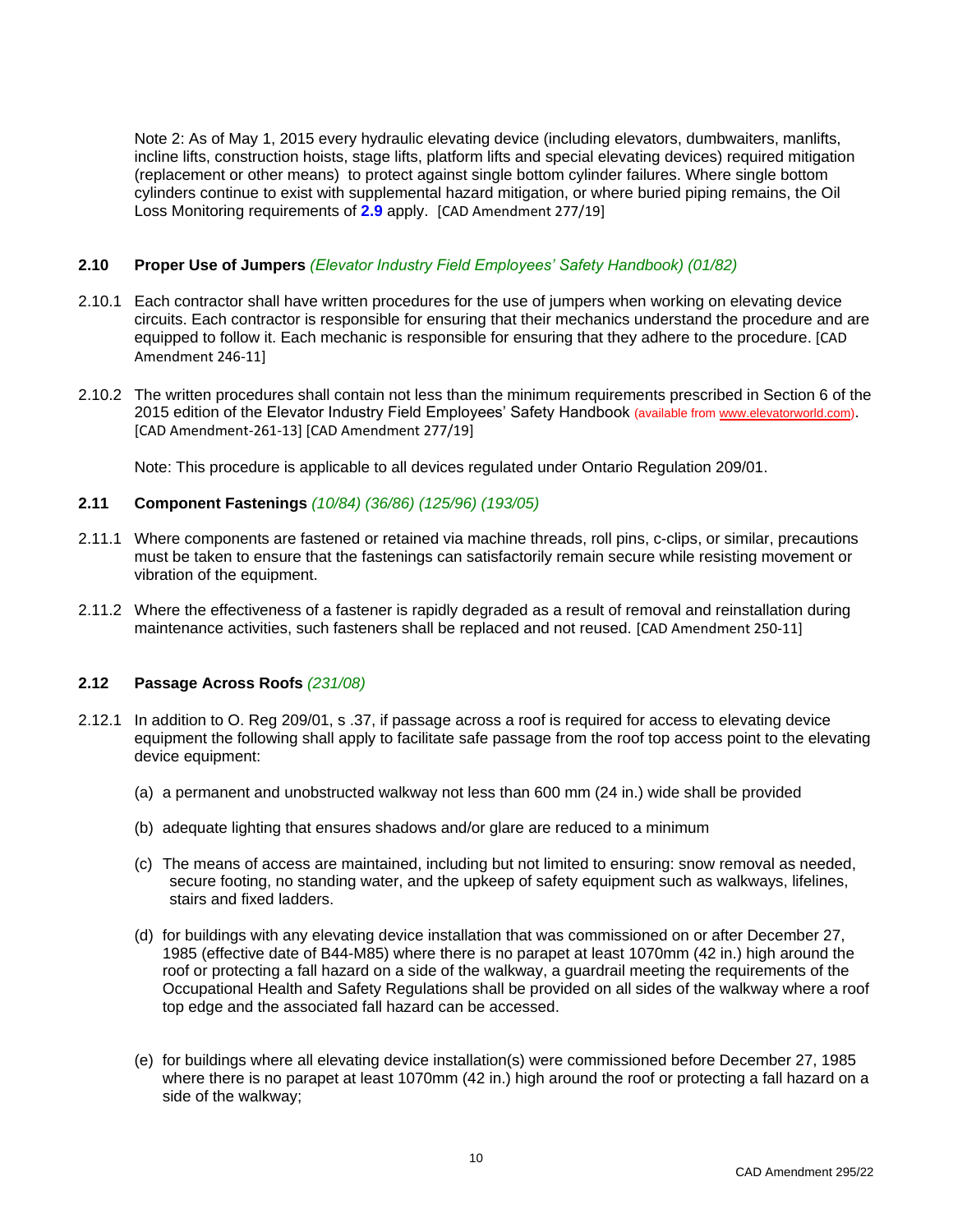- (1) a guardrail meeting the requirements of the Occupational Health and Safety Regulations shall be provided on all sides of the walkway where a roof top edge and the associated fall hazard can be accessed, or
- (2) an engineered lifeline in lieu of a guardrail shall be provided that is designed to accommodate a travel restraint (safety belt) or fall arrest system meeting all applicable requirements of the Occupational Health and Safety Regulations.

### <span id="page-18-0"></span>**2.13 Parts affecting Safe Operation** [CAD Amendment-261-13]

- 2.13.1 Where a defective part directly affecting the safety of the operation is identified, the equipment shall be taken out of service until the defective part has been adjusted, repaired, or replaced.
- 2.13.2 Where a defective part that can impact the safety of the operation is identified, the part shall be adjusted, repaired or replaced, or a risk assessment carried out to determine if the device can remain in service where the work cannot be carried out immediately. The nature of the defect and the anticipated date of repair or replacement shall be noted in the log book.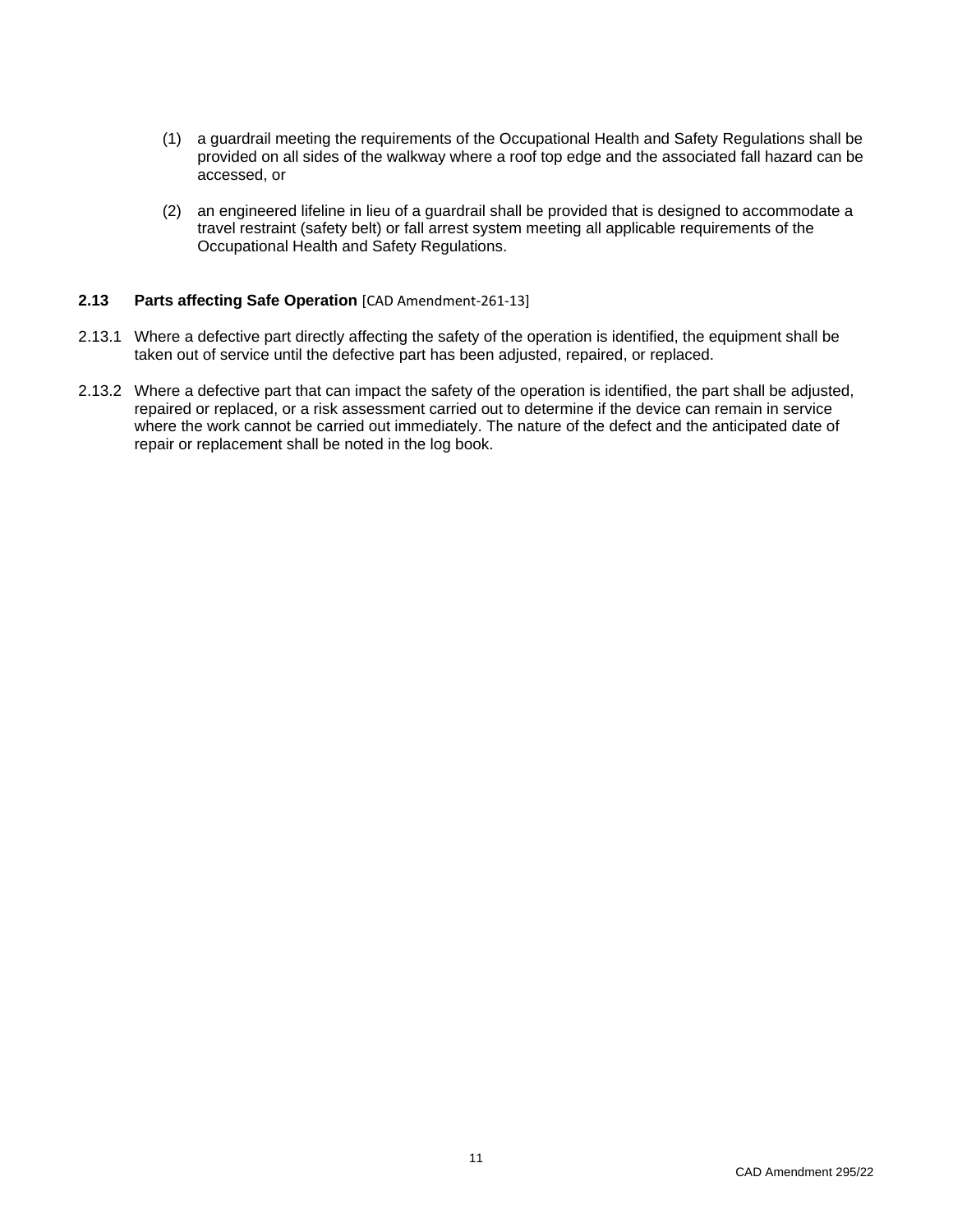# **Part 3**

# <span id="page-19-1"></span><span id="page-19-0"></span>**3 ELEVATORS, DUMBWAITERS, ESCALATORS, MOVING WALKS, MATERIAL LIFTS AND FREIGHT PLATFORM LIFTS**

### <span id="page-19-2"></span>**3.1 Applied Codes and Standards** [CAD Amendment 295-22]

- 3.1.1 The following are adopted and every elevator, dumbwaiter, escalator, moving walk, material lift, and freight platform lift shall conform to the requirements of:
	- (a) ASME A17.1-2019/CSA B44-19 Safety Code for Elevators and Escalators,

Note: Parts 1, 5.10, 8.1, 8.6, 8.7, 8.8, 8.9, 8.10, 8.11 and 8.12 apply to both new and existing installations, except 8.11 is not adopted (see 3.1.1(c)(37). For the purpose of these parts, existing installations means devices installed under the 2019 code and prior editions; and

- (b) ASME A17.6-2017 Standard for Elevator Suspension, Compensation, and Governor Systems.
- (c) The requirements of ASME A17.1-2019/CSA B44-19 Safety Code for Elevators and Escalators are adopted with the following modifications and clarifications:
	- (1) Requirements which are identified as applicable to "jurisdictions not enforcing NBCC" are not adopted, unless otherwise stated. *Note: NBCC means the National Building Code of Canada;*
	- (2) Requirements identified as applicable "in jurisdictions enforcing NBCC" are adopted;
	- (3) Any reference to the "building code" or to the National Building Code of Canada or "NBCC" in this Document and throughout the Code adopted in **3.1** shall be deemed to refer to the Ontario Regulation 332/12 (Building Code) made under the Building Code Act 1992, as amended, commonly known as Ontario Building Code or OBC;
	- (4) In addition to the requirements specified in **2.2**, electrical equipment where required in this standard shall be certified / listed to the requirements of CAN/CSA B44.1/ASME A17.5, Elevator and Escalator Electrical Equipment as required by 2.26.4.2 of the adopted code. [CAD Amendment 295/22]
	- (5) Where there is inconsistency between the Regulations and this Code (e.g. Requirement 2.15.9.2 related to the car-platform guards or aprons) the Regulation prevails, unless otherwise specified in this Amendment;
	- (6) Requirement 2.1.6.2 is amended by adding the following language (in red type only)

**2.1.6.2** On sides not used for loading and unloading

*(c)* where recesses or setbacks exceeding 100 mm (4 in.) occur in the enclosure wall, the top of the recess or setback shall be beveled at an angle not less than 75 deg with the horizontal, except that on:

- (1) horizontal mullions of curtain walls;
- (2) horizontal surfaces of structural steel hoistway beams;
- (3) foundation ledges; or
- (4) a combination of the above,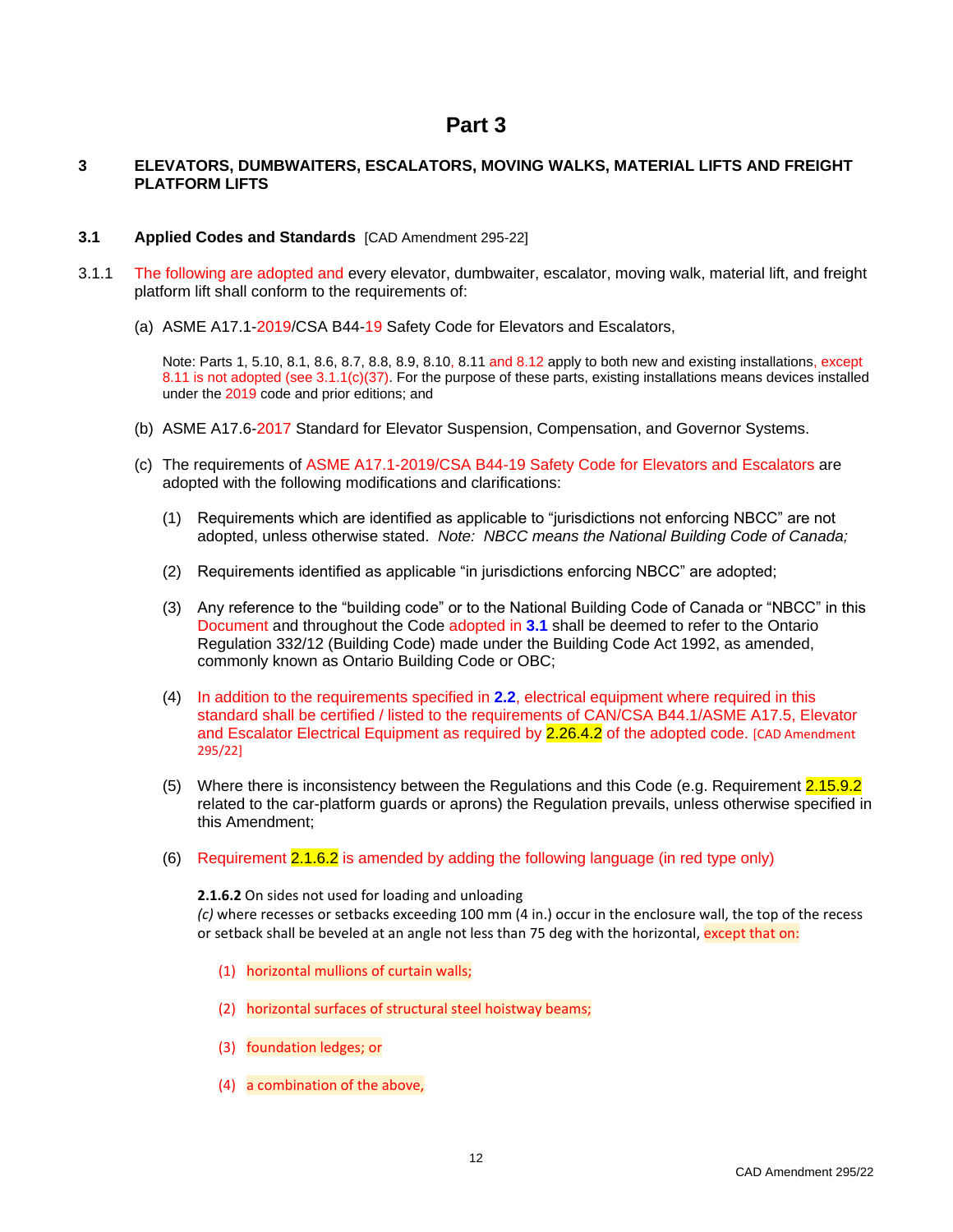where these horizontal surfaces form part of the hoistway of an observation elevator where bevelling would result in obstruction of glazing materials, the bevelling of these surfaces is not required. [CAD Amendment 295/22]

(7) Requirement 2.5.1.6 is amended by adding the following language (in red type only):

### **2.5.1.6 Clearance Between Car Platform Apron and Pit Enclosure.**

Where the lowest landing sill, on each side of the hoistway, projects into the hoistway, the clearance between the car platform apron and the pit enclosure or fascia plate shall be not more than 32 mm (1.25 in.). This clearance shall be maintained, between the bottom vertical face of the apron and the pit fascia, until the car is resting on its fully compressed buffer.

(8) Requirement 2.10.2 is amended by adding the following language (in red type only) (see also **3.8.2**):

2.10.2 Standard Railing Note: A standard railing has the same meaning as a guard rail in R.R.O. 1990, Reg. 851, s. 14

### 2.10.2.3 Toe-board

Note: Ontario Regulation 851 (Industrial Establishments) requires a toe-board that extends from the surface to be guarded to a height of at least 125 mm (5 in.) if tools or other objects may fall on a worker. Where this hazard is not present the 100mm (4 in.) provision in A17.1/B44 may apply.

### 2.10.2.4 Strength of Standard Railing

Note: Refer to R.R.O. 1990, Reg. 851, s. 14 and the Building Code for strength requirements applicable in Ontario. [CAD Amendment 295/22] *(245/10)*

(9) Requirement 2.24.8.5 amended by adding the following language (in red type only):

**2.24.8.5 Brake Information Plates.** The brake setting and method of measurement shall be provided on the driving machine on a data plate complying with 8.13.1 or a marking plate complying with 8.13.3 and shall be readily visible after installation.

The brake setting method if field adjustable shall specify either the required no load torque for both the clockwise and counter clockwise directions, the no load braking slide distance associated with the car travelling in the up direction, or another method that can be used to verify the brake's correct holding capacity with no load, otherwise the driving machine brake shall be tested annually with rated load (see 8.6.4.20.4(a)) or via accepted alternative tests methods for brakes (see 8.6.4.20.4(b)). Where the brake is not field adjustable, the brake information plate shall advise "brake(s) are not field adjustable" and shall reference the unique procedure document (see 8.6.1.2.2(b)(3)) where the method of measurement is provided.

Note: The braking slide distance does not include any relative motion between the ropes and the traction sheave. The no load values are those that were established during an acceptance inspection or other inspection that verified the brake with full load. [CAD Amendment 295/22]

(10) Requirement **2.27.3.2. Phase I Emergency Recall Operation by Fire Alarm Initiating Devices** is amended by deleting text where noted and adding the following language (in red type only):

**2.27.3.2.2** In jurisdictions enforcing the NBCC, smoke detectors, or heat detectors in environments not suitable for smoke detectors (fire alarm initiating devices), used to initiate Phase I Emergency Recall Operation, shall be installed in conformance with the requirements of the NBCC, and shall be located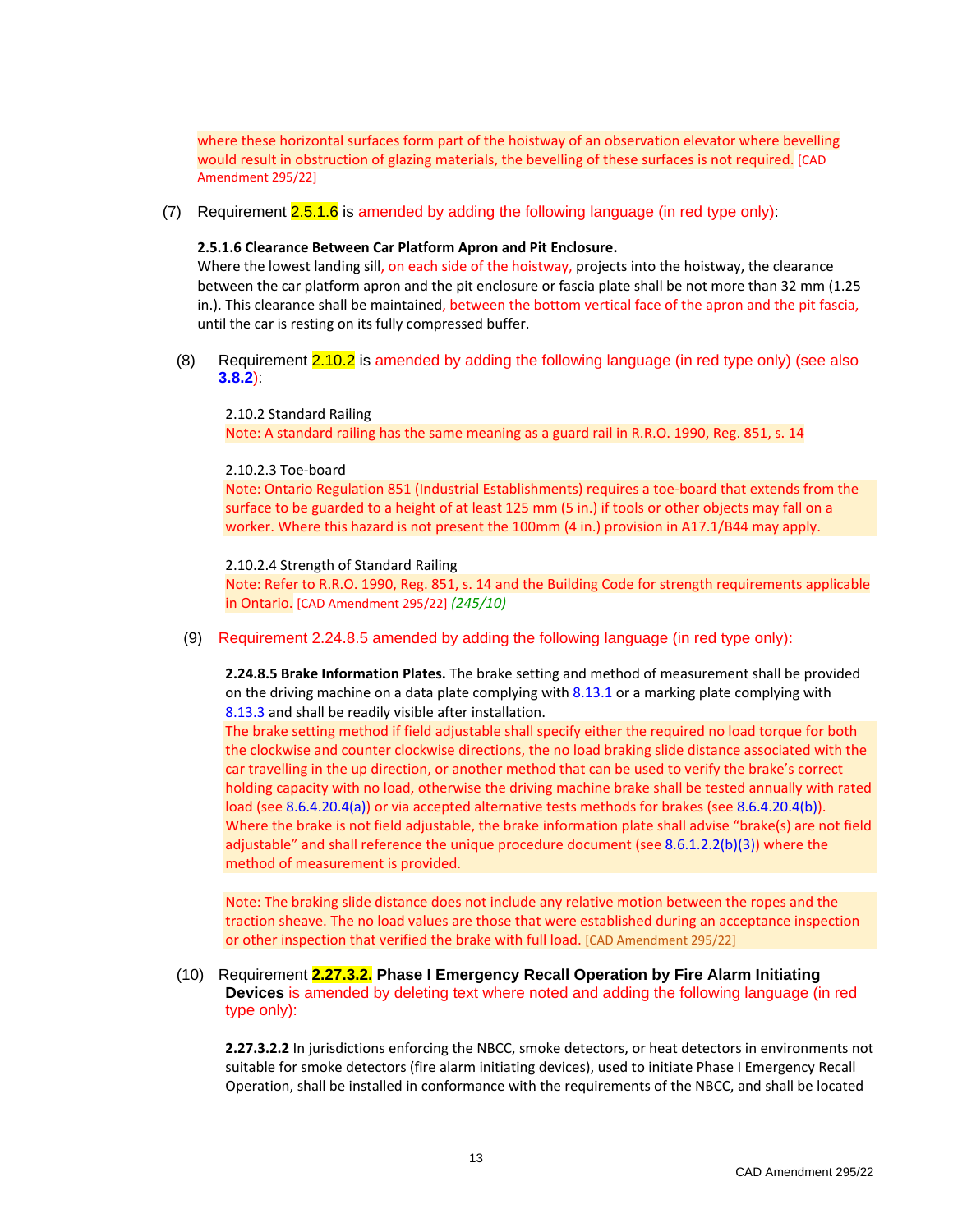- (a) at each elevator lobby served by the elevator
- (b) in the associated elevator machine room, a machinery space containing a motor controller or driving machine, a control space, or a control room, and
- (c) in the elevator hoistway, when sprinklers are located in those hoistways, and
- (d) in elevator and dumbwaiter shafts, where required by the Building Code (O. Reg. 332/12 Article  $3.2.4.11.(2)(e)$

**2.27.3.2.2.1** Where a building fire alarm system is not required by OBC the initiating devices referred to in 2.27.3.2.2 shall be installed and shall be connected to a Dedicated Function Fire Alarm (DFFA). The installation of this control panel shall conform to the following:

- (1) the panel shall be permanently identified as "Elevator Recall Control and Supervisory Control Unit" in lettering not less than 6mm (0.25in.) in height;
- (2) the installation or alteration of any fire alarm systems or DFFA system must be installed in accordance with CAN/ULC-S524 (Installation of Fire Alarm Systems); and
- (3) where a DFFA has been installed to serve as an Elevator Recall Control and Supervisory Control Unit, the system shall be subject to inspection and testing in accordance with CAN/ULC-S536 (Inspection and Testing of Fire Alarm Systems). For these systems the owner or contractor shall provide written confirmation of testing at the initial inspection, and confirmation of annual testing shall be available to an inspector upon request.

#### NOTES:

- (1) 2.27.3.2.2: Smoke and heat detectors (fire alarm initiating devices) are referred to as "fire detectors" in the NBCC. Pull stations are not deemed to be fire detectors.
- (2) 2.27.3.2.2(b): A machinery space containing a motor controller or driving machine located in the elevator hoistway or a control space located in the elevator hoistway requires a fire alarm initiating device regardless of the presence of sprinklers.
- (3) The installation or alteration of a fire alarm system, including dedicated function fire alarm systems require permits and installation by qualified personnel.
- (4) See 8.6.11.1 for notes related to DFFA testing. [CAD Amendment 261/13-r1] [CAD Amendment 295/22]

**2.27.3.2.4** When Phase I Emergency Recall Operation to the designated level is not in effect, Phase I Emergency Recall Operation to an alternate level (see Section 1.3) shall conform to the following:

- *(a)* the activation of a fire alarm initiating device specified in 2.27.3.2.1(a) or 2.27.3.2.2(a) that is located at the designated level shall cause all elevators serving that level to be recalled to an alternate level, except alternate floor recall is not required if the *floor area* containing the recall level is *sprinklered,* as permitted by the Building Code (O. Reg 332/12 article 3.2.4.15.(3)). [CAD Amendment 250-11]
- *(b)* the requirements of 2.27.3.1.6(c), 2.27.3.1.6(e) through 2.27.3.1.6(h), and 2.27.3.1.6(j) through 2.27.3.1.6(n)
- *(c)* the requirements of 2.27.3.1.6(a), 2.27.3.1.6(b), 2.27.3.1.6(d), and 2.27.3.1.6(i), except that all references to the "designated level" shall be replaced with "alternate level"
- (11) The opening requirement of  $3.7$  Machinery Spaces, Machine Rooms, Control Spaces and Control Rooms, is amended by adding the following language (in red type only):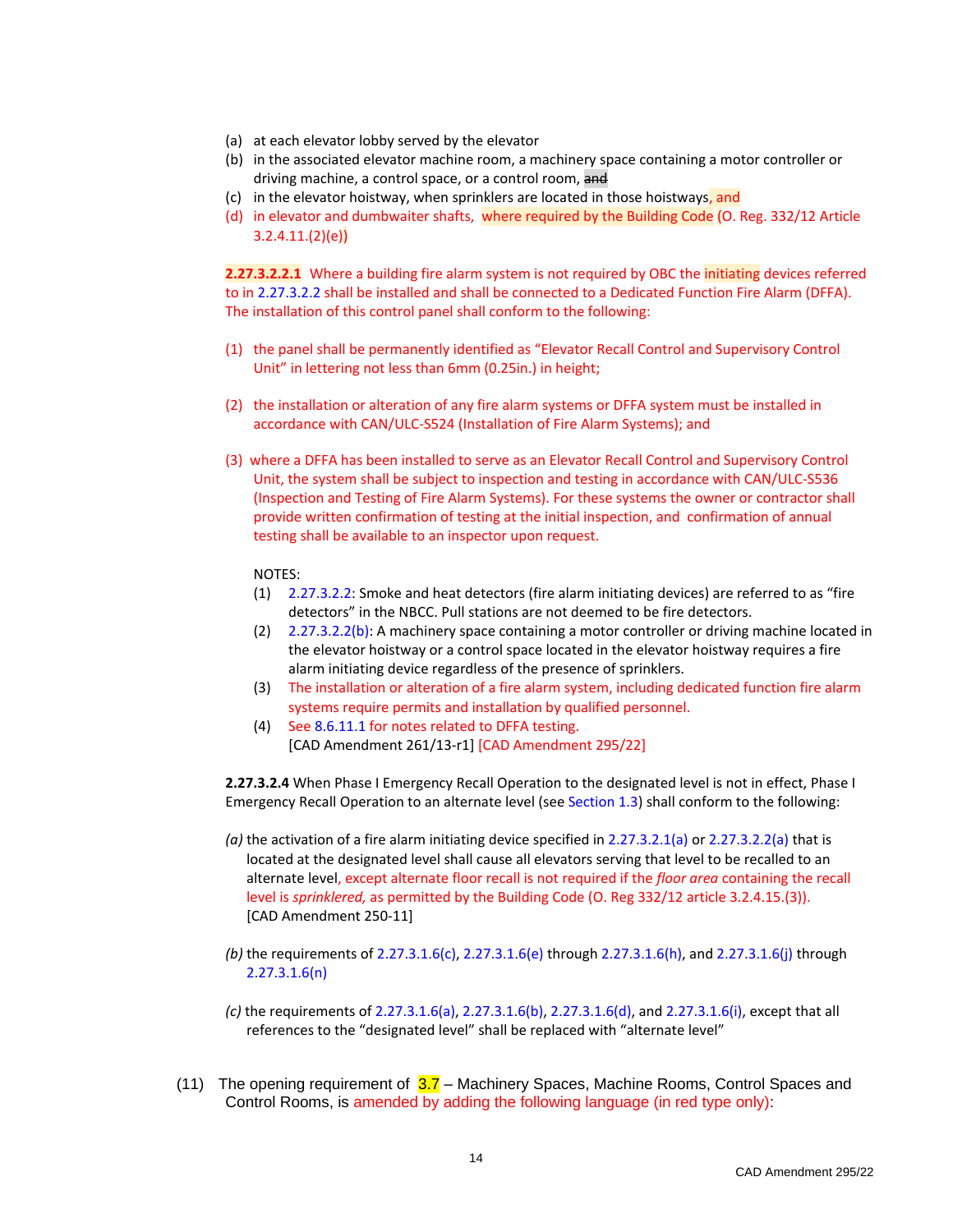A machinery space outside the hoistway containing a hydraulic machine and a motor controller shall be a machine room, or a machinery space with headroom of not less than 2130 mm (84"). [CAD Amendment 250-11]

(12) Requirement 3.15.1.1 (Car Frames and Platforms) is amended by adding the following language (in red type only):

3.15.1.1 Direct-acting hydraulic elevators shall be provided with car frames and platforms conforming to Section 2.15, subject to the modification hereinafter specified, except 2.15.9.2(b) is not adopted. (See CAD 3.10). (See 3.18.2.3 for connection between plunger and platform or car frame.) A car frame shall not be required, provided 3.15.1.1.1 through 3.15.1.1.6 are conformed to.

- (13) Requirement 5.2.1.4.4 Alternative to Top Car Clearance Requirement, is adopted for new and existing buildings
- (14) Requirement  $5.2.1.14$  is amended by adding the following language (in red type only):

(n) where conformance to 2.14.1.7 is required and the provisions of 5.2.1.4.4 have been utilized , the provisions of 8.7.2.14.5.2 for collapsible railing design are permitted for new installations. [CAD Amendment 250-11] [CAD Amendment 295/22]

(15) Requirement 5.2.1.15.2 is amended by adding the following language (in red type only):

#### **5.2.1.15.2 Platform Guards.** *(166/01)*

- (a) Requirement 2.15.9.2 applies to LU/LA elevators that utilize traction drives and that serve 3 or more floors, except that where the device conforms to (1) and (2), the requirements of (b) shall be permitted:
	- (1) the elevating device is equipped with a car door interlock;
	- (2) means are provided to move the car toward the landing to facilitate emergency evacuations which comply with 2.7.6.4.3.
- (b) Requirement 2.15.9.2 does not apply to LU/LA elevators utilizing hydraulic or roped hydraulic drive and serving 2 or more floors, provided that the following requirements are met:
	- (1) The platform guard shall have a straight vertical face, extending below the floor surface of the platform of not less than the depth of the unlocking zone (see 2.12.1) plus 75 mm (3 in.) but in no case less than the maximum distance from the landing that it takes to stop and hold the car upon detection and actuation of the device as prescribed in 2.19.2.
	- (2) Owners of LULA elevators shall complete and sign a SUPPLEMENTARY OWNERS REPORT FOR LULA ELEVATORS indicating their understanding that:
		- (i) only elevator personnel are permitted to unlock hoistway doors;
		- (ii) only emergency personnel are permitted to perform emergency evacuations;
		- (iii) access to the unlocking device is controlled or has a controlled procedure; and
		- (iv) owners shall ensure the appropriate building personnel are made aware of these requirements.
	- (3) Signage shall be provided on the apron plate that meets the following criteria:
		- (i) lettering shall be a minimum of 16 mm in height;
		- (ii) the sign shall remain permanent and readily legible, viewable from the hall; and
		- (iii) the context of the message shall convey the following information;
			- (a) a 'warning' advising of the potential fall hazard that exists below when the car is above the floor level;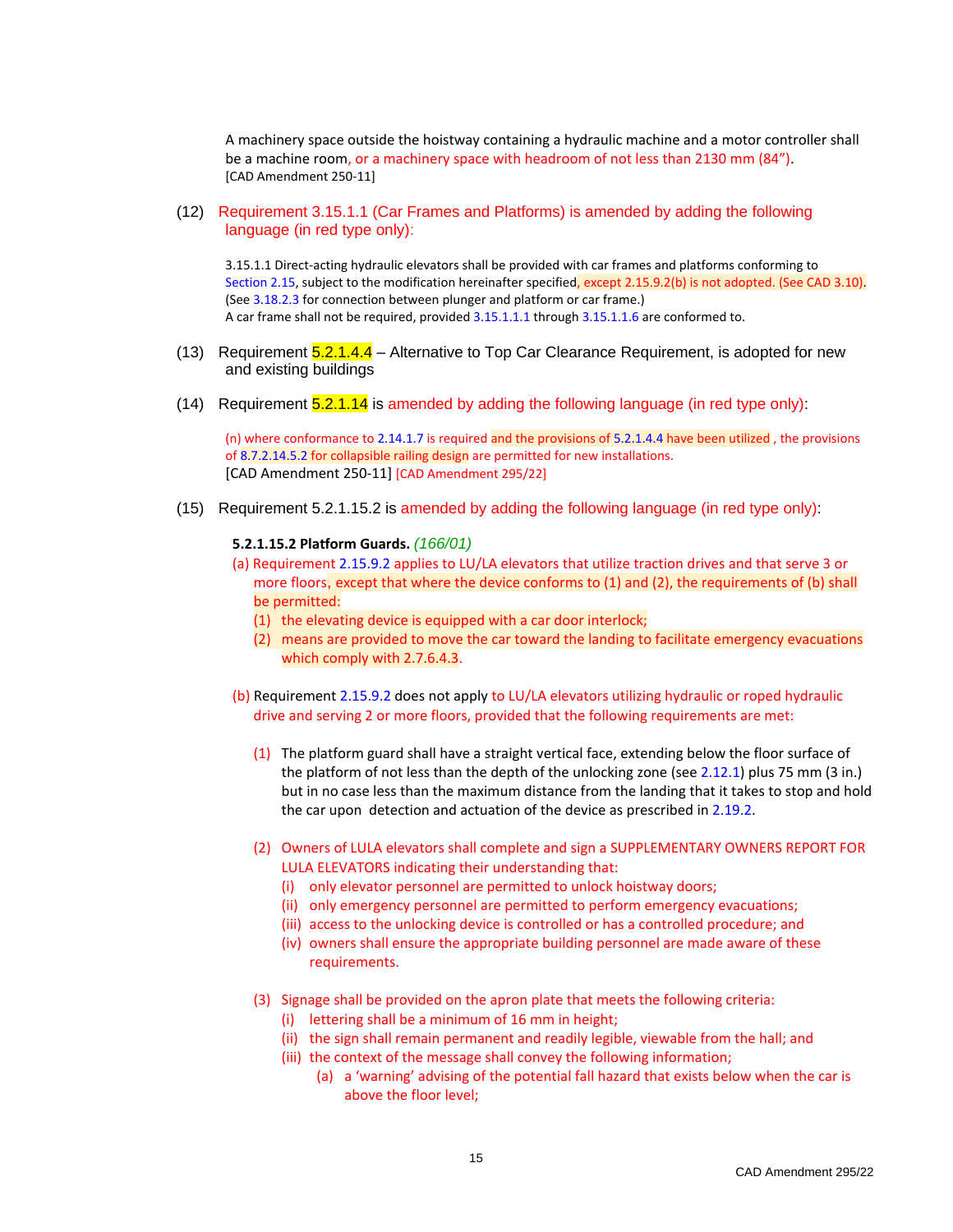- (b) lower the car prior to attempting rescue of trapped passengers; and
- (c) lowering and rescue by trained personnel only. [CAD Amendment-250-11]
- (16) Requirement 5.2.1.16.5 Maximum Rise limitation for LULA elevators is not adopted;
- (17) Sections  $5.3$ ,  $8.6.7.3$  and  $8.7.5.3$  Private Residence Elevators, are not adopted;
- (18) Sections  $5.4$ ,  $8.6.7.4$  and  $8.7.5.4$  Private Residence Inclined Elevators, are not adopted;
- (19) Sections  $5.7$ ,  $8.6.7.7$  and  $8.7.5.7$  Special Purpose Personnel Elevators, are not adopted;
- (20) Sections  $5.8$ ,  $8.6.7.8$  and  $8.7.5.8$  Marine Elevators, are not adopted;
- (21) Sections  $5.9$ ,  $8.6.7.9$  and  $8.7.5.9$  Mine Elevators, are not adopted;
- (22) Section 5.10 "Elevators Used for Construction" is adopted with the following modifications:

"Elevators Used for Construction" shall have the same meaning as "temporary elevator" used in Ontario Regulation 209/01;

- a) 5.10.1.9.5(a) is not adopted,
- b) 5.10.1.9.5(b) is revoked and the following substituted:

#### **5.10.1.9.5(b)**

- (b) Regardless of car speed For elevators with car speeds over 1.75 m/s (350 t/min), hoistway doors shall be provided with either of the following: (1) interlocks conforming to 2.12.2; or (2) combination mechanical locks and electric contacts conforming to 2.12.3
- (23) Requirements 6.1.6.2.1 regarding starting and 6.1.6.3.1 regarding stopping and 6.1.4.1.1 regarding speed variation are amended by adding the following language (in red type only):

Escalator operation in accordance with Section 5.3.5 of NFPA 130, Standard for Fixed Guideway Transit and Passenger Rail Systems (2020 Edition), shall be permitted for transit facilities. [CAD Amendment 261-13-r1] [CAD Amendment 295-22]

Where remote stopping is provided as permitted by NFPA 130, in addition to the requirements of NFPA 130, the circuits shall duplicate the requirements for emergency stops as specified in A17.1/B44 6.1.6.3.1(c) and 6.1.6.10. Deceleration rates shall be those specified in NFPA 130. In lieu of he requirements specified in A17.1/B44 6.1.6.3.1(a) and (b), the remote stop switches shall be suitably identified and protected to prevent misuse.

Where remote starting is provide as permitted by NFPA 130, the starting circuits shall duplicate the start switch requirements of A17.1/B44 6.1.6.10. In addition to the requirements of NFPA 130 5.3.5.10, where the escalator is not visible from the location of the remote start switch, a visual means shall be provided to ensure it is safe to start the escalator from the remote location. [CAD Amendment 295-22]

- (24) "Material lift type B" shall mean the same as the term "freight platform lift type B" used in Ontario Regulation 209/01;
- (25) Sections  $7.8$  to  $7.10$  Dumbwaiters and Material Lifts with Automatic Transfer Devices, that meet the requirements as specified in item 2(3)(j) of the Elevating Device Regulation 209/01, are not adopted;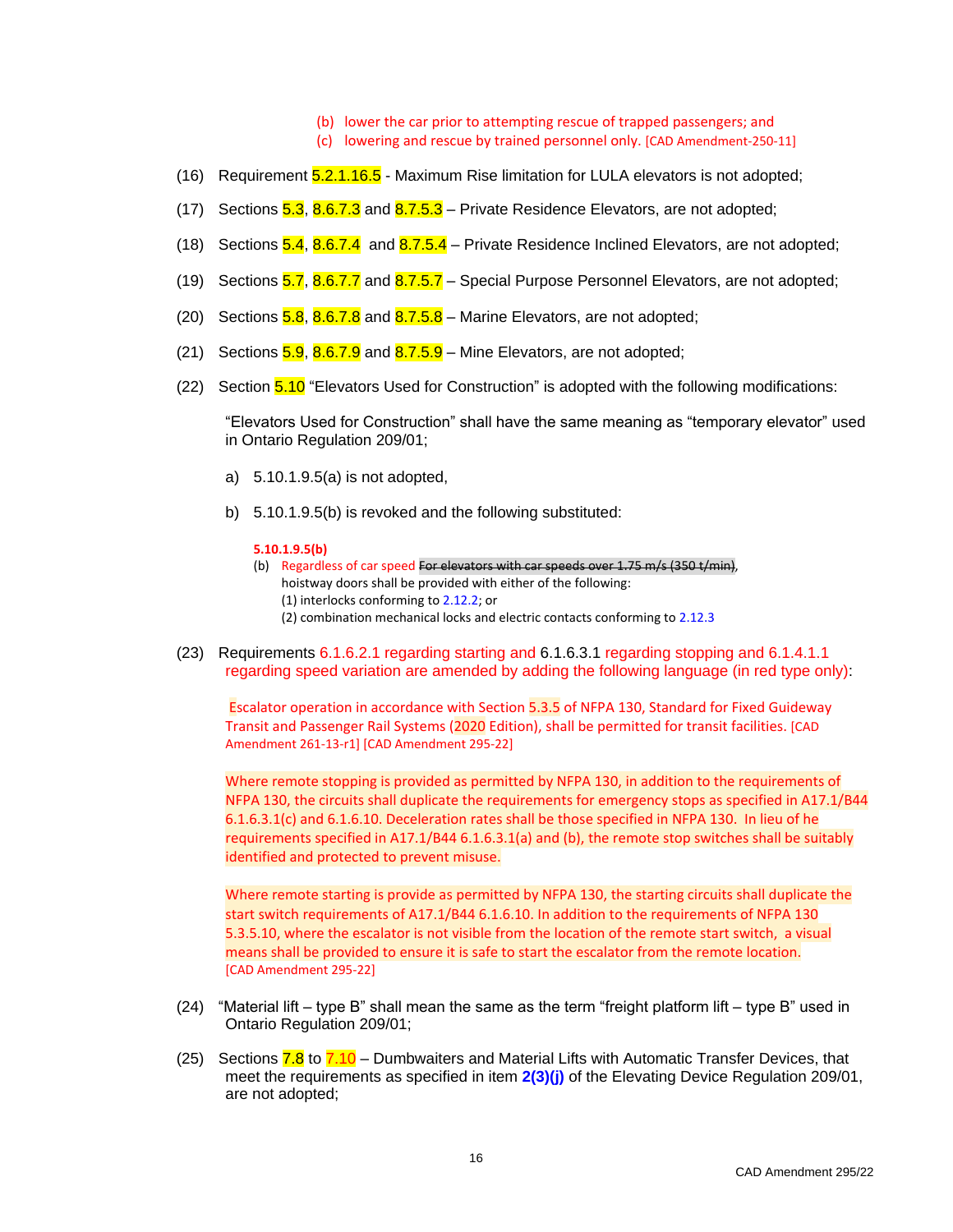- (26) The requirements of Section 8.6. Maintenance, Repair, Replacement and Testing is adopted as modified and clarified in **3.3** of this Document;
- (27) The requirements of Section 8.7 Alterations, is adopted, as modified and clarified in **3.4** of this Document;
- (28) Section 8.7.7.3 Material Lifts and Dumbwaiters with Automatic Transfer Devices, is not adopted, except **8.7.7.3.2** is adopted;
- (29) Section  $8.9$  Code Data Plate, is adopted except that the requirements for existing devices shall only apply to Major or Minor A altered installations to B44-19 or later.

Note: requires information about the code to be used for inspections and tests effective at the time of the installation. (see 283/19) [CAD Amendment 295/22] ;

(30) Section 8.11 - Periodic Inspection and Test Requirements are not adopted.

### <span id="page-24-0"></span>**3.2 Performance Based Safety Code**

3.2.1 Where conformance with the prescriptive requirements in **3.1** are not strictly met, conformance may be demonstrated through compliance to the requirements in ASME A17.7-2007/CSA B44.7-07 (R2012) Performance-based safety code for elevators and escalators.

# <span id="page-24-1"></span>**3.3 Maintenance, Repair, Replacement, and Testing**

- 3.3.1 A Maintenance Control Program (MCP) referred to in the code adopted in **3.1** shall have the same meaning as "general instructions for maintenance' referred to in Ontario Regulation 209/01 s.25.(2).
- 3.3.2 A copy of the Maintenance Control Program shall be provided for every new elevating device installation as required in Ontario Regulation 209/01, s.15.(4)(c).
- 3.3.3 Where a Maintenance Control Program has been implemented on an existing device, a copy of the Maintenance Control Program (MCP) shall be supplied to the owner of the elevating device.
- 3.3.4 Section **8.6 Maintenance, Repair, Replacement, and Testing** is adopted with the following modifications:
	- (a) **8.6.1.2 General Maintenance Requirements** is amended by adding the following language (in red type only) to the end of requirement 8.6.1.2.1:

**8.6.1.2.1** A written Maintenance Control Program (MCP) shall be in place to maintain the equipment in compliance with the requirements of Section 8.6. The MCP shall specify examinations, tests, cleaning, lubrication, and adjustments to applicable components at regular intervals (see Section 1.3 for the definition of "maintenance") and shall comply with the following:

- *(e)* The specified scheduled maintenance intervals (see Section 1.3) shall, as applicable, be based on
	- *(1)* equipment age, condition, and accumulated wear
	- *(2)* design and inherent quality of the equipment
	- *(3)* usage
	- *(4)* environmental conditions
	- *(5)* improved technology
	- *(6)* the manufacturer's recommendations and original equipment certification for any SIL rated devices or circuits (see 8.6.3.12 and 8.7.1.9)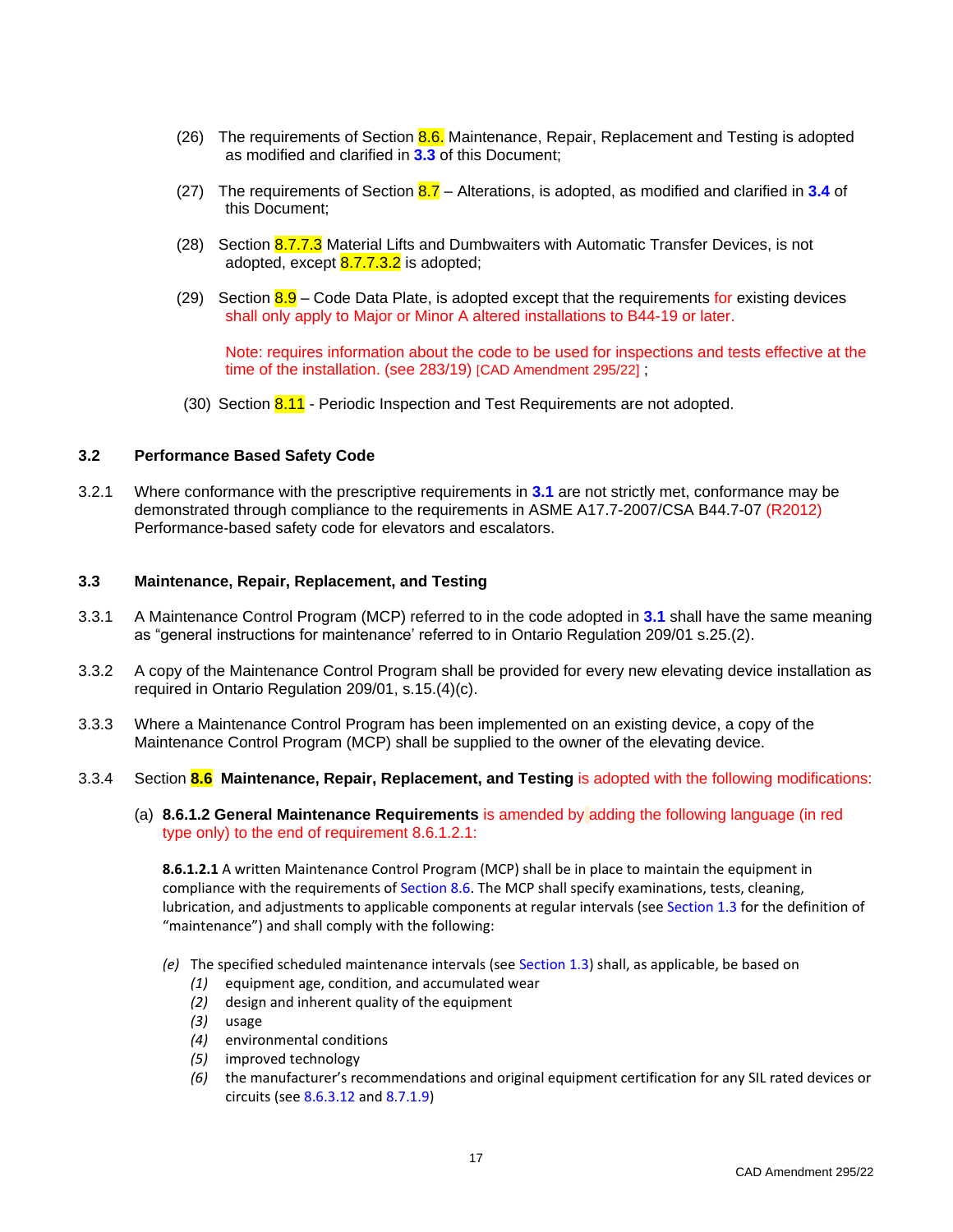- *(7)* the manufacturer's recommendations based on any ASME A17.7/CSA B44.7–approved components or functions
- *(f)* The scheduled maintenance interval based on 8.6.1.2.1(e) shall also conform to the following:
	- *(1)* the maintenance interval for an elevating device shall not exceed three months
	- *(2)* the maintenance interval for Oil Loss Monitoring (see **CAD 2.9**) shall not exceed three months
	- *(3)* the inspection of Suspension Means addressed in 8.6.4.1 shall not exceeding 12 months and shall be replaced per the replacement criterion specified in ASME A17.6.
	- *(4)* the maintenance interval for door systems in 8.6.4.13 shall not exceed six months, and [CAD Amendment 261-13] [CAD Amendment 295/22]
	- *(5)* the interval for category tests shall be,
		- (a) category 1 tests are performed annually,
		- (b) category 3 tests are performed every 3 years and
		- (c) category 5 tests are performed every 5 years. [CAD Amendment 261-13]
- (b) **8.6.1.4.1 On-Site Maintenance Records** is amended by adding the following language (in red):
	- 8.6.1.4.1 On-Site Maintenance Records
	- (a) *Maintenance Control Program Records*
		- (3) MCP records shall be viewable on-site by elevator personnel in either hard copy or electronic format acceptable to the authority having jurisdiction and shall include but not limited to the following:
			- (-a) site name and address,
			- (-b) service provider (Contractor) name,
			- (-c) conveyance identification (ID) (TSSA or MCCR installation number) and type,
			- (-d) date of record,
			- (-e) a description of the maintenance task, interval, and associated requirements of 8.6,
			- (-f) indication of completion of maintenance task,
			- (-g) year and month when the task was performed,
			- (-h) Contractor's Registration Number, and
			- (-i) the printed name, signature and mechanic certification number of the person(s) who completed the task, except that where tasks are not yet completed, or where a part directly affecting the safety of the operation is found to be defective, the record of the maintenance task shall not be signed off until the task is complete or the defect is adjusted, repaired or replaced. *(242/10)* [CAD Amendment 261-13]
- (c) **8.6.1.4.2 Call Backs (Trouble Calls)** is amended by adding with the following language (in red type only):

These records shall be maintained for a minimum of one year. [CAD Amendment 261-13] [CAD Amendment 295/22]

(d) **8.6.1.7 Periodic Tests** is amended by adding with the following language (in red type only):

### **8.6.1.7 Periodic Tests**

The frequency of periodic tests shall be established by the authority having jurisdiction as required by 8.11.1.3.

NOTE(s):

- (1) The recommended intervals for periodic tests can be found in Nonmandatory Appendix N.
- (2) Anniversary dates are based on the Month and Year of an acceptance test. Subsequent Category tests shall not exceed the number of months of a given category test interval.
- (3) Staggered CAT test dates for a group of devices (caused by staggered acceptance test dates) may be consolidated provided they do not exceed the date of the device with the shortest retest date.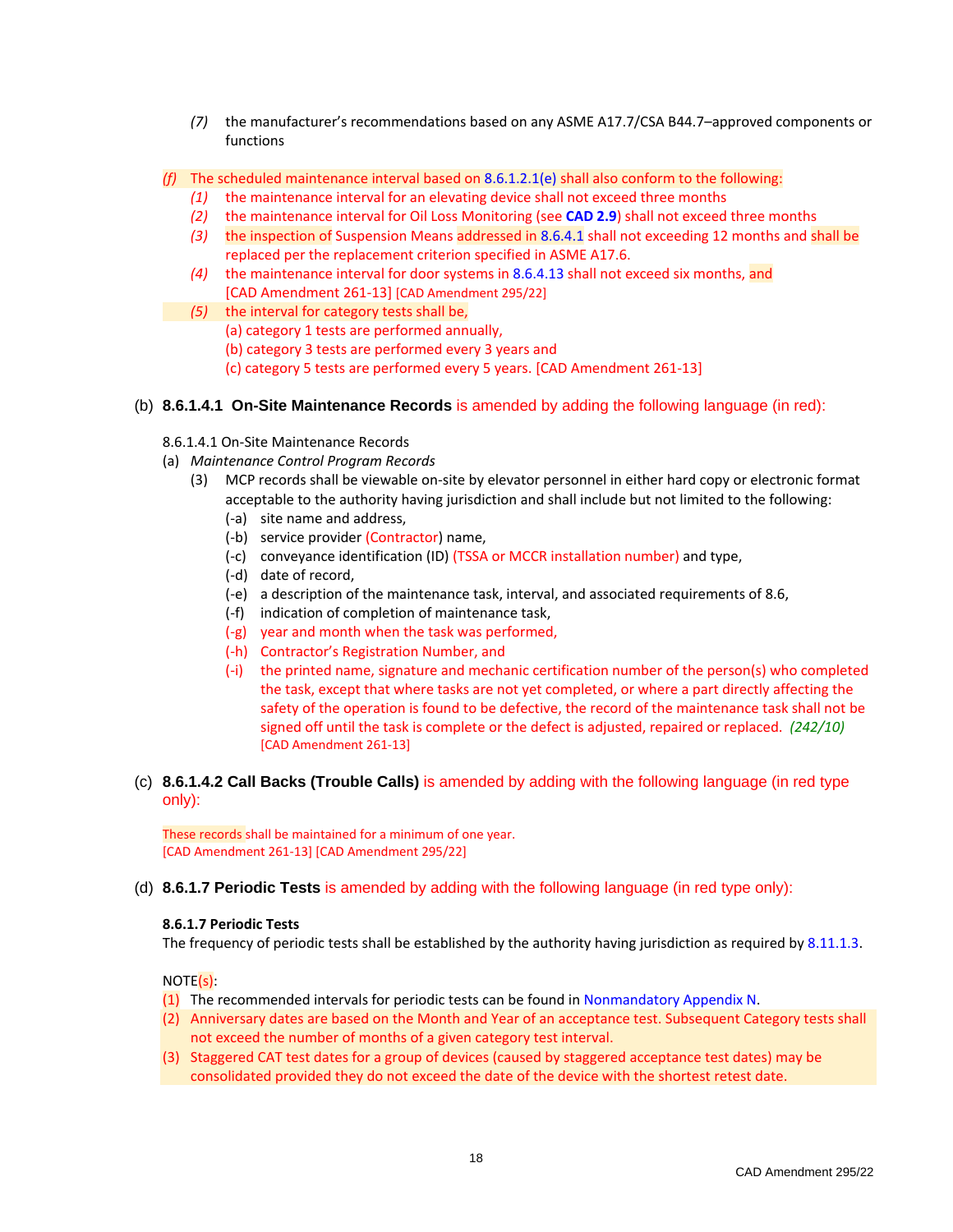- (4) Acceptance testing following a qualifying major alteration may be used to reset an applicable anniversary date of a subsequent Category test.
- (5) Changes to Anniversary dates shall be noted in the logbook with rationale.
- (6) Category tests performed late shall not reset anniversary dates. *(288/20)* [CAD Amendment 295/22]

### **8.6.1.7.1** Is not adopted

- (e) **8.6.3 Replacements** is amended as follows:
	- (1) by adding the following language (in red type only),

### **8.6.3.11 Replacement of Valves and Piping.**

Where any valves, piping, or fittings are replaced, replacements shall conform to Section 3.19 with the exception of 3.19.4.6. Replacement control valves shall conform to the Code under which they were installed. When changing valves, pressure piping, or fittings to a different type, see 8.7.3.24. [CAD Amendment 295/22]

(2) by adding requirement 8.6.3.25 as follows,

### **8.6.3.25 Replacement of the Complete Driving Machine**

- *(a)* Where an electric elevator driving machine (see A17.1/B44 Section 1.3) is replaced, it shall be considered an alteration and shall conform to 8.7.2.25.1 except, the replacement driving machine shall be permitted to conform to the code under which the original machine was installed, or altered if;
	- *(1)* the driving machine is replaced with equipment approved by the original equipment elevator manufacturer as being equivalent to the original make and model or,
	- *(2)* the replaced driving machine is certified by a licensed professional engineer as being equivalent to the original make and model and able to meet the original design criteria of the elevator system

*(b)* Where an electric elevator driving machine is replaced in accordance with 8.6.3.16.1(a)(1) or 8.6.3.16.1(a)(2) it shall be inspected and tested in accordance with the requirements specified in

8.10.2.4.1(a).

- [CAD Amendment 295/22]
- (c) Where a driving machine is replaced it shall be considered an alteration and shall conform to the requirements of 8.7.2.25.1(a) except that:
	- (1) if the elevator controllers are pre-B44-00 and the installation had ascending car overspeed and unintended car movement protection, then
		- (i) ascending car overspeed and unintended car movement protection shall be retained;
		- (ii) the detection means are permitted to meet the requirements of B44-M90 clause 3.16 or later; and
		- (iii) the means shall require manual reset.
	- (2) if the elevator controllers are pre-B44-00 and the installation had only ascending car overspeed protection, then
		- (i) ascending car overspeed protection shall be retained;
		- (ii) the addition of unintended car movement protection is permitted;
		- (iii) the detection means are permitted to meet the requirements of B44-M90 clause 3.16 or later; and
		- (iv) the means shall require manual reset.
	- (3) if the elevator controllers are pre-B44-00 and ascending car overspeed and unintended car movement protection was not previously existing:

(i) ascending car overspeed and unintended car movement protection shall be provided;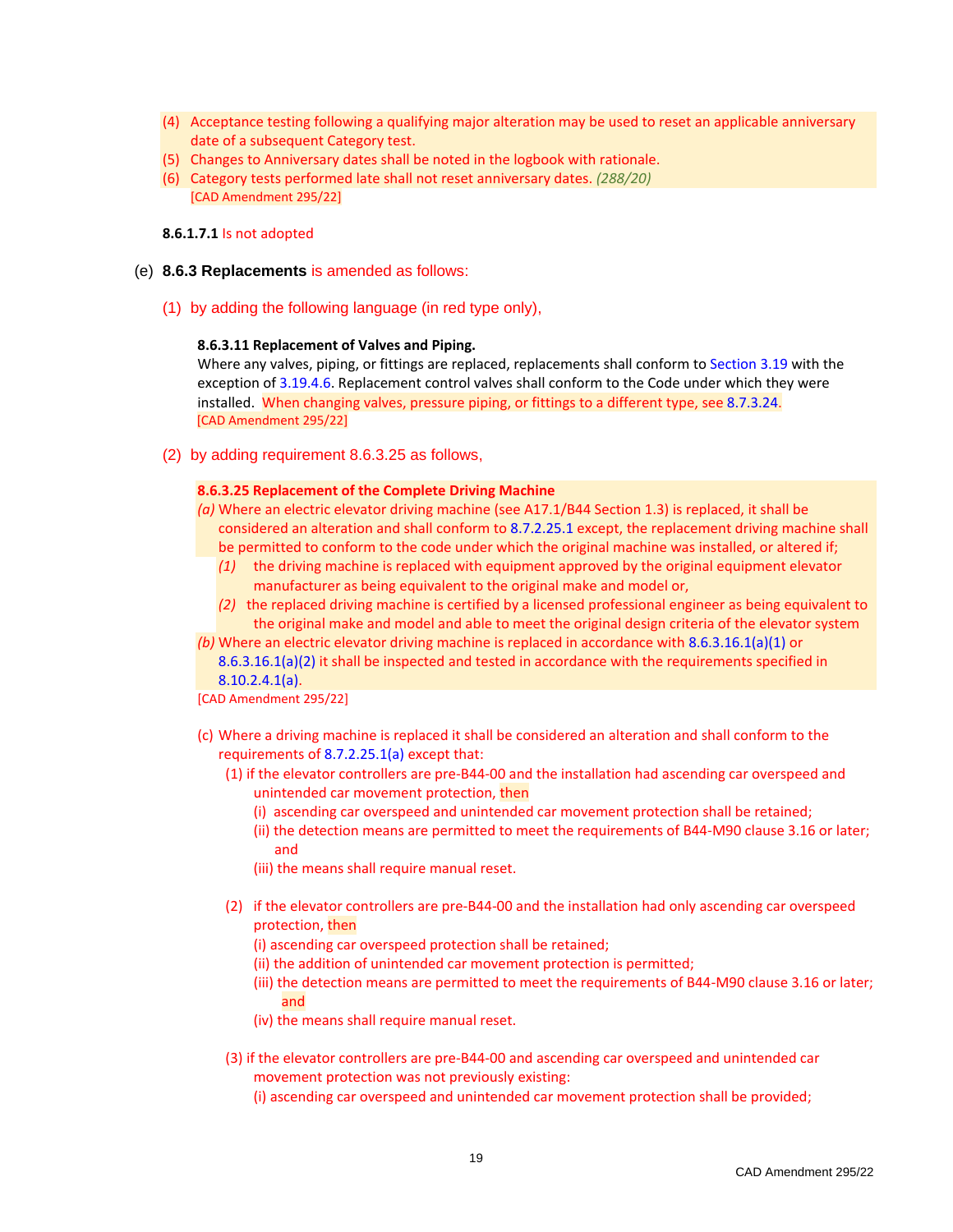- (ii) the detection means are permitted to meet the requirements of B44-M90 clause 3.16 or later; and
- (iii) the means shall require manual reset. *(226/07)*
- [CAD Amendment 250-11]
- (3) by adding requirement 8.6.3.26 as follows,

#### **8.6.3.26 Replacement of Controller** *(226/07)*

(a) Where an elevator controller is replaced, with either;

- (1) a motion controller,
- (2) an operation controller,
- (3) a motion and operation controller, or
- (4) a door controller

it shall be considered an alteration and shall conform to 8.7.2.27.4 or 8.7.3.31.5 as applicable.

- (b) Where a controller specified in (a) is replaced with equipment equivalent to the original make and model, due to; (1) damage or loss, and
	- (2) for the purpose of matching other equipment in the group it shall be permitted to conform to the code under which the original controller was installed or last altered, and shall be inspected and tested in accordance with the requirements specified in 8.10.2.4.1(b) or 8.10.3.4.1(a) as applicable. [CAD Amendment 295/22]
- (4) by adding requirement 8.6.3.27 as follows,

**8.6.3.27 Replacement of Anticreep Leveling Device** *(226/07)* Where an anticreep leveling device is replaced it shall conform to 8.7.3.31.3.

### (f) **8.6.4 Maintenance and Testing of Electric Elevators** is amended as follows:

(1) by adding the following language (in red type only),

#### **8.6.4.1 Suspension and Compensation Means**

8.6.4.1.1 Suspension and compensating means shall be kept sufficiently clean so that they can be visually inspected. Suspension Means shall be inspected at intervals not exceeding 12 months. [CAD Amendment 250-11]

(2) by adding the following language (in red type only) to the beginning of requirement 8.6.4.13,

#### **8.6.4.13 Door Systems**

The maintenance of door systems shall be completed at an interval not exceeding 6 months. [CAD Amendment 250-11] [CAD Amendment 295/22]

(3) by adding the following language (in red type only),

**8.6.4.15 Car Emergency System.** Emergency operation of signaling devices (see Section 2.27), lighting (see 2.14.7), communication (see 2.27.1.1.2, 2.27.1.1.3, and 2.27.1.2), and ventilation (see 2.14.2.3) shall be maintained. Where a dedicated function fire alarm system has been added to comply with CAD requirement 2.27.3.2.2(b) the owner shall ensure that testing of the "Elevator Recall Control and Supervisory Control Unit" is performed annually. [CAD Amendment 261-13-r1]

(4) by adding the following language (in red type only),

#### **8.6.4.19.11 Ascending Car Overspeed Protection and Unintended Car Movement Devices, and Emergency Brake**

*(c) Tests.* Unintended car movement shall be subjected to tests with no load in the car at the slowest operating (inspection) speed in the up direction. Testing shall confirm compliance with 2.19.2 due to an elevator rollaway caused by a brake and releveling failure. [CAD Amendment 261-13]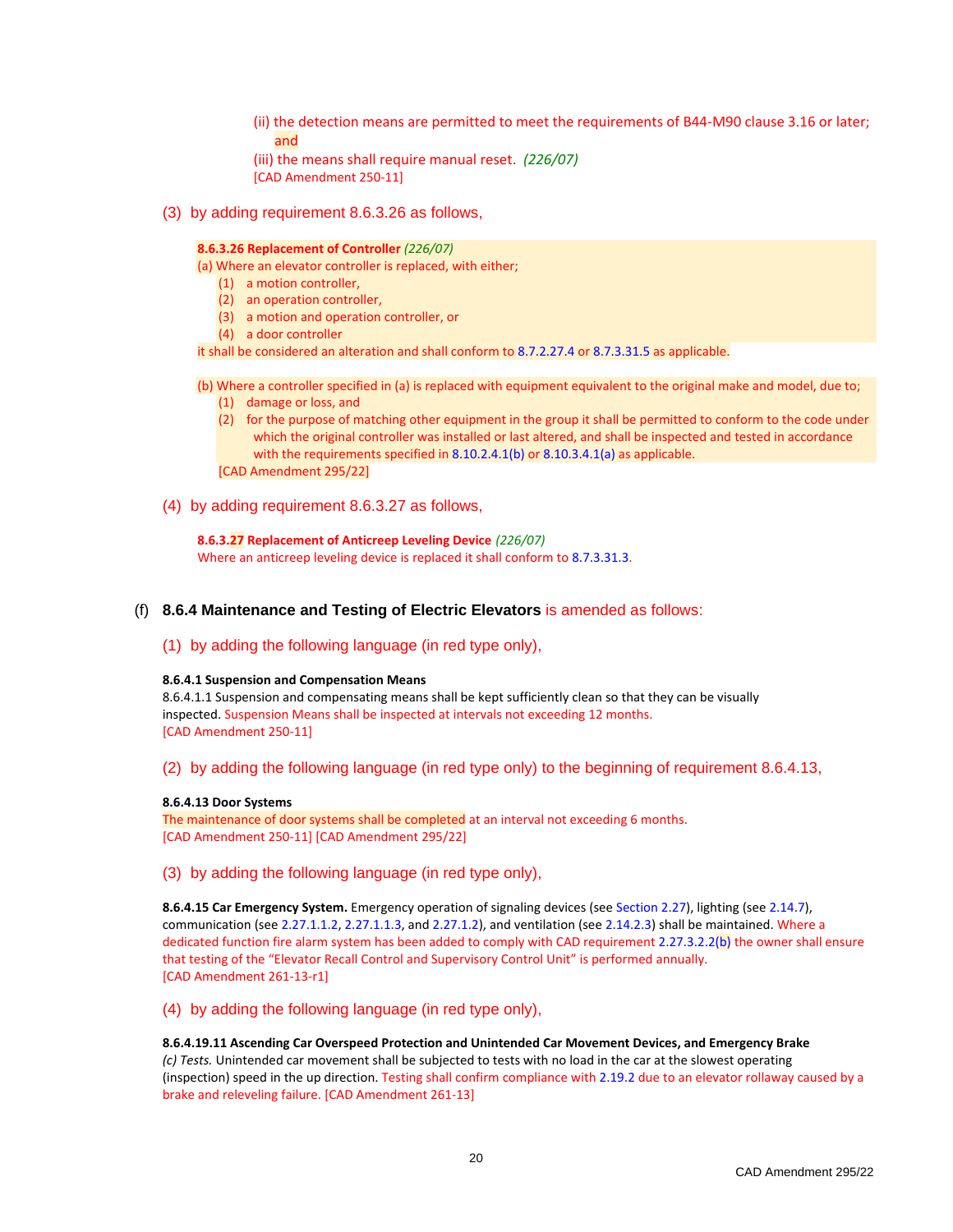(5) by adding the following language (in red type only),

#### **8.6.4.19.25 Driving Machine Brakes**

The driving machine brake shall be tested annually to verify compliance with 2.24.8.3 and ensure they are adjusted properly per the Brake Information Plate (see **2.24.8.5** in the CAD). [CAD Amendment 250-11] [CAD Amendment 295/22]

(6) by adding the following language (in red type only),

### **8.6.4.20 Periodic Test Requirements — Category 5**

NOTE: For test frequency, see 8.11.1.3.

Where category 5 tests require the use of load for testing purposes, alternative no load methods shall be permitted where the alternative method is acceptable to the director.

(7) by adding the following language (in red type only) to the end of this requirement,

#### **8.6.4.20.1 Car and Counterweight Safeties**

 $(c)$  Governor-operated wood guide-rail safeties shall be tested by tripping the governor by hand with the car at rest and moving the car in the down direction until it is brought to rest by the safety and the hoisting ropes slip on traction sheaves or become slack on winding drum sheaves (Item 2.29.2.). (Note: Aligns with 4.2.2.1 of B44.2-10) [CAD Amendment 250-11]

(8) by adding the following language (in red type only) to the end of this requirement,

#### **8.6.4.20.6 Emergency Terminal Stopping and Speed-Limiting Devices.**

Note: During Category testing it is not the expectation that this test be performed at rated load. No load testing is permissible. [CAD Amendment 295/22]

(9) by adding the following language (in red type only) to the end of this requirement,

#### **8.6.4.20.11 Emergency Brake.**

(c) Alternative Test Method for Emergency Brakes. The alternative test methods shall comply with 8.6.11.10 and the following:

(1) Any method for verifying conformity of the emergency brake with the applicable Code requirements (see 2.19.3.2) shall be permitted, including the testing method of the emergency brakes with or without any load in the car, provided that when applied the method verifies that the emergency brake performs or is capable of performing in compliance with 8.6.4.20.11(a) and 8.6.4.20.11(b).

(2) A test tag as required in 8.6.1.7.2 shall be provided.

[CAD Amendment 295/22]

### (g) **8.6.5 Maintenance and Testing of Hydraulic Elevators** is amended as follows:

(1) by adding the following language (in red type only) to the end of requirement 8.6.5.7,

### **8.6.5.7 Record of Oil Usage.**

The record of oil usage shall follow the oil loss monitoring requirements of section 2.9 of this Code Adoption Document. [CAD Amendment 250-11]

(2) by deleting the noted text and adding the following language (in red type only),

### **8.6.5.14.3 Additional Tests.** The following tests shall also be performed:

- (a) Normal terminal stopping devices (8.6.4.19.5) (Item 3.5.2)
- (b) Governors (8.6.4.19.3) (Item 2.13.2.2)
- (c) Safeties (8.6.4.19.2) (Item 5.8.2)
- (d) Oil buffers (8.6.4.19.1) (Item 5.12)
- (e) Firefighters' Emergency Operation (8.6.4.19.6) (Items 6.1 through 6.5, as applicable)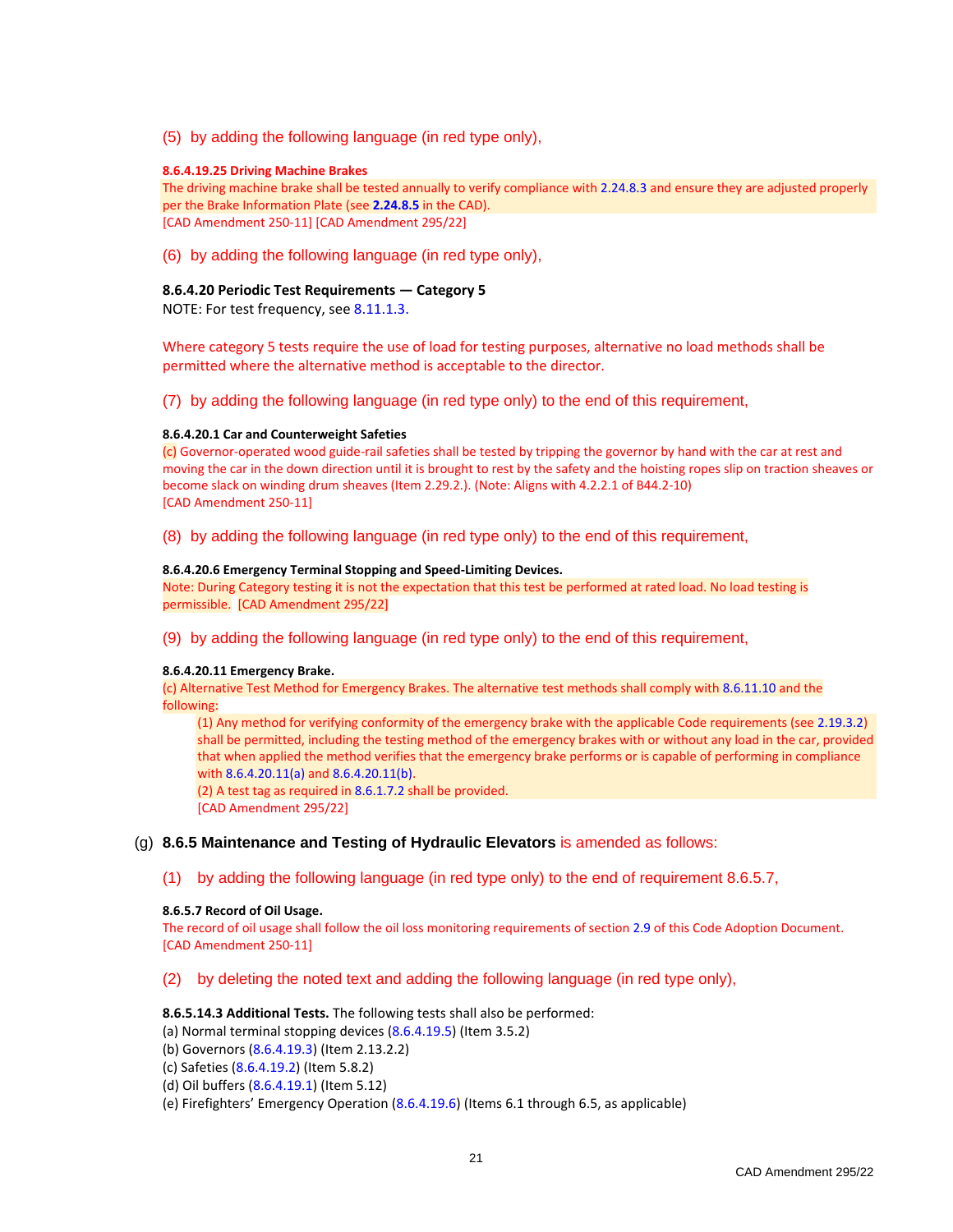(f) Standby or emergency power operation (8.6.4.19.7) (Item 1.17.2.2)

- NOTE: Absorption of regenerated power (2.26.10) does not apply to hydraulic elevators.
- (g) Sequence operation of power door systems (Item 4.7)
- (h) Terminal Speed-Reducing Device Emergency terminal speed-limiting device and emergency terminal stopping device (3.25.2) (Item 3.6.2.2)
- (i) Low oil protection operation (3.26.9) (Item 2.39.2)
- (j) Auxiliary Power Lowering Device. The auxiliary power lowering device, where provided, shall be tested with no load in the car for conformance with applicable requirements  $(3.26.10)$  (Item 2.44).
- (k) Requirement 2.26.10 does not apply

[CAD Amendment 295/22]

### (h) **8.6.8.15.19 Step Skirt Performance Index** is amended as follows;

(1) by adding the following language (in red type only) to the end of requirement 8.6.8.15.19,

### **8.6.8.15.19**

(f) The step/skirt performance index shall conform to the requirements in 8.6.8.3 or ASME A17.3 requirement 5.1.11 (Item 7.17). The results of the test output and graphs shall be kept in the MCP. [CAD Amendment 295/22]

- (i) **8.6.11 Special Provisions** is amended as follows:
	- (1) by adding the following language (in red type only) to the notes section of the this requirement,

# **8.6.11.1 Firefighters' Emergency Operation**

### **Note(s):**

- (1) See Nonmandatory Appendix AA for additional operational verification.
- (2) Where a dedicated function fire alarm (DFFA) system has been added to comply with CAD requirement **2.27.3.2.2(b)** the owner shall ensure that testing of the "Elevator Recall Control and Supervisory Control Unit" is performed annually in accordance with CAN/ULC-S536 (Inspection and Testing of Fire Alarm Systems), with written confirmation of testing provided in the machine room or location of the elevator's log books. [CAD Amendment 261-13-r1]
- (2) by deleting text as noted and adding the following language (in red type only) to requirement 8.6.11.6.1(b),

### **8.6.11.6 Escalators and Moving Walks Startup and Procedures 8.6.11.6.1**

b) Out of service or stopped escalators shall should not be used as a means of access or egress by nonauthorized personnel and shall should be properly barricaded if accessible to the general public to prevent such use.

NOTE(S):

- (1) Proper barricades are described in the Elevator Industry Field Employee Safety Handbook-Escalator/Moving Walk Barricades.
- (2) Per provisions in OBC and NFPA 130, escalators in rapid transit facilities may form part of the pedestrian egress route.
- (3) Stationary escalators do not have uniform tread rise and may pose unique risks not associated with typical stairways.
- (4) The treadway of a stationary escalator relies on the escalators brake to ensure the treadway will not move under loading conditions (eg pedestrian traffic). Escalators should never be used as a stairway if the brakes holding capacity is suspect. See **8.6.11.6.2(c2)** for confirmation of adequate breaking capacity. See **CAD 3.21** for stopping distance check sign.
- (5) See **CAD 2.13** for parts affecting safe operation and risk assessment for device use.

[CAD Amendment 261-13]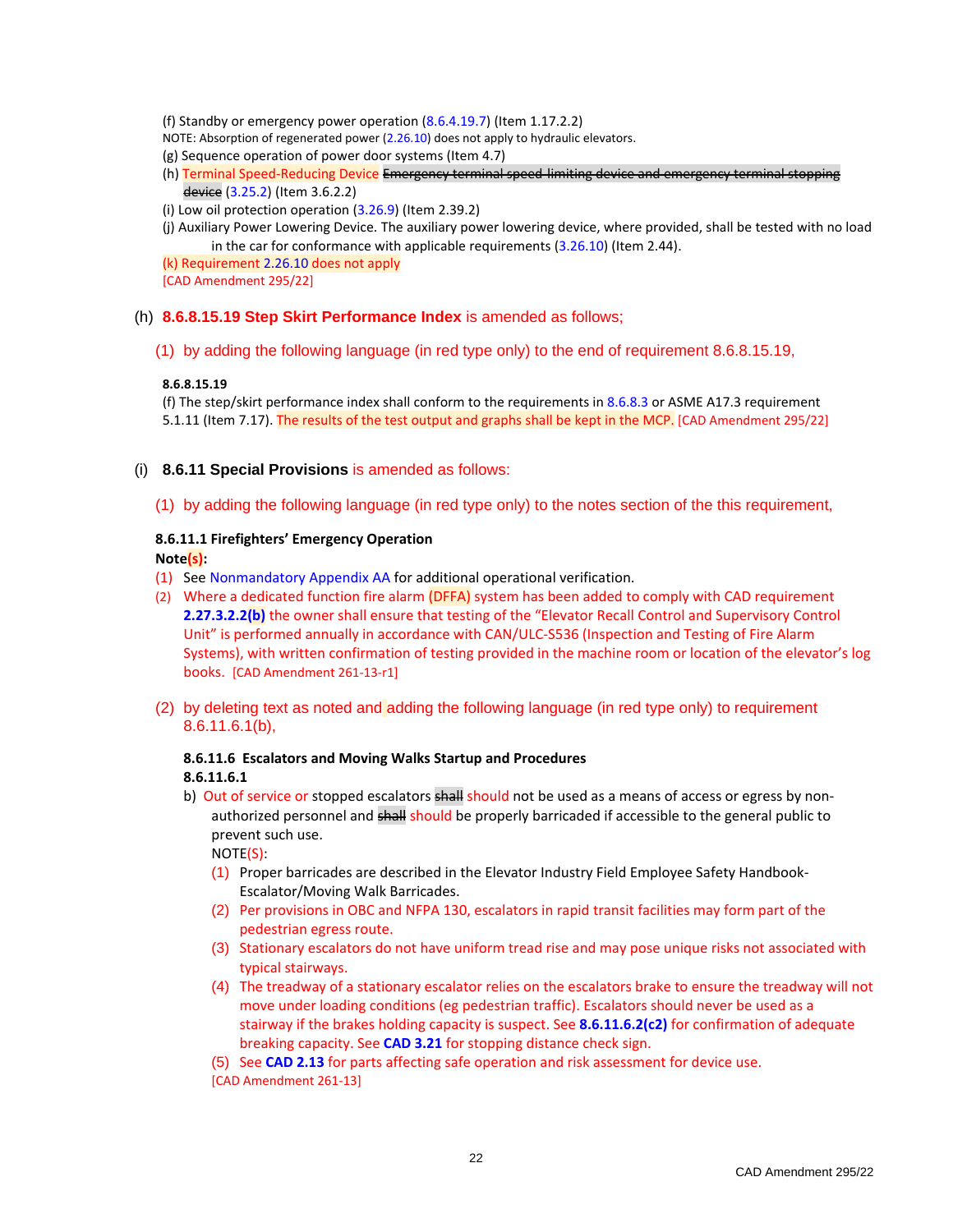### (3) by adding the following language (in red type only) to requirement 8.6.11.6.2,

**8.6.11.6.2** The following procedure shall be utilized when starting an escalator or moving walk:

- (a) Prior to starting the unit, observe the steps or pallets and both landing areas to ensure no persons are on the unit or about to board. Run the unit away from the landing.
- (b) Verify correct operation of the starting switch.
- (c1) Verify correct operation of the stop buttons.
- (c2) Observe steps stop within the distance on the daily stopping distance check sign (usually one step length or less), as required by **CAD 3.21**. This requirement does not apply to Escalators installed to B44-2019 or later.
- (d) Verify correct operation of each stop button cover alarm, if furnished.
- (e) Visually examine the steps or treadway for damaged or missing components; combplates for broken or missing teeth; skirt or dynamic skirt panels and balustrades for damage.
- (f) Verify that both handrails travel at substantially the same speed as the steps or the treadway, are free from damage or pinch points, and that entry guards are in place.
- (g) Visually verify that all steps, pallets, or the treadway is properly positioned.
- (h) Verify that ceiling intersection guards, anti-slide devices, deck barricades, and caution signs are securely in place.
- (i) Verify that demarcation lighting is illuminated, if furnished.
- (j) Check for uniform lighting on steps/tread not contrasting with surrounding areas.
- (k) Verify that the safety zone is clear of obstacles and that the landing area and adjacent floor area are free from foreign matter and slipping or tripping hazards.
- (l) Check for any unusual noise or vibration during operation.

If any of the conditions in (a) through  $(l)$  is unsatisfactory, the unit shall be placed out of service. Barricade the landing areas and notify the responsible party of the problem. [CAD Amendment 261-13] [CAD Amendment 295/22]

### (4) by adding the following language (in red type only),

### **8.6.11.10 Category 5 tests without Load via Alternative Test Methodologies**

**8.6.11.10.1 Where Permitted.** Alternative methods without load are permitted for Category 5 testing of the following, subject to approval by the authority having jurisdiction:

*(a)* car and counterweight safeties per 8.6.4.20.1

*(b)* oil buffers per 8.6.4.20.3

*(c)* driving-machine brakes per 8.6.4.20.4

*(d)* braking system, traction, and traction limits per 8.6.4.20.10

*(e)* emergency brake per 8.6.4.20.11

**NOTE:** See Section 8.10, Note (2).

[CAD Amendment 295/22]

### (5) by adding the following language (in red type only),

### **8.6.11.10.3 Alternative Test Method Procedure.**

The alternative test method shall

- *(a)* include requirements to obtain and verify car and counterweight masses if necessary for the test
- *(b)* have a procedure document that
	- *(1)* defines the permissible equipment range and limitations regarding use
	- *(2)* establishes monitoring and calibration criteria for tools or measuring devices as appropriate
	- *(3)* defines the test setup procedure
	- *(4)* provides instructions on how to interpret results and correlate the results to pass–fail criteria
- *(c)* describe how to correlate no-load test results with previously acquired full-load and no-load results if necessary for the test method
- *(d)* be included in the MCP [see 8.6.1.2.1(a)]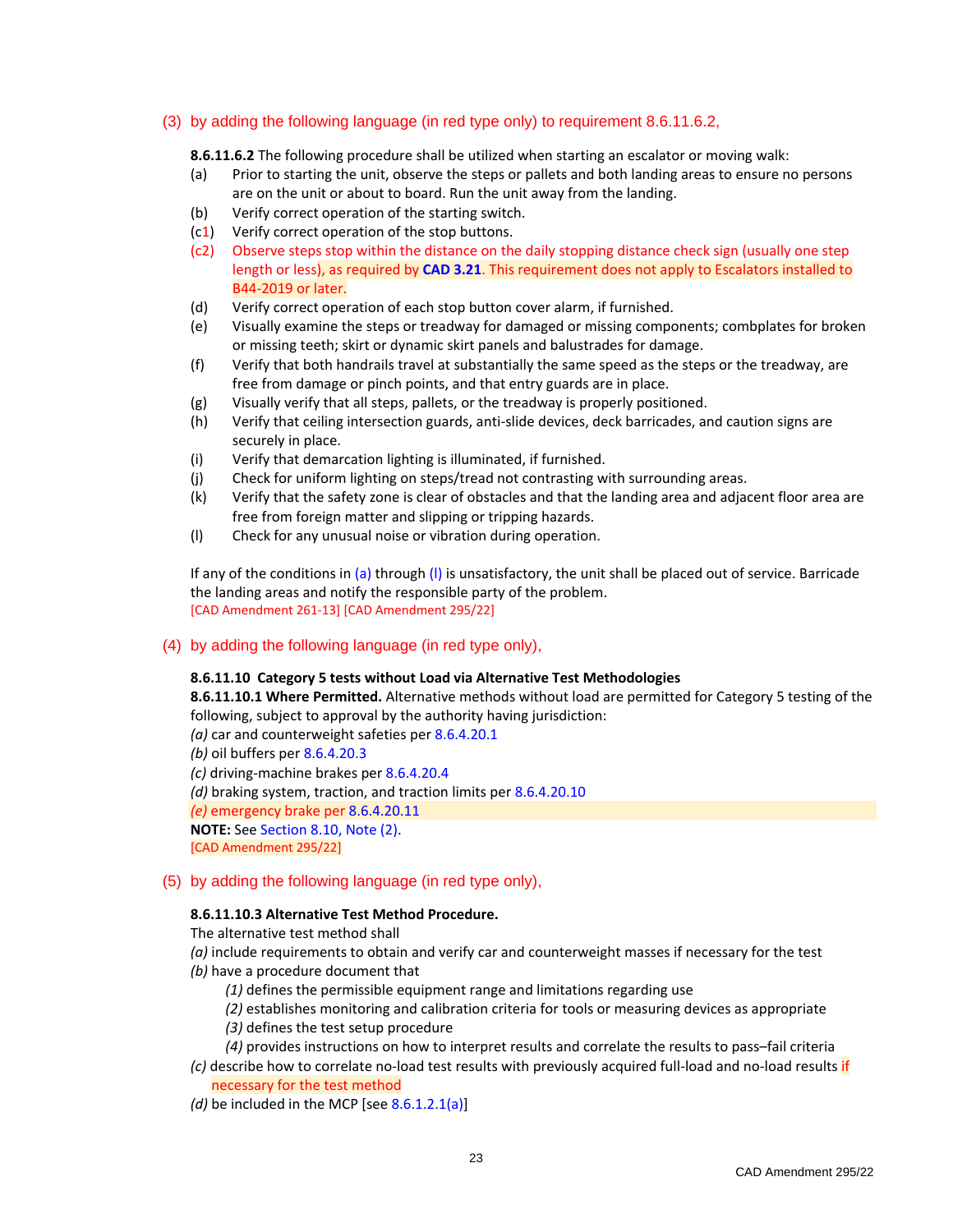*(e)* include the information required by 8.6.1.2.2(b)(5) where applicable *(f)* require a report conforming to 8.6.11.10.4 [CAD Amendment 295/22]

(6) by adding the following language (in red type only),

### **8.6.11.10.4 Alternative Test Method Report.**

The alternative test method report shall

- (a) identify the alternative test tool (make/model) used to perform the test
- (b) identify the company performing the tests, names of personnel conducting and witnessing the tests, and testing dates
- (c) contain all required printouts or record of tests required to demonstrate compliance with the testing requirement that were gathered during an acceptance test
- (d) identify which results from the baseline test are to be used for future compliance evaluation if necessary for the test method
- (e) record the car and counterweight masses that were obtained per  $8.6.11.10.3(a)$  during the acceptance test and during any subsequent Category 5 test if required by the test method
- (f) contain all subsequent Category 5 results with pass–fail conclusions regarding Code compliance
- (g) remain on-site or shall be available to elevator personnel and the authority having jurisdiction [CAD Amendment 295/22]

### <span id="page-31-0"></span>**3.4 Alterations**

- 3.4.1 Notwithstanding section **2.6**, alterations of an elevator, dumbwaiter, escalator, moving walk, and material lifts shall conform to the requirements of the code adopted in subsection **3.1** and as specified by the director.
- 3.4.2 Alterations to freight platform lifts type B shall conform to the requirements for Material Lifts Type B as required by the code adopted in subsection **3.1** and as specified by the director.
- 3.4.3 Alterations to freight platform lifts type A shall conform to the requirements for Material Lifts Type- B as required by the code adopted in subsection **3.1** and as specified by the director, except that 'in-car' controls are prohibited and no persons shall be permitted to ride.
- 3.4.4 Alteration submission documents shall adhere to the latest edition of Director's Guideline on alterations (296/22) and shall be accompanied by a completed alterations checklist.

### <span id="page-31-1"></span>**3.5 Rated Load**

3.5.1 For the purpose of this Document and subsection  $31.(3)$  of the Regulation, "rated load" in the code adopted in subsection **3.1**, means "maximum capacity".

### <span id="page-31-2"></span>**3.6 Rope Clips**

3.6.1 Rope clip fastenings shall not be used when suspension ropes are changed on an existing elevator.

### <span id="page-31-3"></span>**3.7 Access to Machine Rooms and Spaces**

3.7.1 Every elevator shall have a safe and convenient access to its machine room and machinery space. [CAD Amendment 246-11]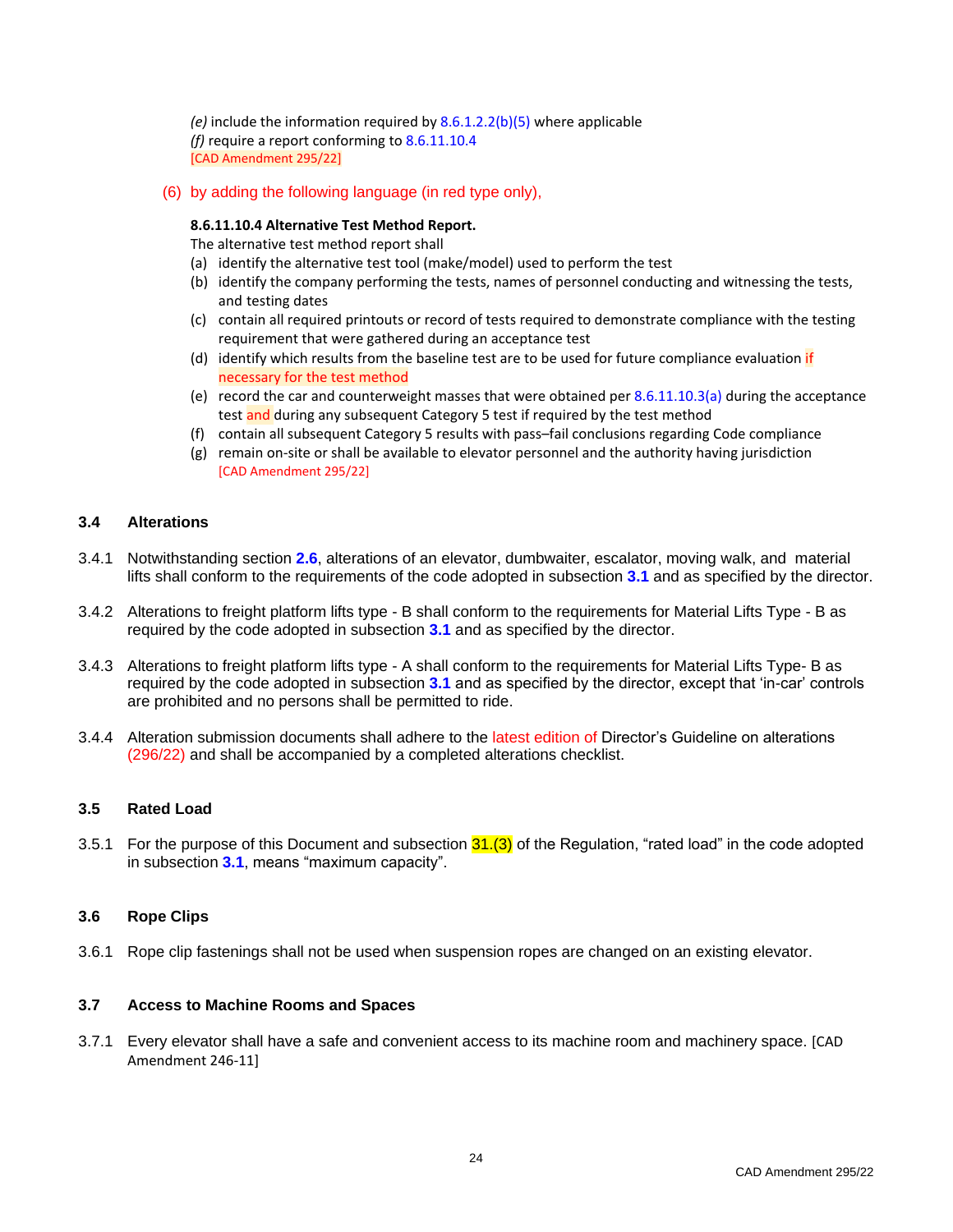# <span id="page-32-0"></span>**3.8 Requirements for Existing Passenger and Freight Elevators** *(245/10) (173/02)*

- 3.8.1 Notwithstanding section 4 of the Regulation, every existing passenger and freight elevator that was installed before the 1<sup>st</sup> day of May, 1981 and that does not have car safeties, a speed governor, a braking system and hoistway-door interlocks or hoistway-door locks and contacts conforming to the requirements of CSA B44, Safety Code for Elevators – edition 1975 as amended in 1977 and 1980, or any subsequent edition, shall conform to the applicable requirements of CSA B44, Safety Code for Elevators – edition 1975 as amended in 1977 and 1980, or any subsequent edition. [CAD Amendment 246-11]
- 3.8.2 All elevators equipped with a car top that is intended to serve as a platform for a worker, "where the perpendicular distance between the edges of the car enclosure top and the adjacent hoistway enclosure exceeds 300 mm (12 in.) horizontal clearance and on sides where there is no hoistway enclosure", shall be equipped with a guardrail in conformance with 2.10.2 as amended in this Document (see **3.1.1(c)(11)**) and as modified by 2.14.1.7 or as permitted by 8.7.2.14.5.2 of the code adopted in **3.1** [CAD Amendment 250-11] **[CAD Amendment 295/22]**
- 3.8.3 All existing passenger and freight elevators with full or partial car tops shall be equipped with a car top maintenance station and a structurally sound working surface. [CAD Amendment 250-11]

# <span id="page-32-1"></span>**3.9 Requirements for Existing Dumbwaiters or Freight Platform Lifts** *(253/12)*

- 3.9.1 Every existing power dumbwaiter or freight platform lift that was installed before the 1<sup>st</sup> day of May, 1981 and that does not have hoistway-door interlocks or hoistway-door locks and contacts shall be provided with a locking device that shall prevent the device from moving until the door or gate is closed and that shall prevent the door or gate from being opened unless the device is at the corresponding landing. [CAD Amendment 246-11]
- 3.9.2 All type 'A' and type 'B' freight platform lifts and type 'B' material lifts utilizing hoistway door mechanical lock and contracts shall have their mechanical lock and contacts upgraded to interlocks by May 1, 2014. New or modified circuits relevant to this upgrade shall be arranged such as to comply with A17.1-2010/B44-10, requirement 2.26.9.3.1(a) and (b). When a single ground or failure as specified in 2.26.9.3.1 occurs, the car shall not be permitted to restart. [CAD Amendment 263-13-r1]

### <span id="page-32-2"></span>**3.10 Platform Apron Requirements** *(166/01) (260/14)*

- 3.10.1 Every passenger elevator installed before the 1<sup>st</sup> day of May, 1981 and currently operated in an apartment building, condominium apartment building or educational institution and every passenger elevator installed after that date in any building, shall be provided at the entrance side with a smooth apron made of metal not less than 1.5 mm (1/16 in.) thick, or made of material of equivalent strength and stiffness, reinforced and braced to the car platform such that:
	- (a) it does not extend less than the full width of the widest hoistway door opening;
	- (b) it has a straight vertical face, extending below the floor surface of the car-platform, of not less than 1,200 mm (48 in.), except that for an existing elevator this may be reduced where the hoistway pit is not deep enough to accommodate a larger vertical face;
	- (c) its lower portion is bent back at an angle not less than 60 degrees and not more than 75 degrees from the horizontal with a bent leg length of not less than 20 mm (0.8 in.) and not greater than 32 mm (1.25 in.); and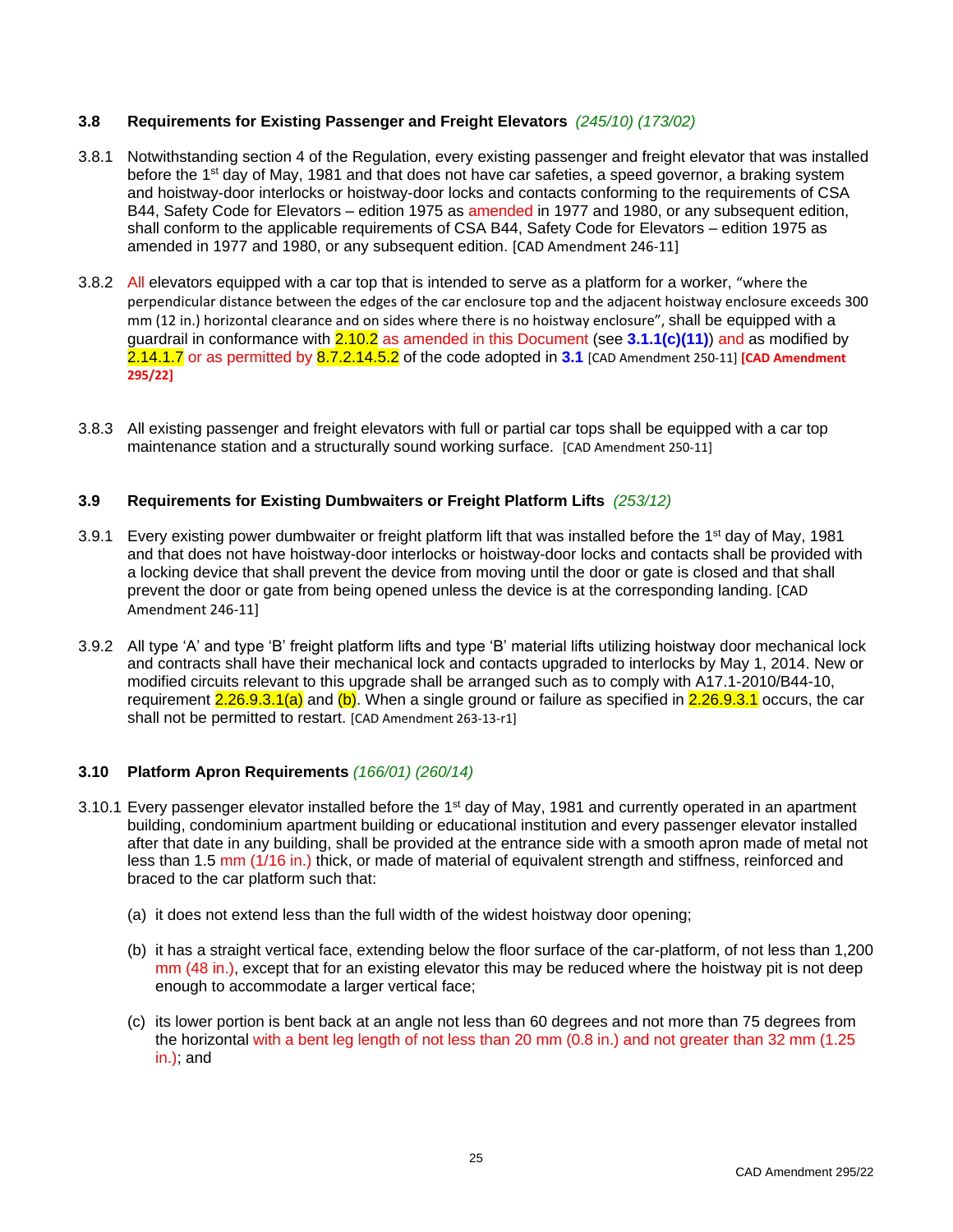(d) it is securely braced and fastened in place to withstand a constant force of 500 newtons applied at right angles to and:

(1) at 450 mm (18 in.) from the top without deflecting more than  $6$  mm (0.25 in.), or

 $(2)$  at 1,150 mm  $(46 \text{ in.})$  millimetres from the top without deflecting more than 50 mm  $(2 \text{ in.})$ ,

and without permanent deformation.

- 3.10.2 Every passenger elevator referred to in subsection **3.10.1** shall have a pit deep enough to accommodate the apron required in subsection **3.10.1**, and to provide a minimum 25 mm (1 in.) clearance between the bottom edge of the apron and the pit floor when the car is on fully compressed buffers, except as permitted in **3.10.1(b)**.
- 3.10.3 Where an existing pit depth does not permit the length of apron required by **3.10.1(b)** and the clearances required in **3.10.2**, the apron is permitted to be either;
	- (a) Retractable and incorporating the appropriate switches to determine apron is fully extended before travelling 1200mm (48 in.) above the lowest landing, or
	- (b) The maximum length the pit depth allows, when taking into consideration the minimum code required runbys and buffer stroke, in conjunction with the addition of a car door restrictor. *(260/14)* [CAD Amendment 295/22]
- 3.10.4 Traction drive Limited-Use/Limited-Application (LULA) elevators serving 3 or more floors shall conform to **3.10.1** and **3.10.2**, otherwise 2 stop traction, hydraulic or roped hydraulic drive Lulas' are exempt from these requirements provided that;
	- (a) a supplementary owners report for Lula elevators has been filed with the Director and;
	- (b) a permanent and readily visible sign viewable from the hall landing has been provided on the apron in lettering not less than 16 mm in height, that advises;
		- (1) of a potential fall hazard below the car,
		- (2) to lower the car prior to rescue and,
		- (3) that lower and rescue shall be undertaken by trained personnel only. [CAD Amendment 246-11]

### <span id="page-33-0"></span>**3.11 Door Safety Retainers for Single Slide Doors** *(61/88, 97/92,109/93)*

- 3.11.1 Every existing passenger elevator with single slide landing doors shall be equipped with safety retainers and shall ensure that:
	- (a) the retainer shall withstand without detachment or permanent deformation, a force of 1000 Newtons applied upward at any point along the width of the door panel and, while this force is maintained, an additional force of 1000 Newtons applied perpendicular to the door at its centre over an area of 300 x 300 mm (15 x 15 in); and
	- (b) the installation of retainers was done in accordance with instructions supplied by the manufacturer of the door safety retainers. [CAD Amendment 246-11]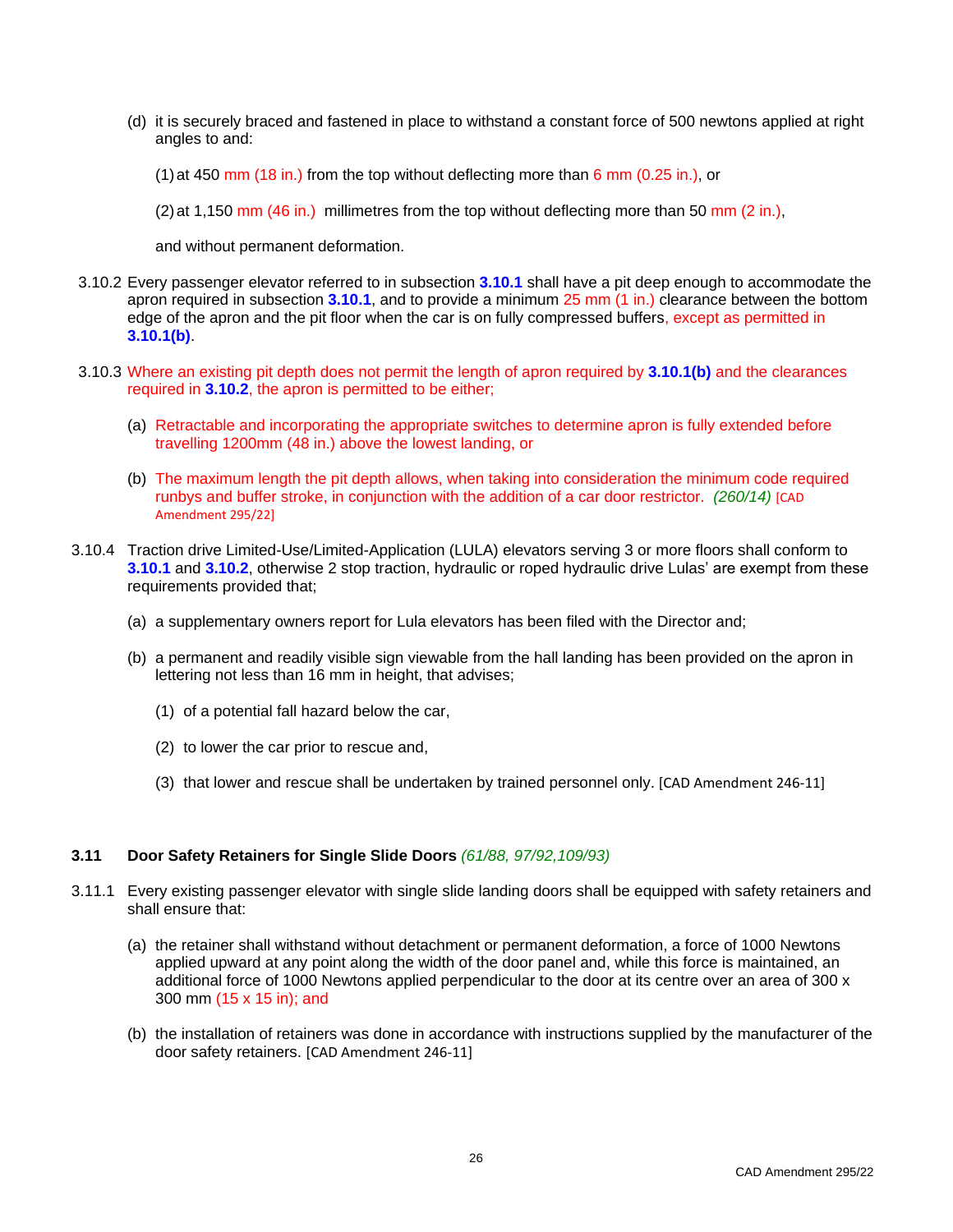### <span id="page-34-0"></span>**3.12 Low Pressure Switch** *(160/01)*

3.12.1 Every hydraulic elevator where the top of the cylinder when at its highest elevation is above the storage tank, shall be equipped with a low pressure switch to prevent operation of the lowering valve(s) and other requirements specified by the code at time of installation or alteration. [CAD Amendment 246-11]

# <span id="page-34-1"></span>**3.13 Hoarding / Screening Between Hoistways Required**

*(Elevator Industry Field Employees' Safety Handbook)*

3.13.1 Hoarding or hoistway screening shall be provided where a licensed elevator is operating in a multiple hoistway, and construction or modernization work is being performed in an adjacent portion of that multiple hoistway, that portion of the elevator's hoistway where the work is performed shall be fully separated. This separation shall as a minimum meet the requirements of Section 8.3 of the 2015 edition of the Elevator Industry Field Employees' Safety Handbook (available fro[m www.elevatorworld.com\)](http://www.elevatorworld.com/). [CAD Amendment 295/22]

### <span id="page-34-2"></span>**3.14 Installation Number**

3.14.1 Every elevator shall have its installation number engraved or painted on the car crosshead or other conspicuous location on the top of the car, visible from the point of access.

### <span id="page-34-3"></span>**3.15 Attendant Operation**

3.15.1 Where an elevator is controlled from one location only, an attendant shall be stationed at the controls while the elevator is available for operation.

### <span id="page-34-4"></span>**3.16 Persons Permitted to Ride**

- 3.16.1 Except for a freight elevator-P, no person other than an attendant(s) or freight handler(s) shall ride or be permitted to ride in a freight elevator.
- 3.16.2 No person other than an attendant(s) or a designated freight handler(s) shall ride or be permitted to ride in a freight platform lift-Type B or a material lift Type-B. [CAD Amendment 246-11]
- 3.16.3 No person shall ride or be permitted to ride on a freight platform lift-Type A or a material lift Type-A. [CAD Amendment 246-11]
- 3.16.4 Despite **3.16.1** and **3.16.2**, a person(s) may remain inside a motor vehicle that is on an elevating device if the device is designated as a Class B- motor vehicle loading, and the device is operated by a trained attendant or operator. [CAD Amendment 246-11]

# <span id="page-34-5"></span>**3.17 Escalator Caution Signs**

3.17.1 Every escalator installed prior to March 23, 2002 shall be fitted with a caution sign that meets the requirements of 6.1.6.9.1 ASME A17.1-2019/CSA B44-19 Safety Code for Elevators and Escalators. [CAD Amendment 246-11] [CAD Amendment 295/22]

### <span id="page-34-6"></span>**3.18 Repositioning of an Escalator**

3.18.1 Despite subsection **2.5** of this Document repositioning of an escalator within the same building or premises shall not constitute a new installation.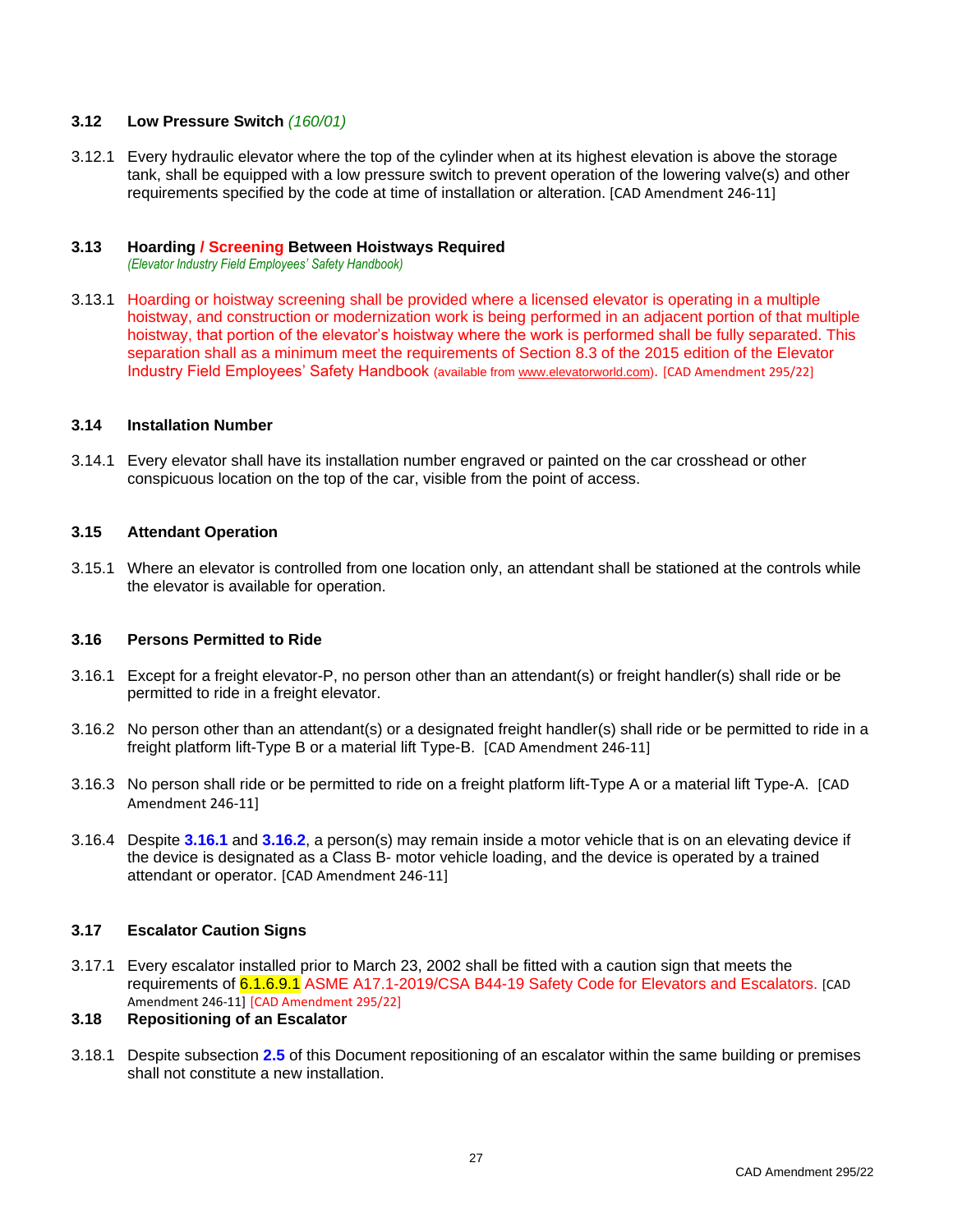### <span id="page-35-0"></span>**3.19 Escalator Brake Requirements** *(85/91) (247/11)*

- 3.19.1 Escalators installed under CAN/CSA B44-M90 or later editions of the code shall have a data tag as required by the code at the time of the installation. Escalators installed under a prior code edition shall have a data tag in conformance with **3.19.2**.
- 3.19.2 Every escalator shall have a permanent and readily visible data plate affixed to the brake or machine, indicating:
	- (a) the method of checking the brake setting and as a minimum shall include:
		- (1) the minimum torque, or
		- (2) the maximum spring length, or
		- (3) other checking method; and
	- (b) the maximum no-load stopping distance as related to the torque, spring length, or other method, and
	- (c) the testing procedure and interval. [CAD Amendment 246-11]
- 3.19.3 Every escalator shall have device specific brake adjustment procedures or instruction that provides instruction for the maintenance mechanics to correctly adjust and check the escalator brake(s).
- 3.19.4 The instructions or procedures shall
	- (a) be posted or made otherwise available in the upper escalator pit;
	- (b) include detailed instructions for setting the escalator brake;
	- (c) include all information provided on the existing brake data tag;
	- (d) be of durable material such that the information contained therein will remain legible;
	- (e) as a minimum include the maximum no-load stopping distance as related to the manufacturer's specified brake torque, spring length etc. Where this information is missing and cannot be obtained from the original manufacturer, it is acceptable for a professional engineer in the province of Ontario to determine the no-load stopping distance; and
	- (f) include the method of checking the brake setting such as the 'minimum torque', or the 'maximum spring length', or other method.

### <span id="page-35-1"></span>**3.20 Fire Code Retrofits** *(60/88, 105/93, 127/96, 149/99, 219/07)*

- 3.20.1 Where an alteration is in response to a Fire Code Retrofit order, **all** elevators in the group, affected by the retrofit order shall be provided with:
	- (a) manual phase one recall operation;
	- (b) automatic phase one recall operation;
	- (c) phase two in-car operation;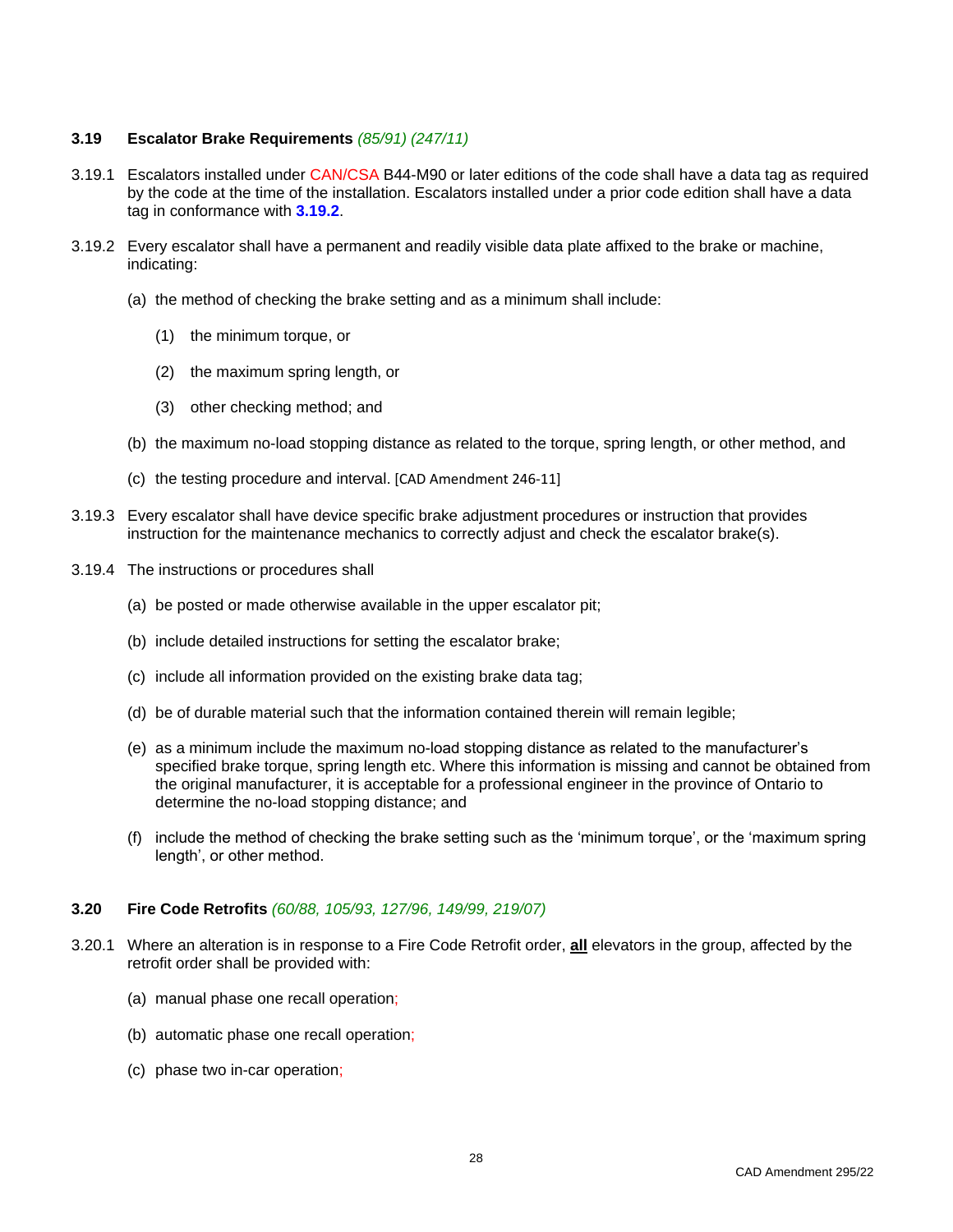- (d) Firefighter's Emergency Operation conforming to any code edition after and including CAN/CSA B44- 00 Update No. 2 Safety Code for Elevators, but in no case shall the code edition be less than the code under which the device was originally installed.
- (e) FEO-K1 keys for all FEO switches; and
- (f) An FEO-K1 key for each switch location. [CAD Amendment 250-11]
- 3.20.2 Where Fire Alarm Initiating Devices need to be added to facilitate recall, their installation shall be as required in 2.27.3.2 as revised in this Document.

Note: Where a yellow hat designation was provided on an elevator that received an FCR upgrade, the yellow hat designation is required to remain, even if a subsequent alteration occurred that introduced a newer form of FEO Operation, switch markings however shall be upgraded from yellow to red.

### <span id="page-36-0"></span>**3.21 Escalator Stopping Distance Check** *(247/11)*

- 3.21.1 All escalators, except those incorporating stopping distance performance monitoring as defined in 6.1.5.3.4 (d) of B44-2019, shall have a "Daily Stopping Distance Check" sign posted at each end of the escalator near the stop button or start switch. [CAD Amendment 295/22]
- 3.21.2 The check sign shall communicate the following:
	- (a) Stop the empty running escalator. If the escalator travels more than " X" step(s) before stopping, do not restart. Barricade and call for service.
		- (1) The value of "X" in 3.21.2(a) shall be replaced with 1 or 2, and shall indicate the permitted number of steps, rounded to the nearest whole number, that was determined by the elevator contractor, that reflects the needed no load stopping distance required by the escalator brake.
- 3.21.3 The person(s) authorized by the owner to carry out the daily prestart checks of the escalator shall also perform the daily stopping distance check to verify the escalator braking capability aligns with the information contained on the stopping distance check sign. [CAD Amendment-261-13]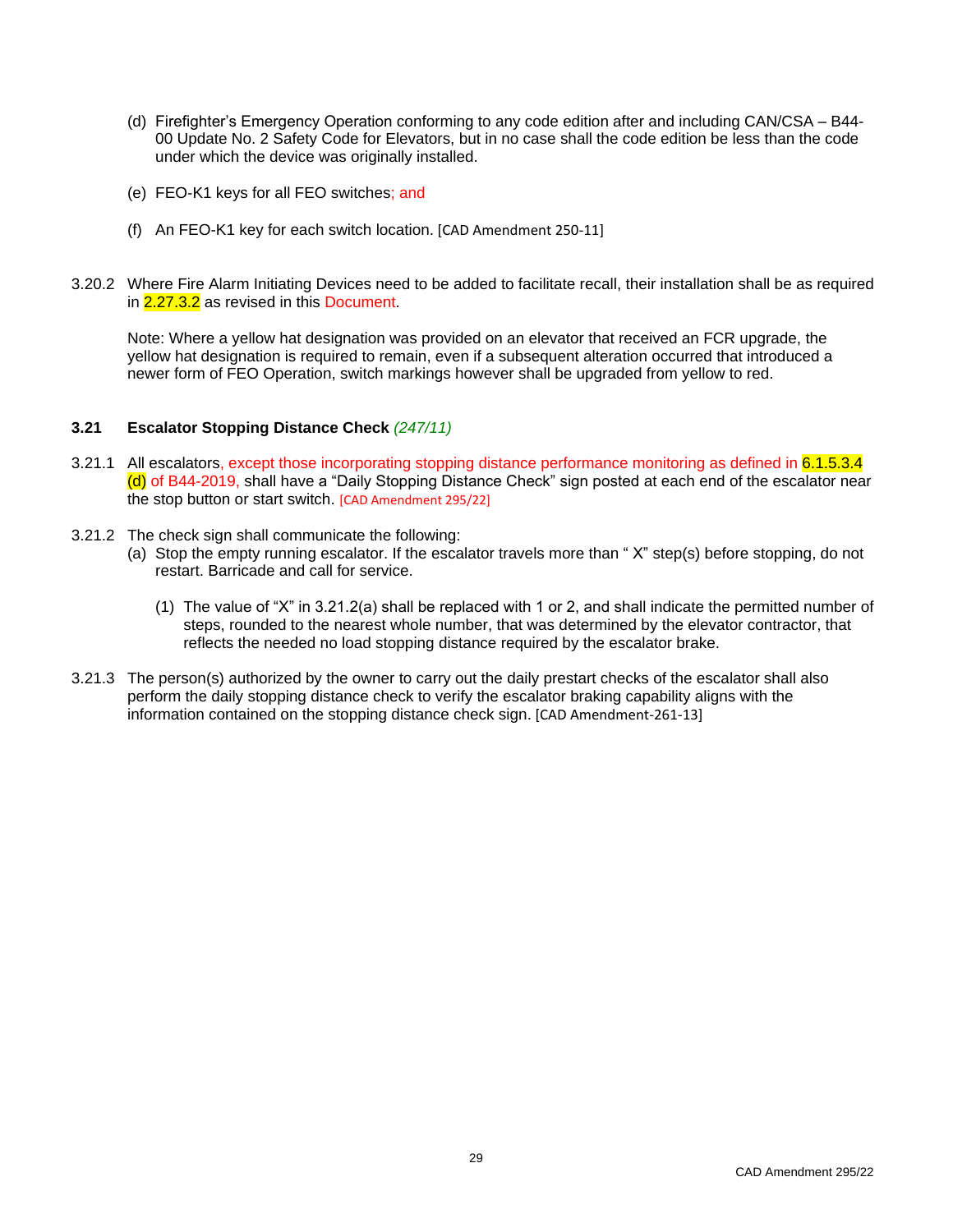# **Part 4**

# <span id="page-37-1"></span><span id="page-37-0"></span>**4 MANLIFTS**

# <span id="page-37-2"></span>**4.1 Applied Code**

- 4.1.1 Every newly installed or altered manlift shall conform to the requirements of CSA Standard B311-02 (R2018), Safety Code for Manlifts and any applicable changes set out in this document.
- 4.1.2 Conformance to Appendix  $A$ ,  $B$ , &  $C$  is mandatory.
- 4.1.3 Section 7.32.9 of B311 applies to all Power-Type Manlifts. Top-of-car operating stations are not limited to lifts with wireless control and shall be provided on each power-type manlift.
- 4.1.4 Section 7.32 of B311: Note that requirements of section 7.36, Control and Operating Circuits, apply to "Wireless Control" as well. [CAD Amendment 246-11]
- 4.1.5 In addition to the requirements specified in **2.2**, electrical equipment where required in this standard shall be certified / listed to the requirements of CAN/CSA B44.1/ASME A17.5, Elevator and Escalator Electrical Equipment as required by 7.34.2 of CSA B311-02. [CAD Amendment 295/22]

# <span id="page-37-3"></span>**4.2 Top of Car Requirements for Power Type Manlift**

- 4.2.1 Every power type manlift shall be provided with,
	- (a) a top-of-car operating device; and
	- (b) a protective guard railing on the top of the car.

# <span id="page-37-4"></span>**4.3 Inspection and Testing of Safety Brake**

- 4.3.1 The inspection and testing of a safety brake on an endless belt type manlift required in subsection 33.(2) of the Regulation shall ensure compliance with clause 5.2.2.3 of CSA Standard B311-M1979, Safety Code for Manlifts and Supplement No. 1 1984.
- 4.3.2 The inspection and testing of a safety device and overspeed governor on a counter-balanced or power type manlift required in subsection 33.(3) of the Regulation shall ensure compliance with clause 6.11.8 or 7.6.8.2, as the case may be, of CSA Standard B311-M1979, Safety Code for Manlifts and Supplement No. 1 1984.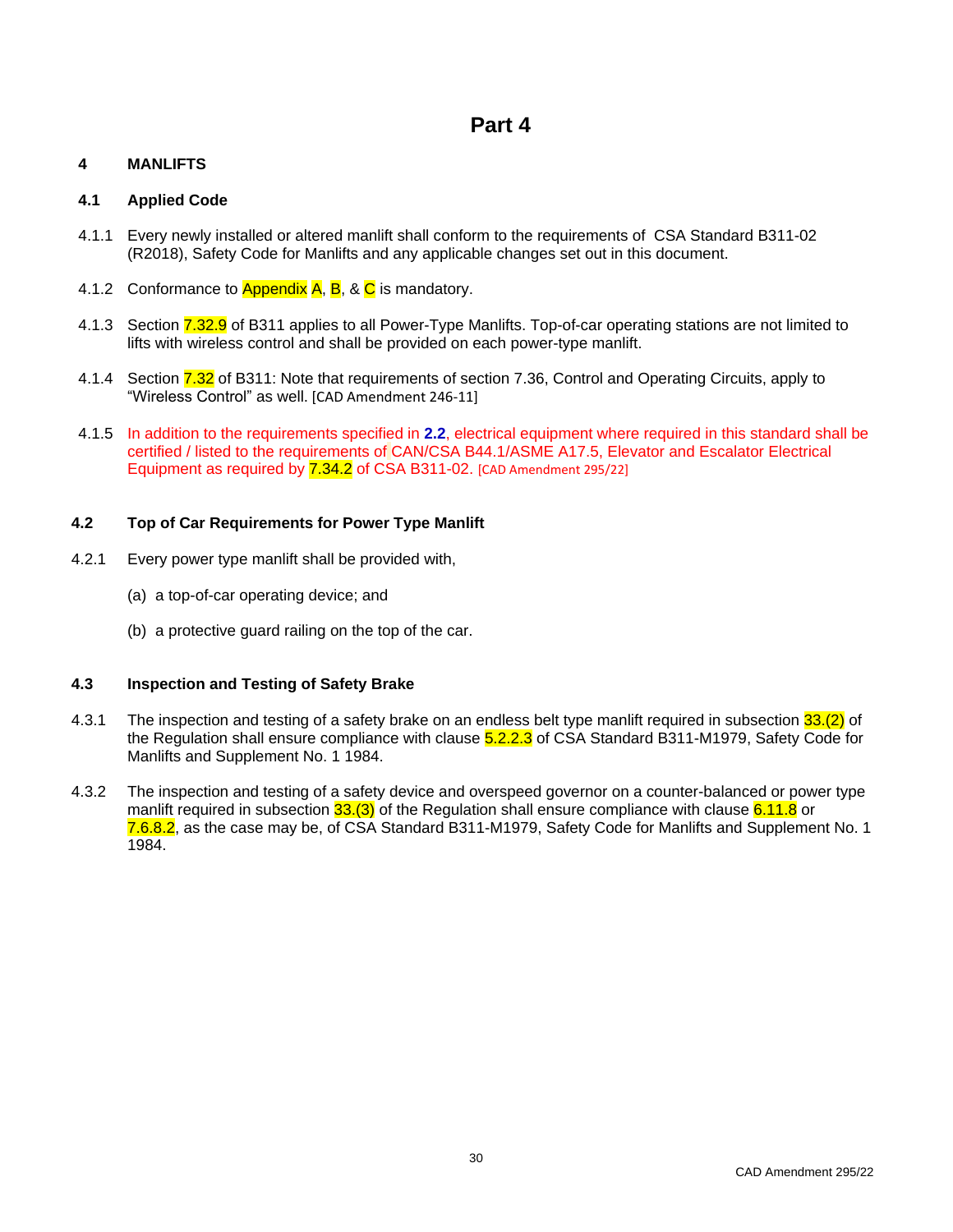# **Part 5**

# <span id="page-38-1"></span><span id="page-38-0"></span>**5 PASSENGER ROPEWAYS AND PASSENGER CONVEYOR**

# <span id="page-38-2"></span>**5.1 Applied Code**

- 5.1.1 Every new or altered passenger ropeway and passenger conveyor shall conform to the applicable requirements of CSA-Z98-19, Passenger ropeways and passenger conveyors, and any additional applicable requirements set out in this document.
- 5.1.2 Existing installations shall conform to CSA-Z98-19 clause 4.2 as applicable, any requirements applicable at the time of the original installation or subsequent alteration and any applicable requirements set out in this document .
- 5.1.3 In addition to the requirements specified in **2.2.**, electrical equipment shall be certified / listed to the requirements of CAN/CSA C22.2 No. 14, Industrial Control Equipment.

# <span id="page-38-3"></span>**5.2 Definitions**

- 5.2.1 In Part **5** of this document,
	- (a) "safety circuits" means electrical/electronic/programmable electronic system E/E/PES of a passenger ropeway or passenger conveyor having an ability to carry out the functions necessary for mitigation of unacceptable failures by preventing movement or limiting speed of passenger ropeway or conveyor. NOTE:
	- 1) Preventing movement may require a passenger ropeway or conveyor to stop or to prevent unwanted start-up
	- 2) Limiting speed may require appropriate acceleration, deceleration or speed.

### <span id="page-38-4"></span>**5.3 Amendments to CSA Z98-19**

5.3.1 The requirements of 4.25.2.5 are amended by adding the following language (in red type only):

**4.25.2.5** For conveyors, surface and above-surface ropeways, the brake shall be actuated by a device independent of the emergency brake overspeed device if the line velocity exceeds the design maximum speed by 10%.

5.3.2 The requirements of 4.31.1.10 are amended by adding the following language (in red type only):

**4.31.1.10** *Safety circuits* shall incorporate redundancy and monitoring mechanisms to detect system failure. Monitoring of redundancy incorporated in *safety circuits* shall be done as a minimum, once per day. Relays and contactors used in *safety circuits* shall have force guided, mirrored, or mechanically linked contacts for monitoring purposes. Redundancy in *safety circuits* using software systems shall use diversification to avoid common mode failure. [CAD Amendment 246-11]

5.3.3 The requirements of 4.31.8.3 are amended by adding the following language (in red type only):

**4.31.8.3** Photoelectric safety switches shall be

a) approved by their manufacturer for use in safety-related systems for persons; and

- b) used in accordance with the manufacturer's instructions, or
- c) as qualified in **5.5.5** of this Document. (SIL requirement)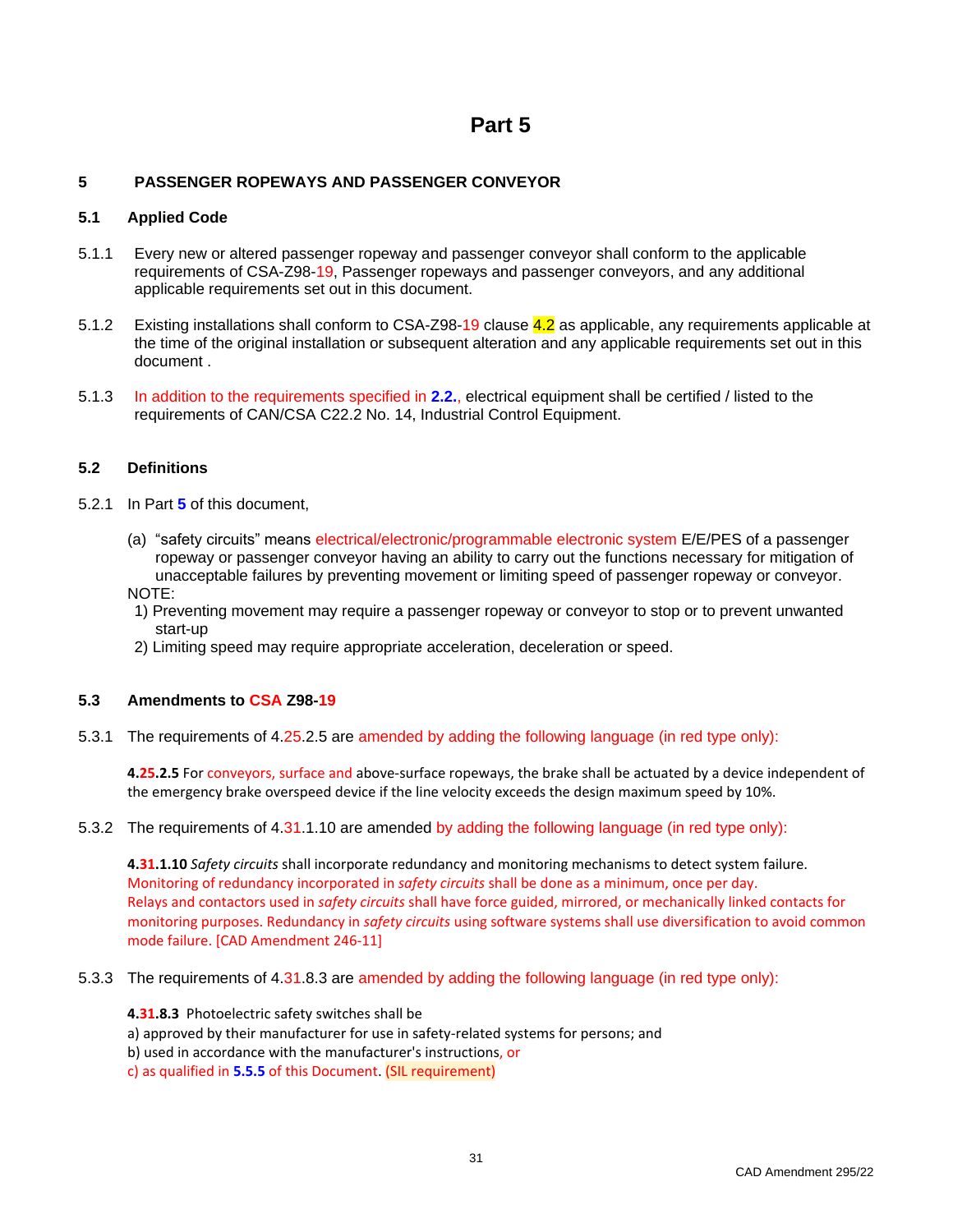5.3.4 The requirements of 11.8.4 are amended by deleting text as noted and adding the following language (in red type only):

### **11.8.4**

The whole entire exposed length of each rope (including tensioning ropes and guys) and all connections shall be visually examined at established intervals not exceeding one year or 2000 h of operation, whichever comes first, or immediately after any incident that could affect the condition of the rope. *(184/03)*

### 5.3.5 The requirements of 12.17 are amended by adding the following language (in red type only):

### **12.17 Periodic load testing**

At intervals not exceeding five years, above-surface ropeways shall be load tested in accordance with procedures established by the manufacturer. For above-surface ropeways with detachable grips, load testing shall include the requirements of Clause 12.16.11.

**Note:** *A sample of a five-year load test report is included as Annex H.*

Where the Annex H template is not used, the owner's template should as a minimum have the same information. [CAD Amendment 295/22]

5.3.6 The requirements of 12.18 are amended by adding the following language (in red type only):

# **12.18 Non-destructive tests of carriers on above-surface ropeways**

### **12.18.1 General**

**12.18.1.1** Carriers shall be tested and/or inspected in accordance with criteria established by the manufacturer. These requirements shall also apply to work carriers. [CAD Amendment 295/22]

# <span id="page-39-0"></span>**5.4 CSA Z98-19 clauses 4.31.1.7 "Safety levels" and 4.31.1.8 "Safety Considerations" (General Applicability)**

[CAD Amendment 246-11]

- 5.4.1 If all applicable prescriptive requirements of the code are met, the general applicability of clauses 4.31.1.7 "Safety levels" and **4.31.1.8** "Safety Considerations" shall not apply.
- 5.4.2 Any variance to or deviation from the prescriptive requirements related to the design of *safety circuits (see definitions)* shall comply with clauses 4.31.1.7 "Safety levels" and 4.31.1.8 "Safety Considerations".
- 5.4.3 New configurations or novel designs which cannot be precisely classified in CSA Z98-19, shall ensure that their *safety circuit* designs comply with 4.31.1.7 "Safety levels" and 4.31.1.8 "Safety Considerations".
- 5.4.4 Where feature(s) of *safety circuits* for a passenger ropeway or conveyor is not specified in CSA Z98-19, *safety circuits* shall comply with 4.31.1.7 "Safety levels" and 4.31.1.8 "Safety Considerations".
- 5.4.5 Where conformance to clauses 4.31.1.7 "Safety levels" and 4.31.1.8 "Safety Considerations" is required by the code, *Safety circuits* may alternatively conform to:
	- (a) a SIL 3 rating in accordance with the applicable requirements of IEC 61508-2:2010 (Functional safety of electrical/electronic/programmable electronic safety-related systems - Part 2: Requirements for electrical/electronic/programmable electronic safety-related systems); and
	- (b) IEC 61508-3:2010 (Functional safety of electrical/electronic/programmable electronic safety-related systems Part 3: Software requirements).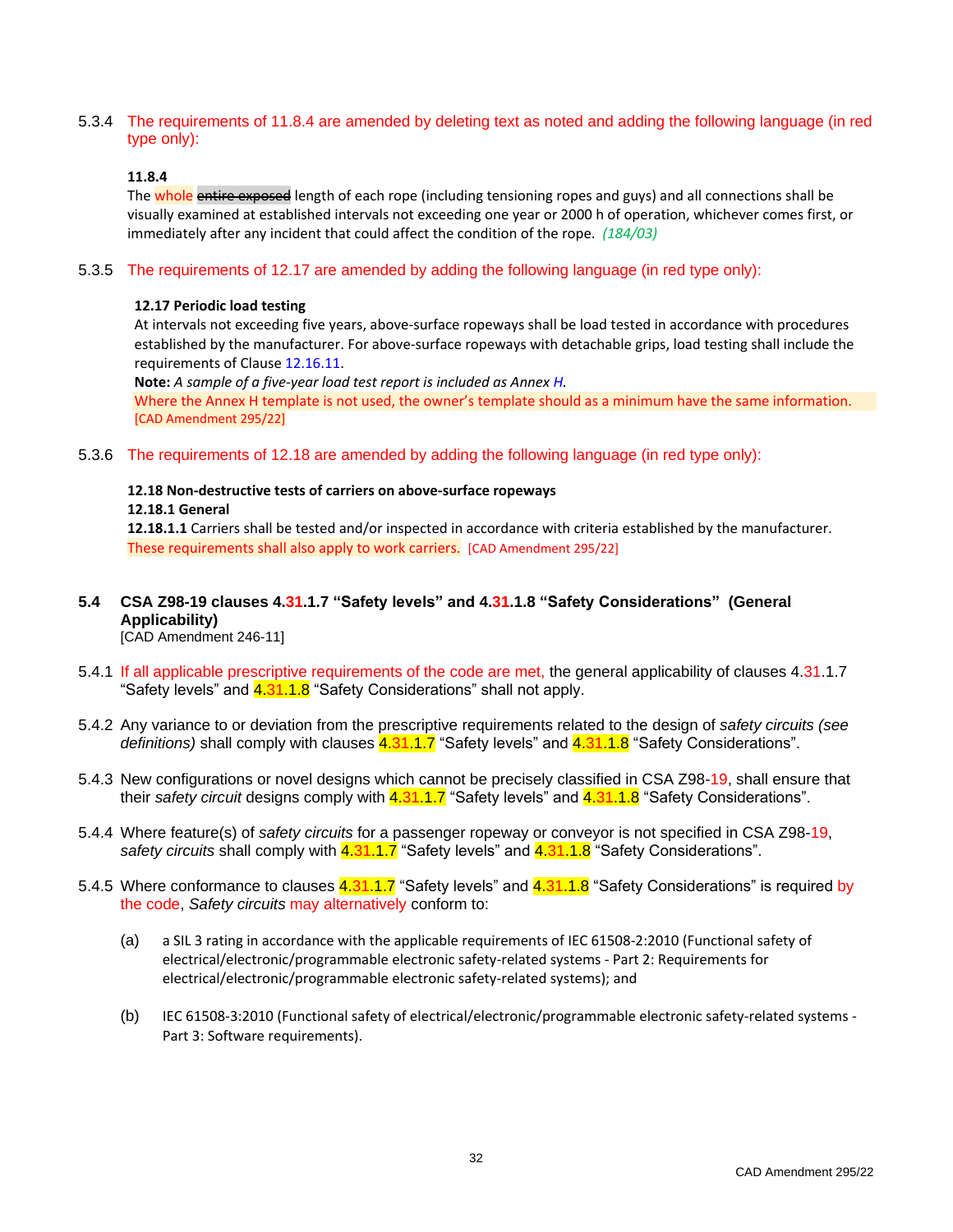### <span id="page-40-0"></span>**5.5 Single Failure Protection**

- 5.5.1 Every passenger ropeway installed before June 1, 2001 shall be so constructed and installed that the failure of any single, magnetically operated switch, contactor containing metal-to-metal contacts or relay to release does not prevent the passenger ropeway from stopping in response to an emergency stopping device nor permit the passenger ropeway to start or run if any emergency stopping device is activated.
- 5.5.2 Every passenger ropeway installed on or after June 1, 2001 shall be so constructed and installed that none of the following events prevents the passenger ropeway from stopping in response to an emergency stopping device nor permits the passenger ropeway to start or run if any emergency stopping device is activated;
	- (a) the occurrence of a single ground;
	- (b) the failure of a single magnetically operated switch, contactor or relay;
	- (c) the failure of a single solid-state device; or
	- (d) a software system failure.
- 5.5.3 The devices used to satisfy the requirements of **5.7.2** shall be checked prior to starting of the passenger ropeway, as a minimum, once per day.
- 5.5.4 Where a single ground is detected as set out in clause **5.7.2(a)** or an event referred to in **5.7.2(b)** to **5.7.2(d)** is detected, the passenger ropeway shall not restart.
- 5.5.5 Implementation of redundancy in a passenger ropeway by a software system is permitted provided that there is diversification to avoid common mode failure.

### <span id="page-40-1"></span>**5.6 Records**

### 5.6.1 In addition to the requirements in **2.3**

- (a) All non-destructive testing (NDT) records shall be kept from a historical reference date of October 1, 2001 or from the date any passenger ropeway or passenger conveyor was commissioned if after October 1, 2001, until the passenger ropeway or passenger conveyor is dismantled.
- (b) a record of all engineering and assessment reports referred to in **5.10** of this Document shall be kept until the above-surface passenger ropeway is dismantled.

### <span id="page-40-2"></span>**5.7 Preseason Inspection** *(168/02)*

- 5.7.1 The holder of a licence for a passenger ropeway shall perform a preseason inspection prior to the start of each ski season to ensure that the lift is in compliance with requirements as set out in **part 5** of this document.
- 5.7.2 The results of the inspection shall be recorded in a form acceptable to the director.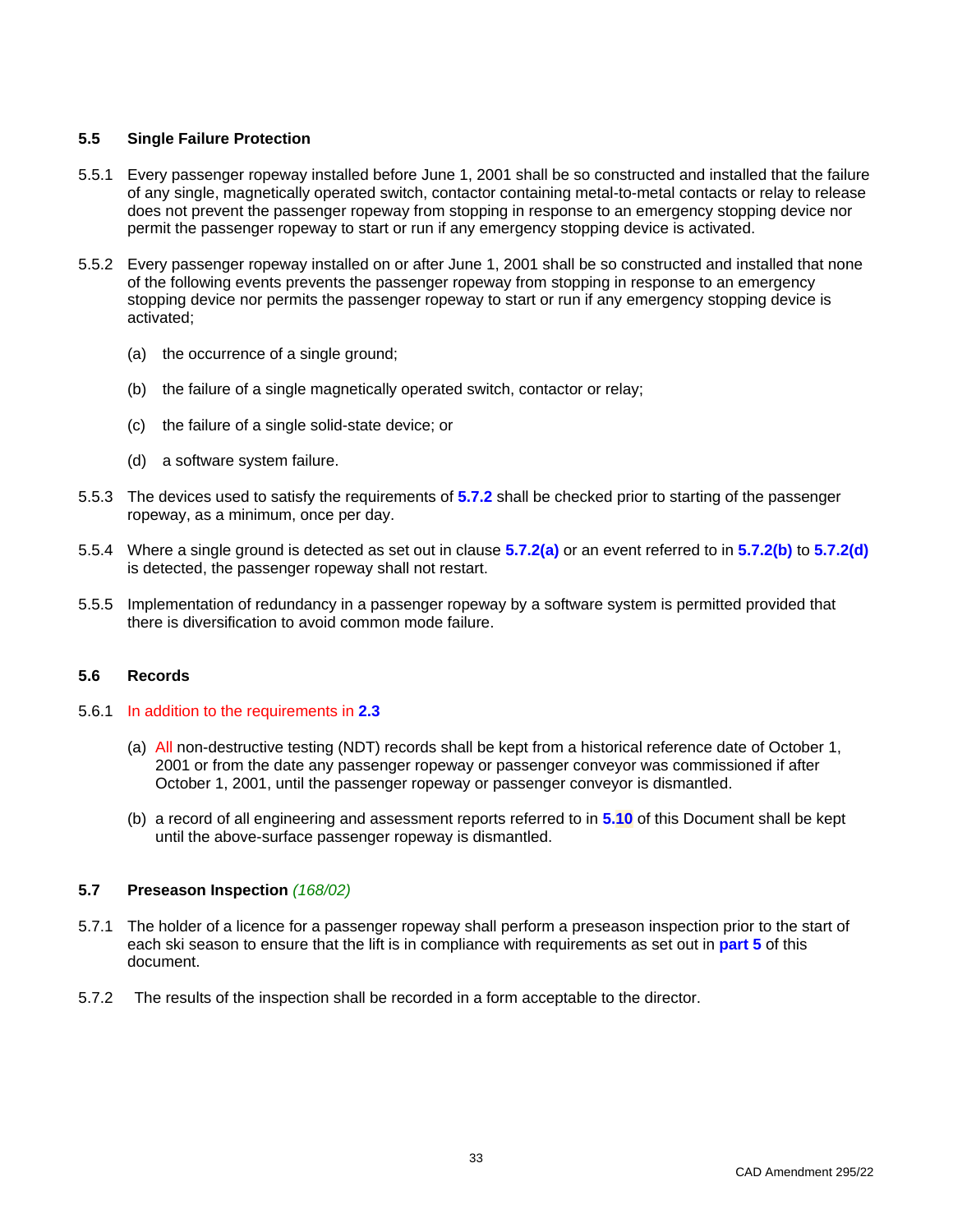# <span id="page-41-0"></span>**5.8 Aging Ski Lift Assessment**

5.8.1 Every above-surface passenger ropeway shall be subjected periodically to a complete engineering review and assessment to ensure its continued operational safety in accordance with guidelines set by the director. Note: see latest edition of Director's guideline 224/07.

### <span id="page-41-1"></span>**5.9 Requirements to Limit Tube Tow Detachment** *(178/03 & 182/03)*

- 5.9.1 The word "tube(s)" has the same meaning as "secondary carrier(s)" used in Z98.
- 5.9.2 Tube tows shall comply with the requirements of **5.11.3** through **5.11.7**
- 5.9.3 The designer shall specify the method to verify the haul rope tension.
- 5.9.4 Connection of Tubes to Towing Attachments
	- (a) Manufacturers/designers of tube tows shall verify that the type of tube attachment connection is compatible for their towing attachment design.
	- (b) Manufacturers/designers of tube tows must allow for a safety margin that will ensure that the tubes will not detach as a result of changes in the tension force on the tether connecting the towing attachment to the tube. Changes of tension force on tether due to uneven tow path, foreseeable movement of passengers in tubes, passengers feet dragging on snow while seated in an acceptable position in tubes and acceleration/deceleration feature of tube tows shall be considered.
	- (c) For tube tows with automatic detachment at a predetermined unloading point, manufacturers/designers of tube tows shall specify minimum and maximum weight restrictions of tube users.

### 5.9.5 Tubes

- (a) Tube sizes shall match tow path design so that a detached tube will slide clear of the uphill path of any of the following tubes.
- (b) Tubes shall be designed to accommodate the passenger size.
- 5.9.6 Towing attachments
	- (a) The length of tube towing attachment shall be designed to maintain a minimum operational clearance from the snow along the tube tow-path and hauling rope while the tube is being hauled along the tow path.
	- (b) Factor of safety of all attachments to the haul rope and components for pulling tubes shall be based upon their impact strength at low temperatures.
	- (c) The designer/manufacturer shall specify the maximum tension force on all attachments to the haul rope and components for pulling tubes along their tow path.
	- (d) The designer/manufacturer shall specify procedures for inspection of all attachments to the haul rope and components for pulling tubes to verify their safety. Inspection procedures shall include criteria to evaluate the necessity of their replacement.
- 5.9.7 Tow Path, Crossfall and Containment Barriers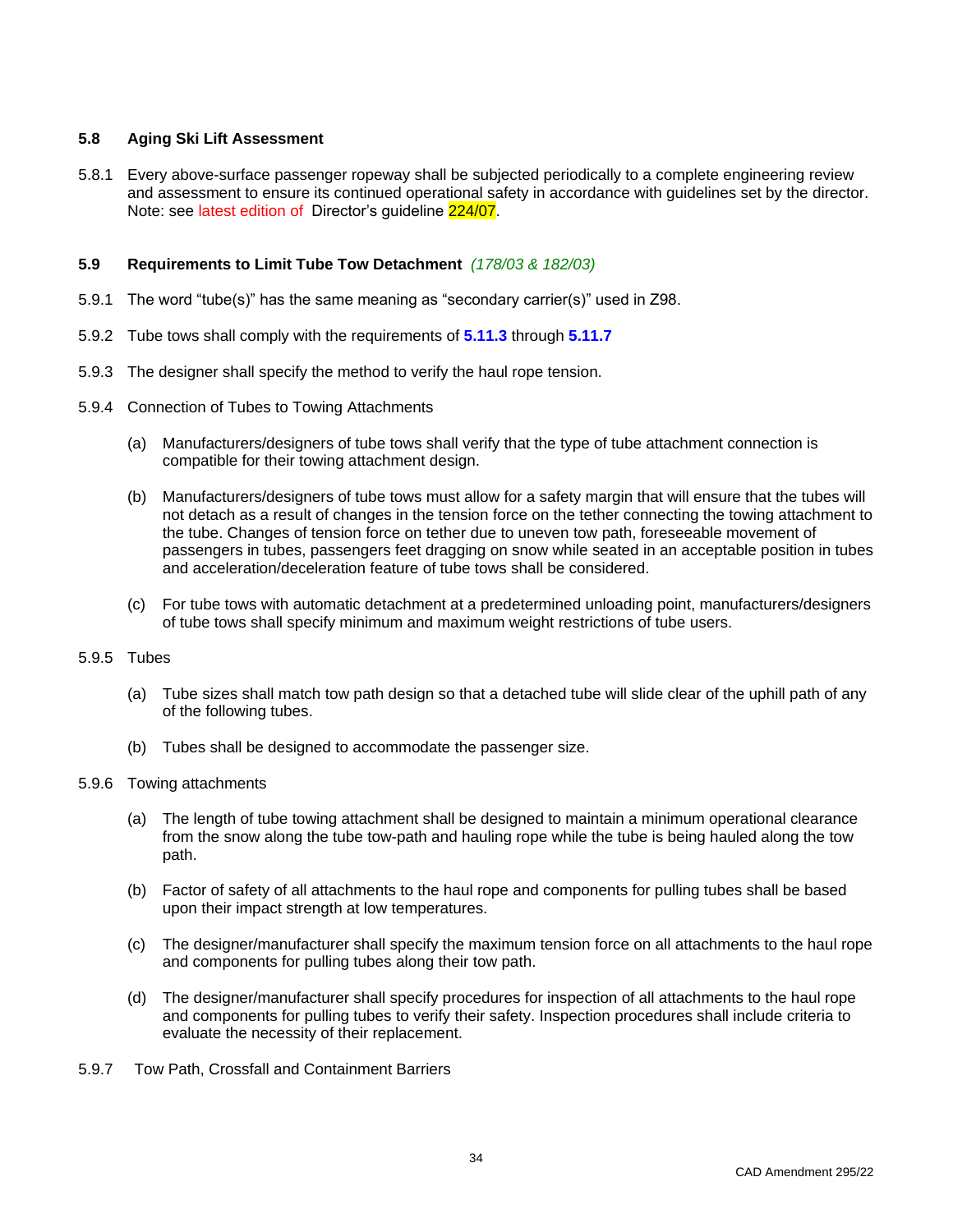- (a) Means to protect passenger in a tube against contacting any part of tube tow including grips shall be provided along the entire length of the tow path.
- (b) Means shall be provided to keep tubes on the pre-defined tow path.

### <span id="page-42-0"></span>**5.10 Alterations**

- 5.10.1 Where an alteration is made to a passenger ropeway or passenger conveyor the altered components and functions and those components and functions that are affected by the alterations shall conform to the requirements of **5.1**.
- 5.10.2 One or more of the following actions on a passenger ropeway or passenger conveyor shall constitute a major alteration:
	- (a) an increase or decrease in,
		- (1) the rated speed of the carriers,
		- (2) the maximum capacity of the ropeway;
	- (b) an increase or decrease by more than ten per cent, or an accumulated increase or decrease by more than ten per cent, of the dead weight of the carriers or counter-weight system;
	- (c) an increase or decrease in the length or rise of the travel of the passenger ropeway;
	- (d) a change,
		- (1) in the carrier design or manufacturer,
		- (2) in the line sheaves and sheave assemblies design,
		- (3) in the type of power supply to the machine,
		- (4) in the type of driving machine,
		- (5) in the location of a machine or tensioning system,
		- (6) in the type of tensioning system,
		- (7) that would result in a reclassification of the passenger ropeway,
		- (8) in tower length or an addition of a new tower.
	- (e) a change in,
		- (1) the method or type of operation,
		- (2) the method or type of motion control
		- (3) location of the controller
		- (4) a replacement of the controller,
	- (f) an alteration to the controller, other than an alteration to the motor starters.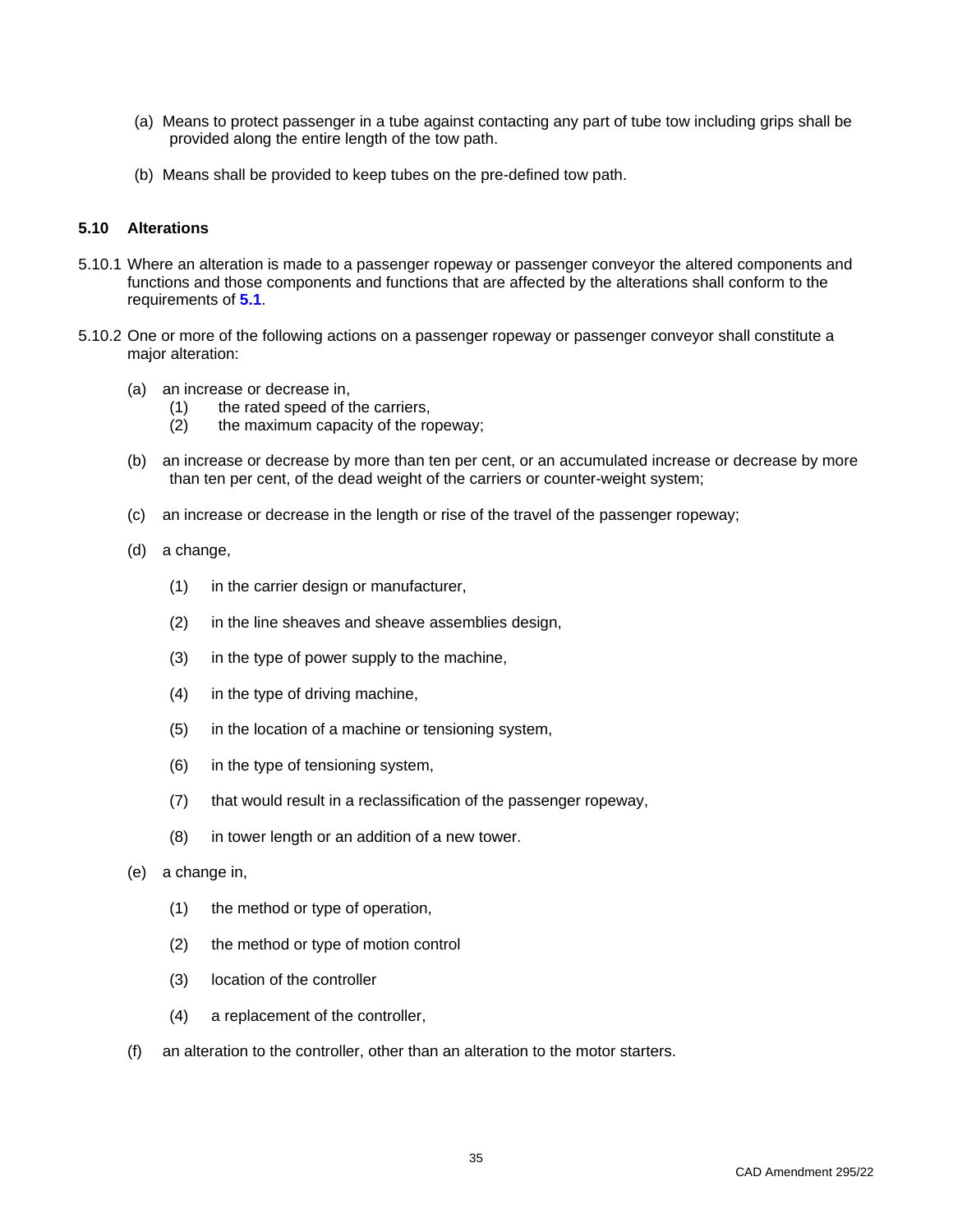- 5.10.3 Any action or work performed on a passenger ropeway that results in a change to the original design or the operational characteristics of the passenger ropeway or affects the inherent safety of the passenger ropeway and not listed in subsection **5.12.2** shall constitute a minor alteration.
- 5.10.4 Minor alterations shall be reported and inspected as required by section 19 of the Regulation.

### <span id="page-43-0"></span>**5.11 Manufacturers/Designers Bulletins**

- 5.11.1 Manufacturer(s) of passenger ropeway(s) or conveyor(s) shall inform owners about the requirements associated with their safety bulletins or alerts in addition to the requirement of Section 35 of the Regulation.
- 5.11.2 In addition to the requirement of Section 35 of the Regulation, owner(s) of passenger ropeway(s) or conveyor(s) shall inform manufacturer(s) about findings which may require the issuing of a safety bulletin or alerts.
- 5.11.3 Owners are responsible to carry out the requirements of manufacturer's safety bulletin or alerts.

### <span id="page-43-1"></span>**5.12 Incident Reporting** *(214/09)*

5.12.1 In addition to the requirements of Ontario Regulation 209/01 s.36, the reporting of incidents shall be in compliance with Director's Guideline 224/09 latest edition. [CAD Amendment 295/22]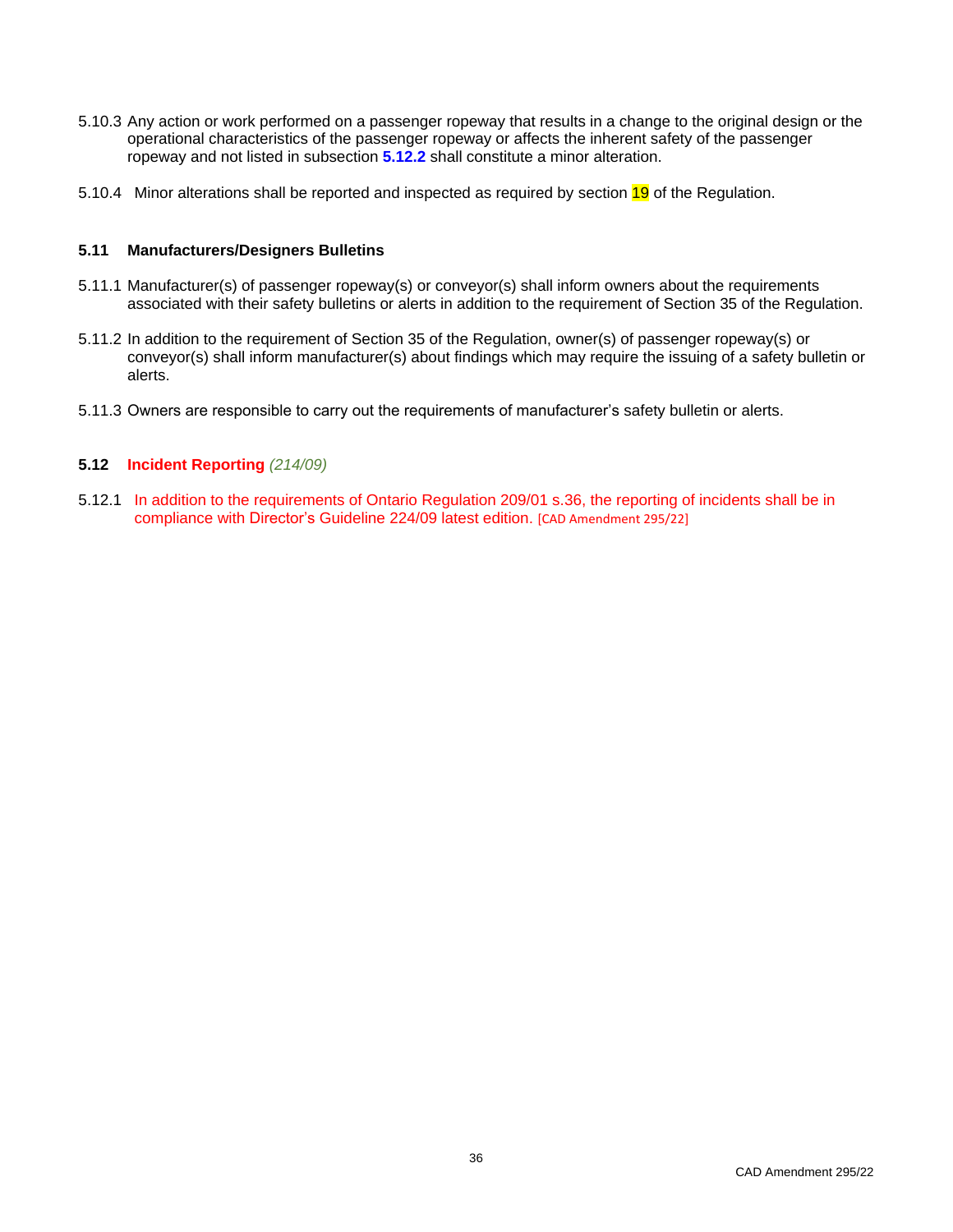# **Part 6**

# <span id="page-44-1"></span><span id="page-44-0"></span>**6 CONSTRUCTION HOISTS and TRANSPORT PLATFORMS**

# <span id="page-44-2"></span>**6.1 Applied Code**

- 6.1.1 Every construction hoist or transport platform shall conform to the applicable requirements of the following:
	- (a) workers' rail guided construction hoists shall conform to CAN/CSA Standard Z185-M87(R2001), Safety Code for Personnel Hoists, except;
		- (1) clause 11.1.2 Winding Drum Machines is not adopted. Winding drum machines are not permitted; and
		- (2) where a workers' rail guided construction hoists is equipped with a counterweight having a mass greater than the mass of the empty car, the device shall be provided with Ascending Car Overspeed protection in accordance with the requirements of ASME A17.1 / CSA B44 adopted in **Part 3 of this Document. [CAD Amendment 295/22]**
	- (b) workers' rope-guided construction hoist shall conform to, American National Standard ANSI/ASSE A10.22 – 2007 Safety Requirements for Rope-guided and Non-guided Workers' Hoist, except references to NFPA 70 shall be replaced with Ontario Electrical Safety Code.
	- (c) material construction hoist shall conform to CSA Standard Z256-M87(R2006), Safety Code for Material Hoists, except;
		- (1) clause 12.1.2 Winding Drum Machines is not adopted. Winding drum machines are not permitted.
	- (d) transport platforms, shall conform to CSA Standard B354.12-17 Design, calculations, safety requirements, and test methods for mast climbing transport platforms (MCTPs). [CAD Amendment 295/22]

and any applicable changes set out in this document. [CAD Amendment 246-11]

6.1.2 Where the requirements in the above adopted codes do not address new or present day designs or technologies or where the requirements fail to adequately address safety issues, a hazard analysis, risk assessment and hazard mitigation shall be performed. [CAD Amendment 295/22]

# <span id="page-44-3"></span>**6.2 Operation, Safe Use and Training** [CAD Amendment 295/22]

- 6.2.1 The practices for safe use and operation of a mast climbing transport platforms, and the requirements for the training of persons installing, dismantling, operating and, or using a mast climbing transport platform shall conform to the applicable requirements of CSA B354.13-17/B354.14-17 Safe use and best practices for mast climbing transport platforms (MCTPs) / Training for mast climbing transport platforms (MCTPs)*.*
- 6.2.2 Every construction hoist referenced in **6.1.1(a) to (c)** shall follow the safe use, operation and training requirements identified in CSA B354.13-17/B354.14-17 Safe use and best practices for mast climbing transport platforms (MCTPs) / Training for mast climbing transport platforms (MCTPs).

Where a construction hoist of type of **6.1.1(a), (b) or (c)** is installed the term MCTPs in CSA B354.13 and CSA B354.14, shall be replaced with the appropriate device type being installed and the requirements of these standards followed as appropriate to the specific device type. [CAD Amendment 295/22]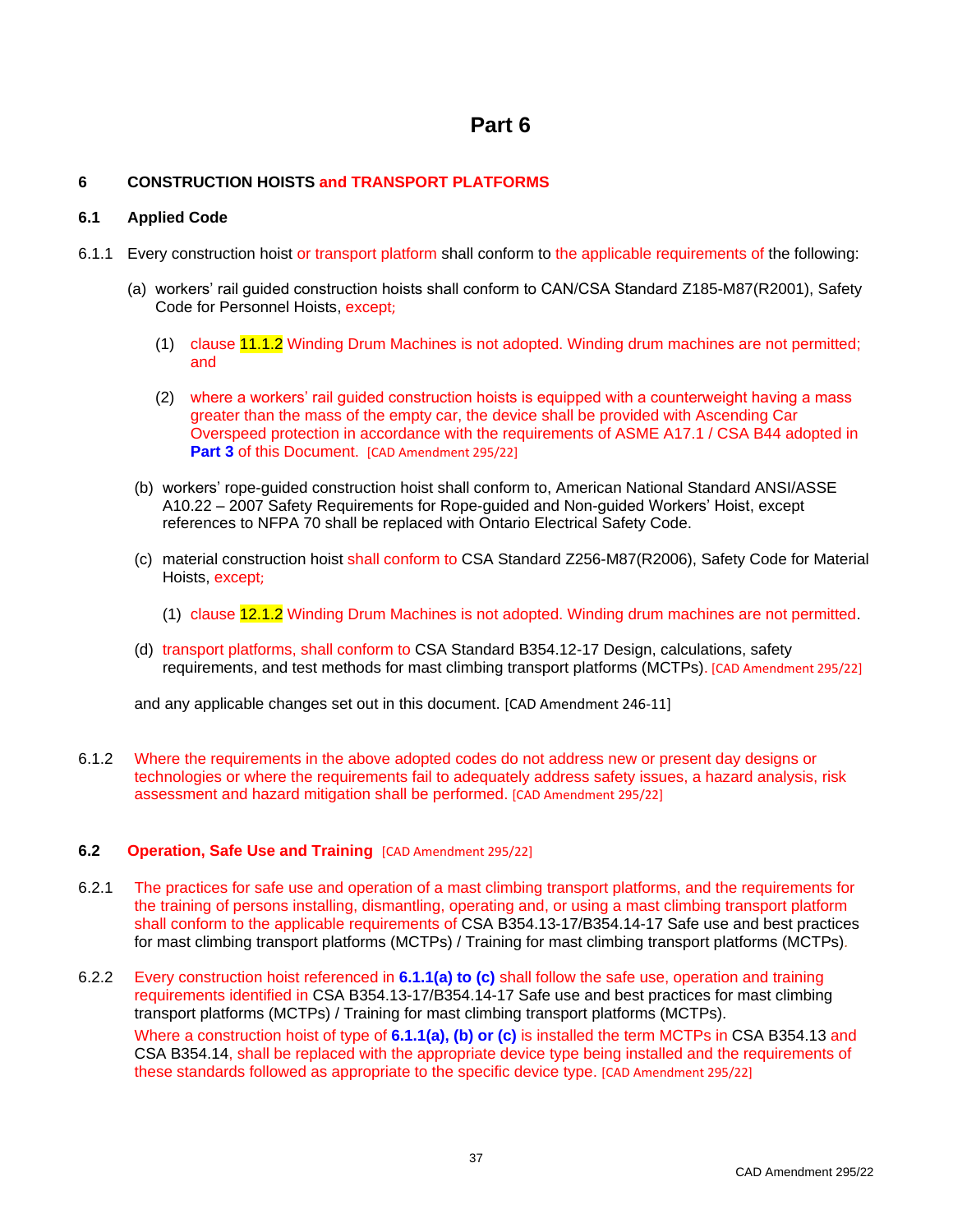- 6.2.3 Every car, cage or platform listed in **6.1.1** shall be equipped with a sign as follows:
	- (a) The sign shall display the message, "Only Operators who have their valid "Operator's Proof of Training" card on their person shall operate this device";
	- (b) The sign shall be of such material and construction that the letters are stamped, etched, cast or otherwise applied to remain permanently visible; and
	- (c) The height of the letters shall not be less than 12 mm (1/2 in.).

# <span id="page-45-0"></span>**6.3 Electrical Requirements**

- 6.3.1 In addition to the electrical requirements of the standards adopted in **6.1**, construction hoists shall comply with the following:
	- (a) in the case of devices designed to **6.1.1(a)** or **6.1.1(c)** no electrical protective device shall be rendered ineffective due to the following:
		- (1) the occurrence of a single ground;
		- (2) a software system failure;
		- (3) failure of a switch which does not have contacts that are positively separated;
		- (4) failure of a contactor;
		- (5) failure of a relay; or
		- (6) failure of a solid-state device;
	- (b) in the case of devices designed to **6.1.1(b)** the circuits of the deadman control switch, the circuits of the limit switches which prevent overtravel, or the circuits of the automatic friction brake shall not be rendered ineffective due to the items listed in **6.3.1(a)(1)** to **6.3.1(a)(6)** above;
	- (c) Redundant software systems used to satisfy the requirements of **6.3.1(a)** or **6.3.1(b)** shall have a level of diversification sufficient to avoid common mode failures;
	- (d) Control equipment incorporating solid-state device s and/or software systems in operating and control circuits shall be tested in accordance with the testing requirements of EN 12016:2004 by exposing it to interference levels at the test values specified for "safety circuits." The interference shall not:
		- (1) in the case of devices meeting **6.1.1(a)** or **6.1.1(c)**, render any electrical protective device ineffective and shall not cause the car to move; or
		- (2) in the case of devices meeting **6.1.1(b)**, render the Deadman Control Switch, Limit Switches, or the Automatic Friction Brake ineffective and shall not cause the cage to move.

If enclosure doors or suppression equipment must remain installed to meet the above requirements, warning signs to that effect shall be posted on the control equipment;

(e) In the case of devices meeting **6.1.1(a)** or **6.1.1(c)**, the normal terminal stopping device and final terminal stopping devices shall not control the same controller devices unless two or more separate and independent controller devices are provided, two of which shall complete both the driving-machine motor and the driving machine brake circuits in either direction of travel; and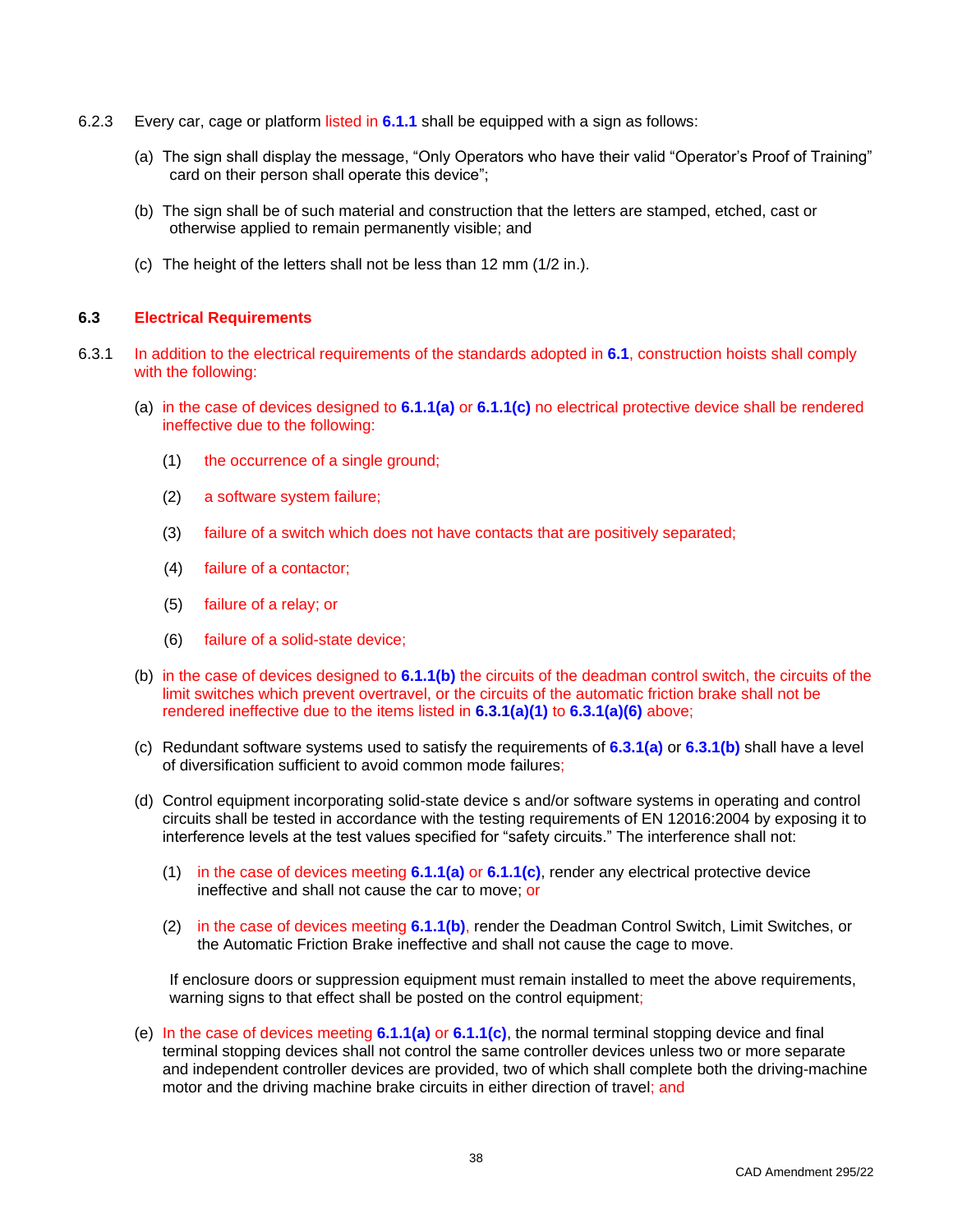- (f) Construction hoists meeting **6.1.1(a)** or **6.1.1(c)**, employing a two- or three-phase alternating-current driving machine motor, which is not driven from a direct current source through a static inverter, shall be provided with a means to inhibit the flow of alternating-current in each phase. [CAD Amendment 216- 07] [CAD Amendment 295/22]
- 6.3.2 In addition to the requirements specified in **2.2**, electrical equipment shall be:
	- (a) certified / listed to the requirements of CAN/CSA C22.2 No. 14, Industrial Control Equipment; or
	- (b) where permitted by the director, approved per Ontario Regulation 438/07 s.2.(1) 2 by a field evaluation agency. [CAD Amendment 295/22]

### <span id="page-46-0"></span>**6.4 Hoistway Door or Gate Interlocks or Locking Devices** *(ED-265-14)*

6.4.1 The requirements of clause 7.5 of CSA Z185 and CSA Z256, are supplemented with the following;

Hoistway door interlocks used to satisfy the requirements of 7.5 shall be evaluated and pre-approved for use by TSSA prior to device licensing. Such components shall either be identified with a manufacturers make and model, or shall reference a TSSA component filing number. *(ED-265-14)* [CAD Amendment 295/22]

6.4.2 The requirements of clause 4.4.6.1 of CSA B354.12 as amended in this Document are supplemented with the following;

Landing door interlocks, or mechanical locks used to satisfy the requirements of 4.4.6.1(h) and **4.4.6.1(i)** of **6.6.1(c)** as amended in this Document, shall be evaluated and pre-approved for use by TSSA prior to device licensing. Such components shall either be identified with a manufacturers make and model, or shall reference a TSSA component filing number. [CAD Amendment 295/22]

### <span id="page-46-1"></span>**6.5 Brake and Safety Testing** [CAD Amendment 295/22]

6.5.1 Brake and safeties shall be tested per the adopted code requirements as summarized in table **6.1** below;

| Table 6.1                               |                                            |                                                       |                                           |                                               |                                        |                                           |  |  |  |  |
|-----------------------------------------|--------------------------------------------|-------------------------------------------------------|-------------------------------------------|-----------------------------------------------|----------------------------------------|-------------------------------------------|--|--|--|--|
| Code / Item                             | Load                                       | <b>Speed</b>                                          | <b>On Initial</b>                         | Every 3<br><b>Months</b>                      | Every 6<br><b>Months</b><br>(periodic) | On Full<br><b>Extension</b>               |  |  |  |  |
| Z185 Brake                              | 125%<br>20.8.5                             | Normal operation<br>down 20.8.5                       |                                           | By contractor<br>Pass recorded<br>in LOG BOOK | By contractor<br>TSSA<br>witnessed     | By contractor<br><b>TSSA</b><br>witnessed |  |  |  |  |
| Z185 Safety                             | 100%<br>24.4.2                             | Down at gov'r<br>tripping speed<br>19.1.2.1           |                                           |                                               |                                        |                                           |  |  |  |  |
| B354 Safety*                            | 110%<br>4.5.6.1.1                          | Down at overspeed<br>detector tripping<br>4.5.6.2.3.2 | By contractor<br><b>TSSA</b><br>witnessed |                                               |                                        |                                           |  |  |  |  |
| (*unless multiple drives)               | 5.2.2.4.2<br>*see 4.5.7 if multiple drives |                                                       |                                           |                                               |                                        |                                           |  |  |  |  |
| <b>B354</b><br><b>Braking System</b>    | 125%<br>5.2.2.3e)                          | Rated speed<br>5.2.2.3e                               |                                           |                                               |                                        |                                           |  |  |  |  |
| <b>B354</b><br>If Multiple drives Brake | Each brake 110%<br>4.5.7 <sub>b</sub>      | Rated speed<br>5.2.2.4.3                              |                                           |                                               |                                        |                                           |  |  |  |  |
| na anns natura<br>Designed Dealers      |                                            |                                                       |                                           |                                               |                                        |                                           |  |  |  |  |

Denotes Brakes Denotes Safeties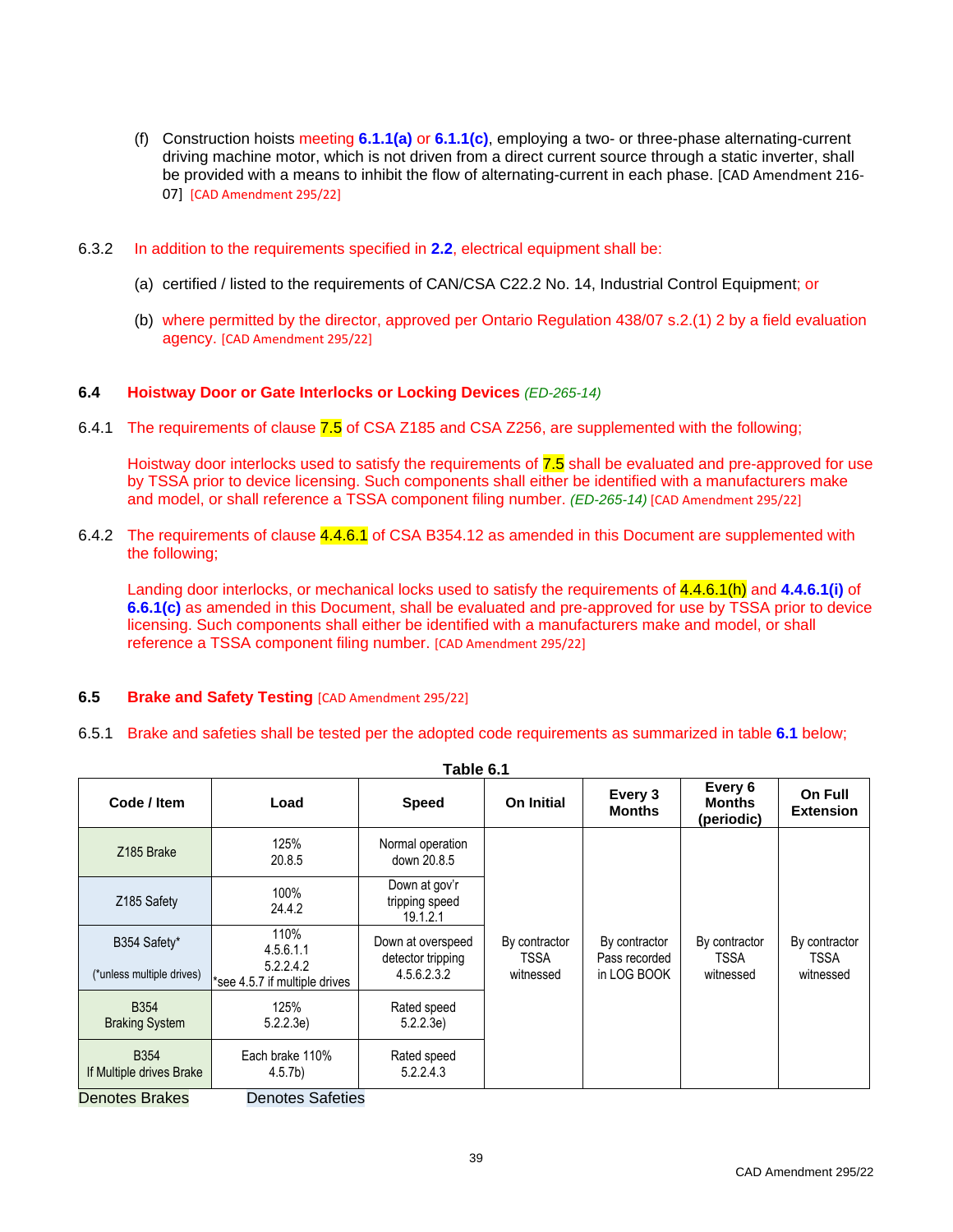### <span id="page-47-0"></span>**6.6 Amendments to CSA B354.12** [CAD Amendment 295/22]

- 6.6.1 The requirements of **6.1.1(d)**, mast climbing transport platforms are adopted with the following language and clarifications;
	- (a) Requirement  $4.4.3.1$  is amended by deleting the noted text:

4.4.3 Platform roof

4.4.3.1 General

The platform roof protection is not mandatory. The environment around the transport platform should be verified to determine if the roof is required or not. Based on a risk analysis, it might become necessary to have this protection.

- (b) Requirement 4.4.5.2 Low height base enclosure is not adopted.
- (c) Requirement 4.4.6.1 General is amended by deleting text where noted and adding the following language (in red type only):

4.4.6 Landing level protection (see Figure 10)

4.4.6.1 General

- e) Fall hazards around the building floor gate shall be covered to prevent any fall. The maximum opening shall be 100mm (4 in) 200 mm (8 in).
- f) The gate shall not exceed the width of the platform transfer ramp by more than  $100 \text{mm}$  (4 in) 200 mm (8 in) on either side.
- g) All gates should be clearly signed with "GATES TO BE KEPT CLOSED UNLESS TRANSPORT PLATFORM IS PRESENT" and "AUTHORIZED PERSONNEL ONLY". Uppercase letters shall have a minimum height of 35 mm (1-3/8 in). This signage is optional.
- h) Based on a risk analysis, or as required by local regulations, it might be necessary to provide a mechanical interlocking mechanism between the landing safety level gate and the inboard platform gate. This mechanism should
	- i) prevent opening of the landing level safety gate while the transport platform is not present;
	- ii) prevent the transport platform from moving while the landing level gate is open; and
	- iii) ensure that the landing level safety gate can only be open from the platform.

i) Where a landing safety gate does not utilize an electrical / mechanical interlock, the landing level gate shall be unlocked by the action of the car gate / ramp. The ramp shall not be able to retract until the landing safety gate is in the closed position, and shall not be able to fully retract unless that landing level safety gate is locked. Locks and or interlocks shall not be accessible from the landing side when the gate is closed.

(d) Requirement 4.4.6.2 Landing level safety gate height is revised as follows:

4.4.6.2 Landing level safety gate 4.4.6.2.2 Reduced height Is not adopted.

### 6.6.2 **Loading Platforms** [CAD Amendment 295/22]

If a loading platform is used, it shall be provided with overhead protection equivalent to that required in 4.4.3. Running clearances at the platform base and at the overhead protection shall be risk assessed.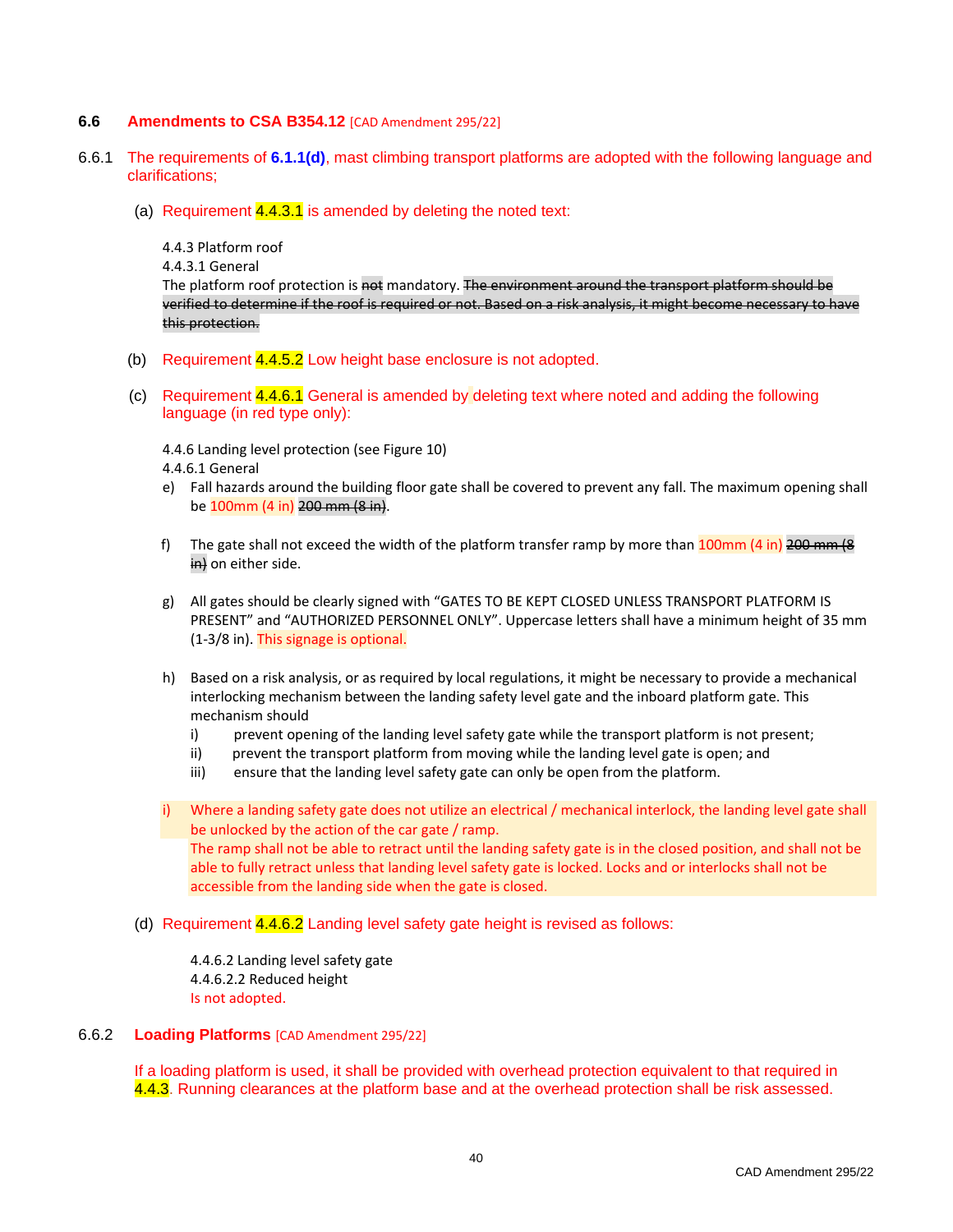# **Part 7**

# <span id="page-48-1"></span><span id="page-48-0"></span>**7 PLATFORM LIFTS AND STAIR LIFTS FOR BARRIER-FREE ACCESS**

# <span id="page-48-2"></span>**7.1 Applied Code**

- 7.1.1 Each newly installed elevating device designated as a platform lift<sup>1</sup> or stair lift<sup>2</sup> for barrier free access shall conform to the requirements of CSA B355:19 Platform lifts and stair lifts for barrier-free access<sup>3</sup> including any applicable changes set out in this Document.
	- <sup>1</sup> Platform lift refers to: enclosed stair platform lifts, unenclosed stair platform lifts, enclosed vertical platform lifts, or unenclosed vertical platform lifts as referenced in Ontario Regulation 209/01.
	- <sup>2</sup> Stair lift refers to: stair chair lifts as referenced in Ontario Regulation 209/01.
	- <sup>3</sup> Platform lifts and stair lifts for barrier-free access has the same meaning as Lifts for persons with physical disabilities as referenced in Ontario Regulation 209/01. [CAD Amendment 295/22]
- 7.1.2 This edition of the B355 code incorporates the requirements previously contained in CAN/CSA-B613, Private residence lifts for persons with physical disabilities. References and requirements related to Private Residence lifts in this code are not adopted.
- 7.1.3 In addition to the requirements specified in **2.2**, electrical equipment where required in this standard shall be certified / listed to the requirements of CAN/CSA B44.1/ASME A17.5, Elevator and Escalator Electrical Equipment as required by 8.1.2 of CSA B355:19. [CAD Amendment 295/22]

Note: This edition incorporates the requirements previously contained in CAN/CSA-B613, *Private residence lifts for persons with physical disabilities*.

### <span id="page-48-3"></span>**7.2 Maintenance**

- 7.2.1 In addition to the requirements in **2.3**, all Platform lifts and stair lifts for barrier-free access shall conform to the maintenance requirements of CSA B355:19 Platform lifts and stair lifts for barrier-free access including Annex B and any applicable changes set out in this Document.
- <span id="page-48-4"></span>**7.3 Alterations** [CAD Amendment 295-22]
- 7.3.1 Notwithstanding section **2.6**, alterations made to elevating devices covered by the scope of CSA B355:19 Platform lifts and stair lifts for barrier-free access (previously CSA B355 Lifts for Persons with Physical Disabilities) shall conform to the requirements of the code adopted in subsection **7.1** and as specified by the director.
- 7.3.2 Alterations to elevating devices covered under the scope of CSA B355 shall follow the requirements specified in B355:19 Annex  $D$  – Alterations.
- 7.3.3 Alteration submission documents shall also adhere to the Director's Guideline on alterations and shall be accompanied by a completed alterations checklist. [CAD Amendment 295-22]

# <span id="page-48-5"></span>**7.4 Access and Usage of Device** [CAD Amendment 295/22]

- 7.4.1 The owner of a barrier free access lift shall,
	- (a) ensure that instructions are posted at every operating station detailing how to,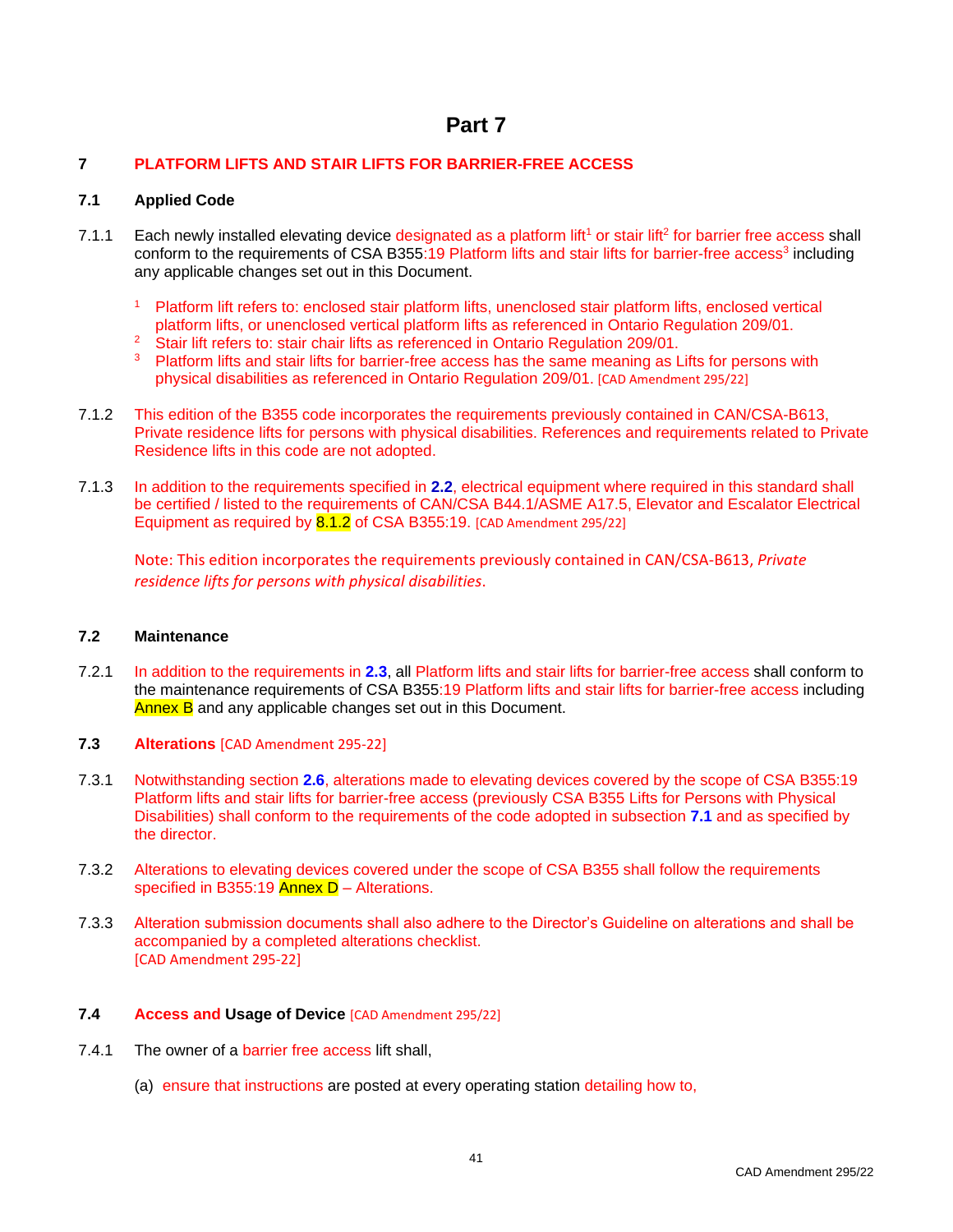- (1) request assistance, or
- (2) gain access to the device, complete with detailed operating instructions and appropriate hazard warnings; and
- (b) control access to and/or usage of the device by means of a key or other equivalent means to ensure only authorized personnel can operate and use such devices, or
- (c) perform a risk assessment of hazards related to the potential for harm and/or misuse for a given location of the device and keep a copy of the risk assessment which shall be produced to an inspector upon request and, provide means to ensure that persons using the device can do so in a safe manner while protecting the general public by limiting access to the device. Note: see **Annex A.**

# <span id="page-49-0"></span>**7.5 Access and Control Means** [CAD Amendment 295/22]

- 7.5.1 The control of device usage may be achieved through a combination of means, such as but not limited to,
	- (a) key-control;
	- (b) electronic security means such as keypads, card reader, near field communication devices;
	- (c) call and release controls, or call and video surveillance controls;
	- (d) restriction lifting timers based on time of day, day of week or other time bases interval as appropriate for the location;
	- (e) restriction by location;
	- (f) training of users and recognition of authorized personnel; or
	- (g) permitting use only by attendant operation. Note: see **Annex A.**
- 7.5.2 Where key-control means is used, the key shall be removable only when in the "off" position.

# <span id="page-49-1"></span>**7.6 Control and Access Risk Assessment Report**

- 7.6.1 In addition to those requirements set out in sections 15 and 16 of the Regulation, the design submission for a lift for barrier free access shall include a report, detailing the proposed methods of compliance with sections **7.4** Access and Usage of Device and **7.5** Access and Control Means of this Document. [CAD Amendment 295/22]
- 7.6.2 In addition to the requirements of section 29 of the Regulation, where there is change in the ownership of a lift for persons with physical disabilities or a substantive change in the type of occupancy of a building in which a lift for persons with physical disabilities is installed, the new owner of the lift shall submit to the director an updated version of the report required in **7.6.1**. [CAD Amendment 295/22]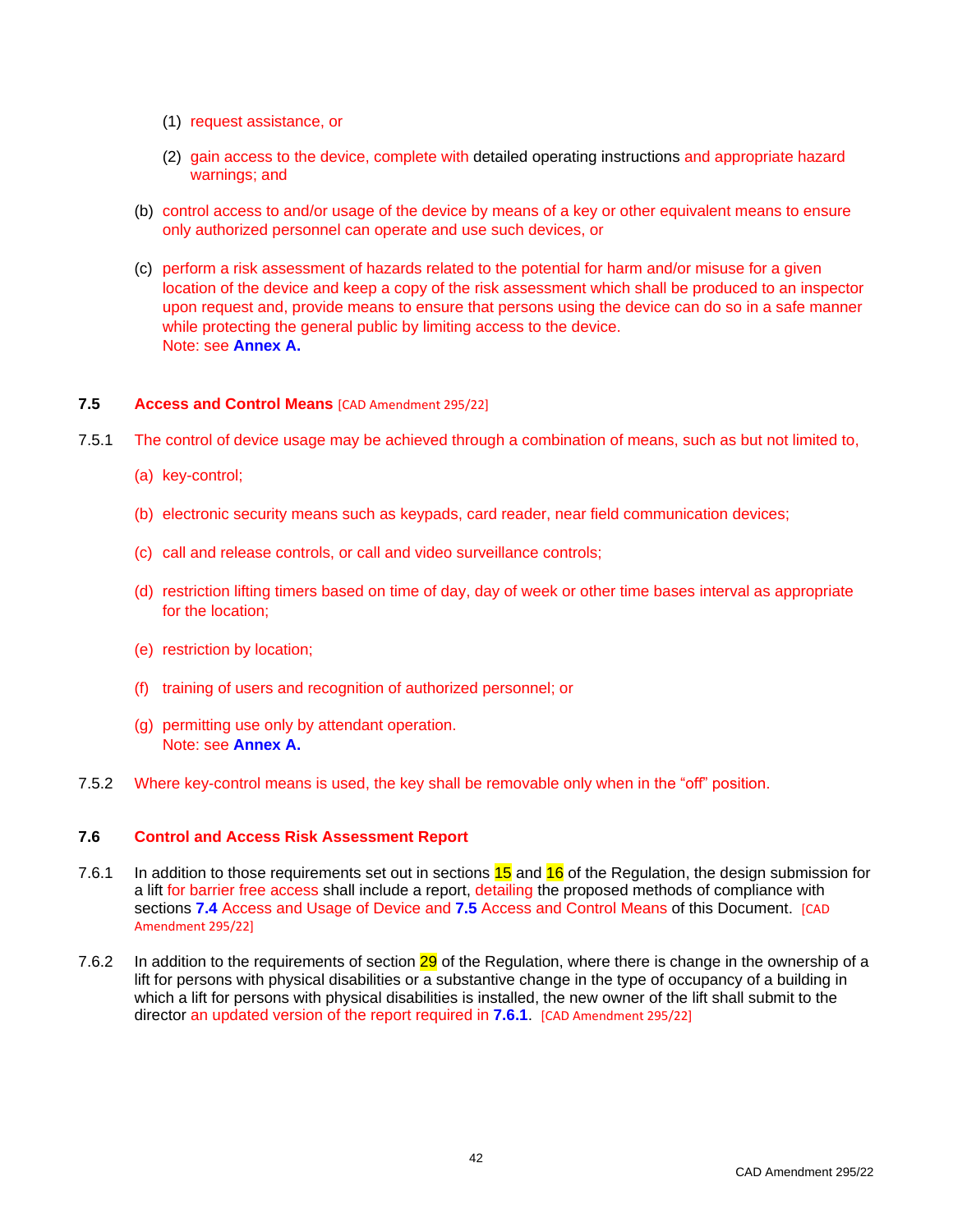# **Part 8**

# <span id="page-50-1"></span><span id="page-50-0"></span>**8 WIND TURBINE TOWER ELEVATORS [CAD Amendment 277/19]**

### <span id="page-50-2"></span>**8.1 Applied Code**

- 8.1.1 Each newly installed wind tower turbine elevator shall conform to the requirements of ASME A17.8-2016 / CSA B44.8-16, Standard for wind turbine tower elevators including any applicable changes set out in the CAD.
- 8.1.2 In addition to the requirements specified in **2.2**, electrical equipment where required in this standard shall be certified / listed to the requirements of CAN/CSA B44.1/ASME A17.5, Elevator and Escalator Electrical Equipment as required in 2.26.4.2 of the adopted code. [CAD Amendment 295/22]

# <span id="page-50-3"></span>**8.2 Amendments to ASME A17.8-2016 / CSA B44.8-16**

8.2.1 The requirements of 2.20.2.10 c) are amended by deleting the noted text:

2.20.2.10 c) A readily visible hour meter shall be provided on all suspended elevator cars and the suspension steel wire ropes shall be replaced after 250 h of operation. or after 5 years, whichever occurs first.

8.2.2 The requirements of 2.31 are amended by adding the following language (in red type only):

### **2.31 Maintenance, repair, replacement, and testing**

Maintenance, repair, replacement, and testing shall conform to ASME A17.1/CSA B44, 8.6. The maintenance interval for a wind turbine tower elevator shall not exceed the manufacturers' recommendations, but in no case shall it exceed 18 months. [CAD Amendment 295/22]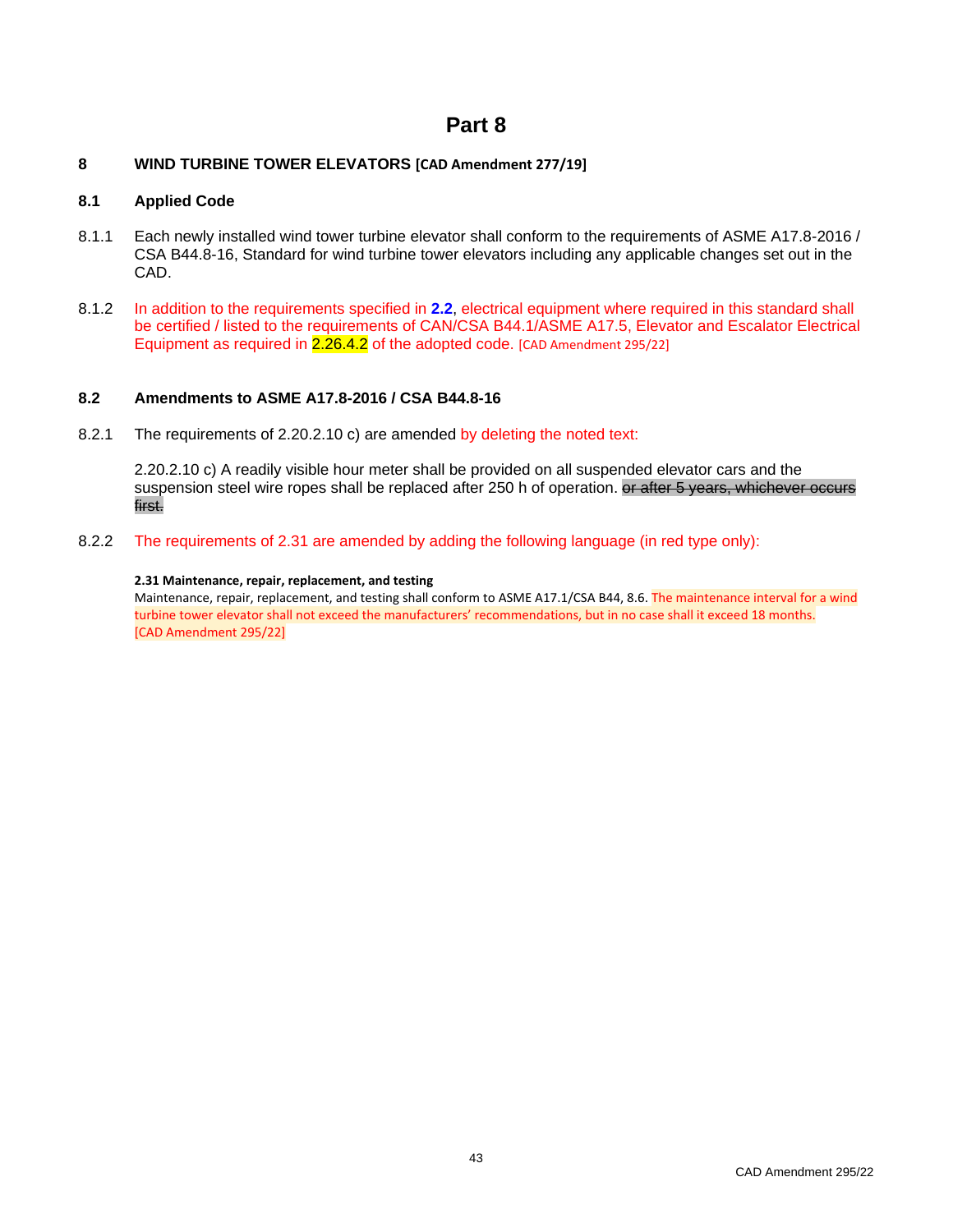# **Part 9**

# <span id="page-51-1"></span><span id="page-51-0"></span>**9 PARKING GARAGE LIFTS (PGL's)** [CAD Amendment 295/22]

# <span id="page-51-2"></span>**9.1 Applied Code**

9.1.1 Each newly installed or altered parking garage lift shall conform to the requirements of

**BS EN 14010:2003+A1:2009 Safety of machinery - Equipment for power driven parking of motor Vehicles - Safety and EMC requirements for design, manufacturing, erection and commissioning stages**,including any applicable changes set out in this Document.

- 9.1.2 Where standards referenced in **BS EN 14010:2003+A1:2009,**
	- (a) conflicts with a standard or regulation enforced by another authority having jurisdiction applicable in the Province of Ontario, the requirements referenced within BS EN 14010 shall be superseded by those requirements;
	- (b) have corresponding standards developed by standards developing organizations (SDO's) recognized by Standards Council of Canada (SCC), those standard shall be considered alternative acceptable standards for use in the design of parking garage lifts. Note: Refer to Director's Guideline 298-22 for a listing of standards that have been cross referenced to those utilized in BS EN 14010:2003+A1:2009;
	- (c) do not have corresponding standards as noted in (a) or (b), the referenced standard and it's requirements shall apply.

### <span id="page-51-3"></span>**9.2 Definitions**

- 9.2.1 In part 9 of this document:
	- (a) "*authorized personnel*" means persons who have been instructed in the operation of the equipment and designated by the owner to use the equipment.
	- (b) *"Electrical Protective Device" or "EPD"* means a device capable of or intended to safeguard someone or something from a serious hazard.
	- (c) *Load Carrying Unit" or "LCU" means* the unit or platform on which a vehicle is carried into the working area.
	- (d) "*PGL*" means a parking garage lift as defined in Ontario Regulation 209/01.
	- (e) "*PGL Automatic, external transfer area*" means a *PGL* that:
		- i. operates under automatic control;
		- ii. contains a *transfer area* that:
			- a. does not contain a lifting and/or lowering device; and
			- b. is physically separated from the *working area* by means of a *working area door* ; and
		- iii. where vehicles may be driven into and out of the *transfer area* by the general public.

(Note: see exemption O.Reg 209/01 s2.(3)(j))

- (f) "*PGL Automatic, internal transfer area*" means a *PGL* that:
	- i. operates under automatic control;
	- ii. contains a *transfer area* that:
		- a. contains a lifting and/or lowering device; and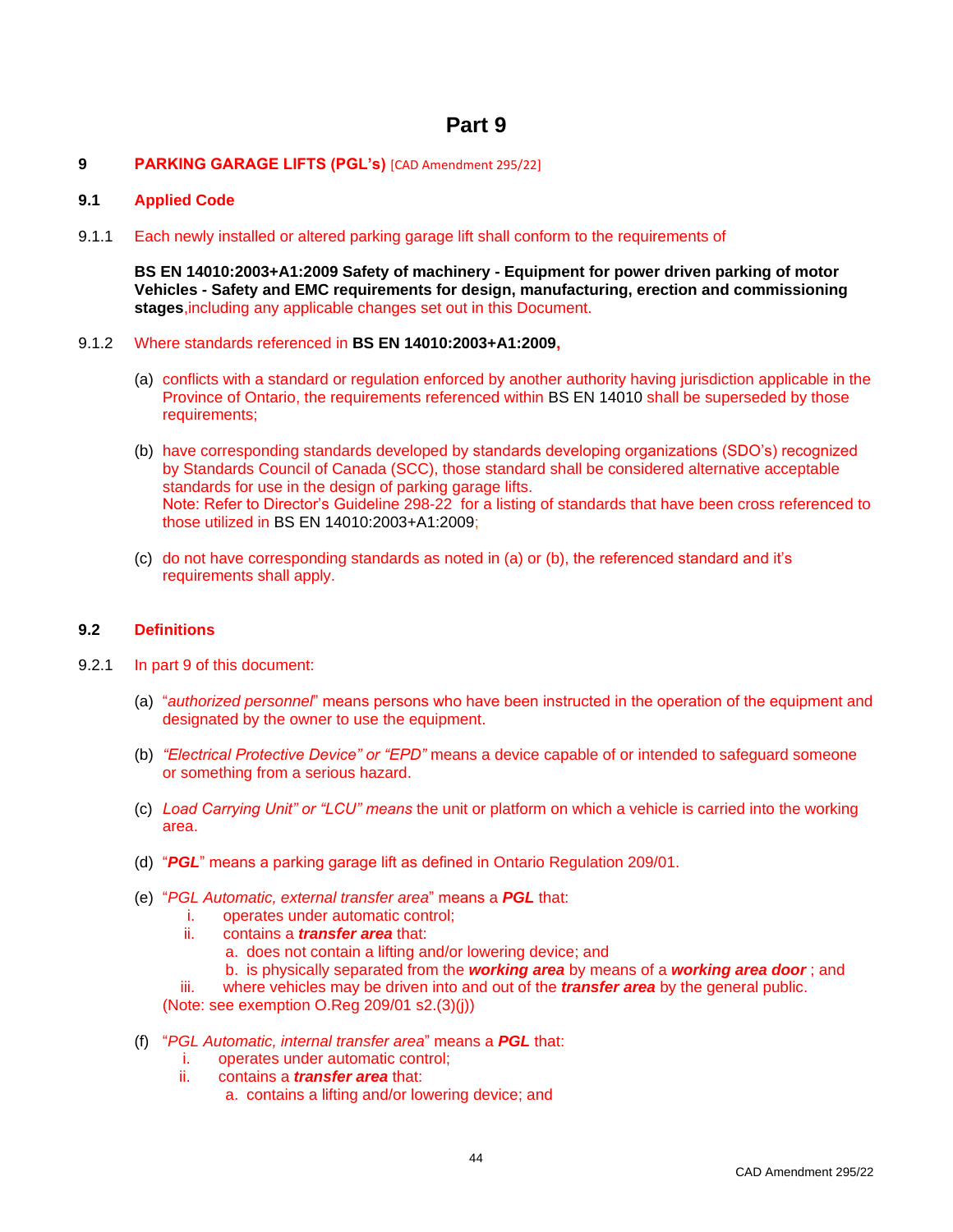- b. is physically separated from the *working area*; and
- iii. where vehicles may be driven into and out of the *transfer area* by the general public.
- (g) "*PGL Complex Automatic*" means a *PGL*:
	- i. that operates under automatic control;
	- ii. that contains a *transfer area* that:
		- a. has *load carrying unit(s)* that move in a vertical and/or horizontal direction; and
		- b. is not physically separated from the *working area*;
	- iii. where vehicles must be driven into and out of the transfer area by *authorized personnel*; and
	- iv. where door or gates separate the transfer and working areas from the access area.
- (h) "*PGL Complex*" means a *PGL*:
	- i. that operates under continuous pressure push button (CPPB) control;
	- ii. where the *load carrying unit(s)* move in a vertical and/or horizontal direction; and
	- iii. where vehicles are driven into and out of the *working area* by *authorized personnel*.
- (i) "*PGL Simple*" means a *PGL*:
	- i. that operates under continuous pressure push button (CPPB) control;
	- ii. where the *load carrying unit(s)* only moving in a vertical direction; and
	- iii. where vehicles are driven into and out of the *working area* by *authorized personnel*.
- (j) "*transfer area*" means area within automatic parking equipment in which vehicles are transferred to, or taken from, to reach the *working area*. The transfer area is intended to allow for at least the driver to leave or to enter the vehicle.
- (k) "*working area*" means area in which the vehicle is handled. Within *automatic* parking equipment this area is not intended to be accessed by the user.
- (l) "*working area door*" means a door between the transfer area and the working area.

### <span id="page-52-0"></span>**9.3 Application**

### <span id="page-52-1"></span>9.3.1 *PGL Automatic, external transfer area*

Where a *PGL Automatic, external transfer area* is installed, the exemption criteria of requirements of Ontario Regulation 209/01 s2.(3)(j) apply.Where a vehicle enters a *transfer area* that is arranged to be physically separated from the *working area* by a *working area door*, and the device,

- *(a)* meets the requirements of the standard adopted in **9.1** including 5.11, 5.12;
- *(b)* provides effective patron detection means for persons in the transfer area; and
- *(c)* utilizes interlocks on all doors accessing the transfer and working areas,

such devices shall be permitted to be exempted under the provisions of Ontario Regulation 209/01 s2.(3)(j).

### <span id="page-52-2"></span>9.3.2 *PGL Automatic, integral transfer area*

# *9.3.2.1 Transfer Area*

Where a vehicle enters a *transfer area* that is part of a working hoistway, the *transfer area* shall be regulated and assessed for compliance with application requirements of the adopted code and the following:

(a) patron detection methods (ref  $5.11.11$ ,  $5.11.12.3$ );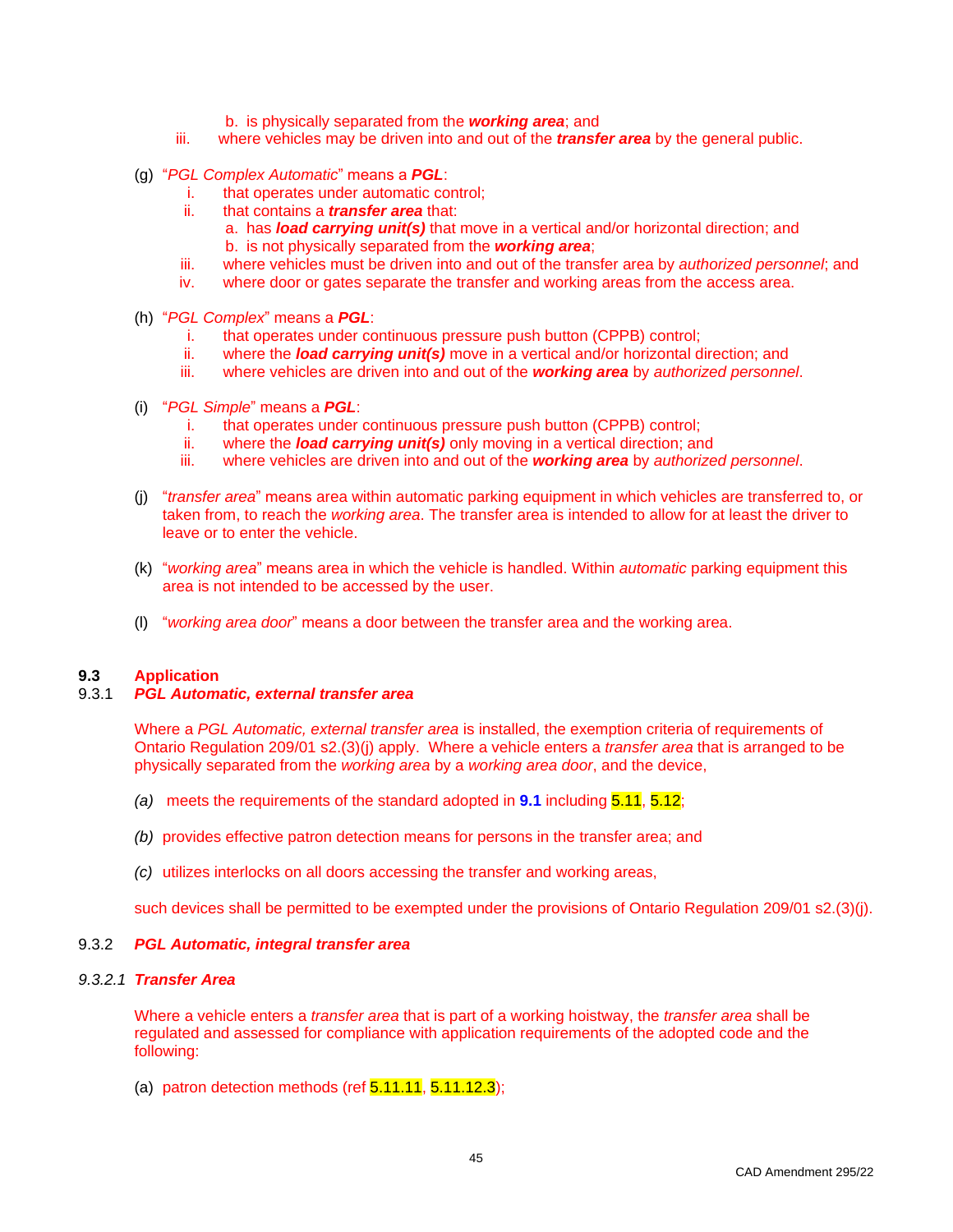- (b) effective means to prevent persons from accessing the working area (ref  $5.11.3$ ); and
- (c) interlocking of all doors used to prevent lift unintended start-up, or initiate a stop (ref 5.11.5)

### *9.3.2.2* **Lifts**

Lifts operating from within a transfer area shall be regulated as part of the transfer area of **9.3.2** and assessed as follows:

- (a) Lifts travelling in the up direction only where the parking garage lift platform has no fall / freefall risk, the parking garage platform shall be assessed for;
	- (1) Any hazards that a driver and passengers departing the area may be exposed to that is part of or associated with the lifting device (gaps, path and clearances) (ref 5.5.3, 5.5.6, 5.5.7, 5.11.8); and
- (b) Lifts that can travel in a downward direction directly from the transfer area shall be assessed for:
	- (1) requirements of (a) above;
	- (2) means to hold and support the elevating device and it's rated load when in the transfer area (eg. brakes, pins, suspension or supports, etc.); and
	- (3) means to mitigate freefall (eg. safeties, buffers, rupture valves, etc.).

### <span id="page-53-0"></span>9.3.3 *PGL Complex Automatic*

Devices categorized as *PGL Complex Automatic* shall meet the applicable requirements of the standard adopted in **9.1**, and shall have the following features:

- (a) automatic operation is provided to store and retrieve vehicles;
- (b) gates are required to separate the access area from the *transfer area(s)*;
- (c) the closing of doors or gates that provide access to the *transfer area* shall be under constant pressure push buttons control or if means are provided to automatically stop the doors in the event of obstruction detection power closing is permitted, power opening of doors or gates is permitted;
- (d) vehicles are driven into the *transfer area* and onto a *load carrying unit* (*LCU*) by *authorized personnel*;
- (e) there is no transfer devices on the *LCU*;
- (f) the *working area* of the device is not intended for user access; and
- (g) the parking system moves the *LCU* in a vertical direction of travel, horizontal travel of the *LCU* is permitted but not required.

### <span id="page-53-1"></span>9.3.4 *PGL Complex*

Devices categorized as *PGL Complex* shall meet the applicable requirements of the standard adopted in **9.1**, and shall have the following features:

(a) CPPB operation is provided, automatic operation is not permitted;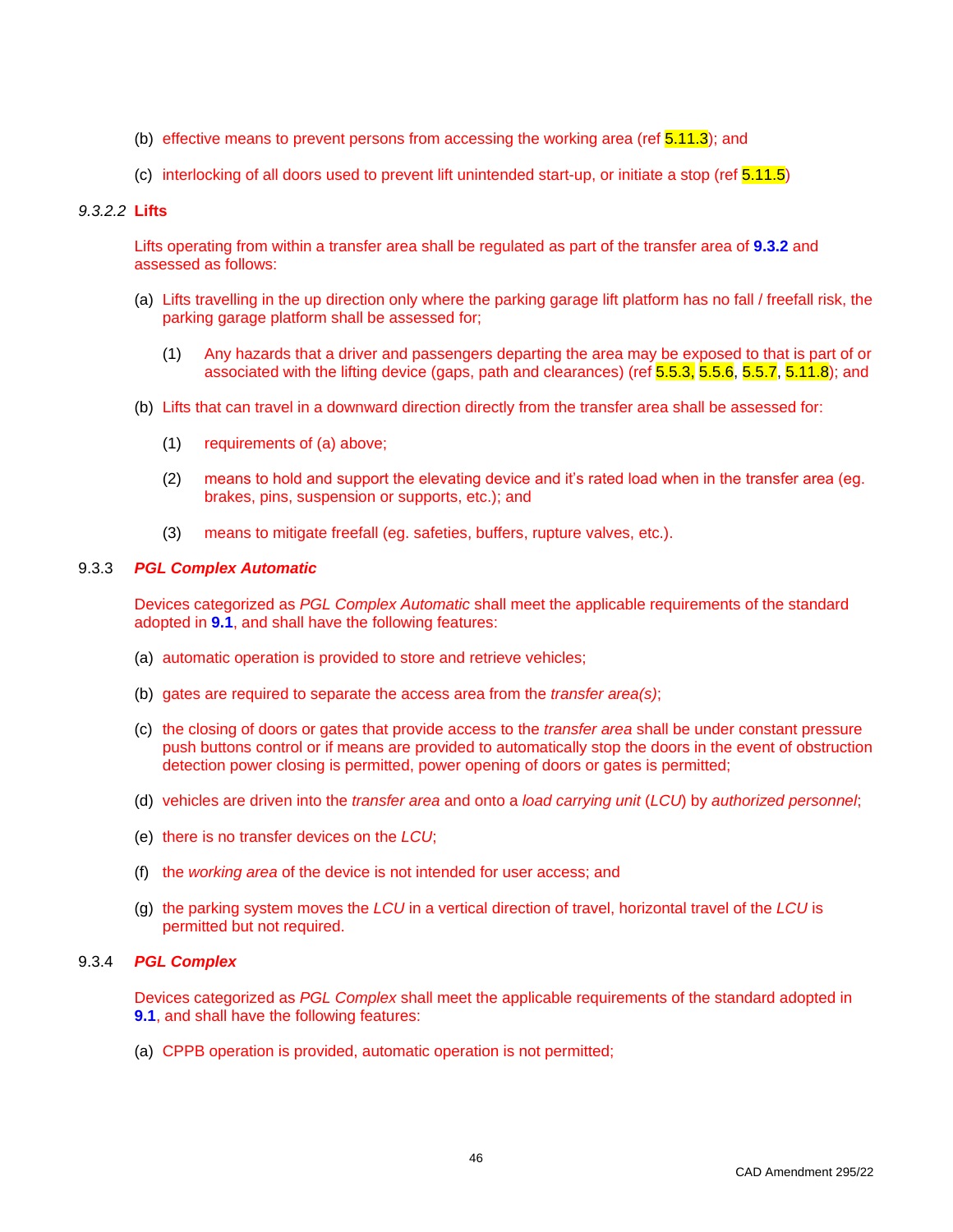- (b) gates are not required to separate the access area from the working area; however where travel can occur in the downward direction, means shall be provided to protect against falling
- (c) vehicles are driven into the *working area* and onto a *load carrying unit* (*LCU*), or under an *LCU* by *authorized personnel*;
- (d) there is no transfer devices on the *LCU*;
- (e) the *working area* of the device is intended for user access; and
- (f) the parking system moves the *LCU* in a vertical direction of travel, horizontal travel of the *LCU* is permitted not but required.

### <span id="page-54-0"></span>9.3.5 *PGL Simple*

Devices categorized as *PGL Simple* shall meet the applicable requirements of the standard adopted in **9.1**, and shall have the following features:

- (a) CPPB operation is provided, automatic operation is not permitted;
- (b) gates are not required to separate the access area from the working area; however where travel can occur in the downward direction, means shall be provided to protect against falling;
- (c) vehicles are driven into the *working area* and on a *load carrying unit* (*LCU*), or under an *LCU* by *authorized personnel*;
- (d) there is no transfer devices on the *LCU*;
- (e) the *working area* of the device is intended for user access; and
- (f) the parking system moves the *LCU* in a vertical direction of travel only, there is no horizontal motion of the *LCU*.

Note: see **Annex B** for Comparison Table of Device Type Features.

### <span id="page-54-1"></span>**9.4 Electrical Requirements**

- 9.4.1 In addition to the electrical requirements of **2.2** and the applicable requirements of the standards adopted in **9.1**, parking garage lifts controls systems shall also ensure conformance to the following:
	- (a) the occurrence of a single ground or the failure of:
		- (1) a switch which does not have contacts that are positively separated;
		- (2) a contactor;
		- (3) a relay;
		- (4) a solid-state device; or
		- (5) software system (including host hardware),

shall not render any electrical protective device ineffective;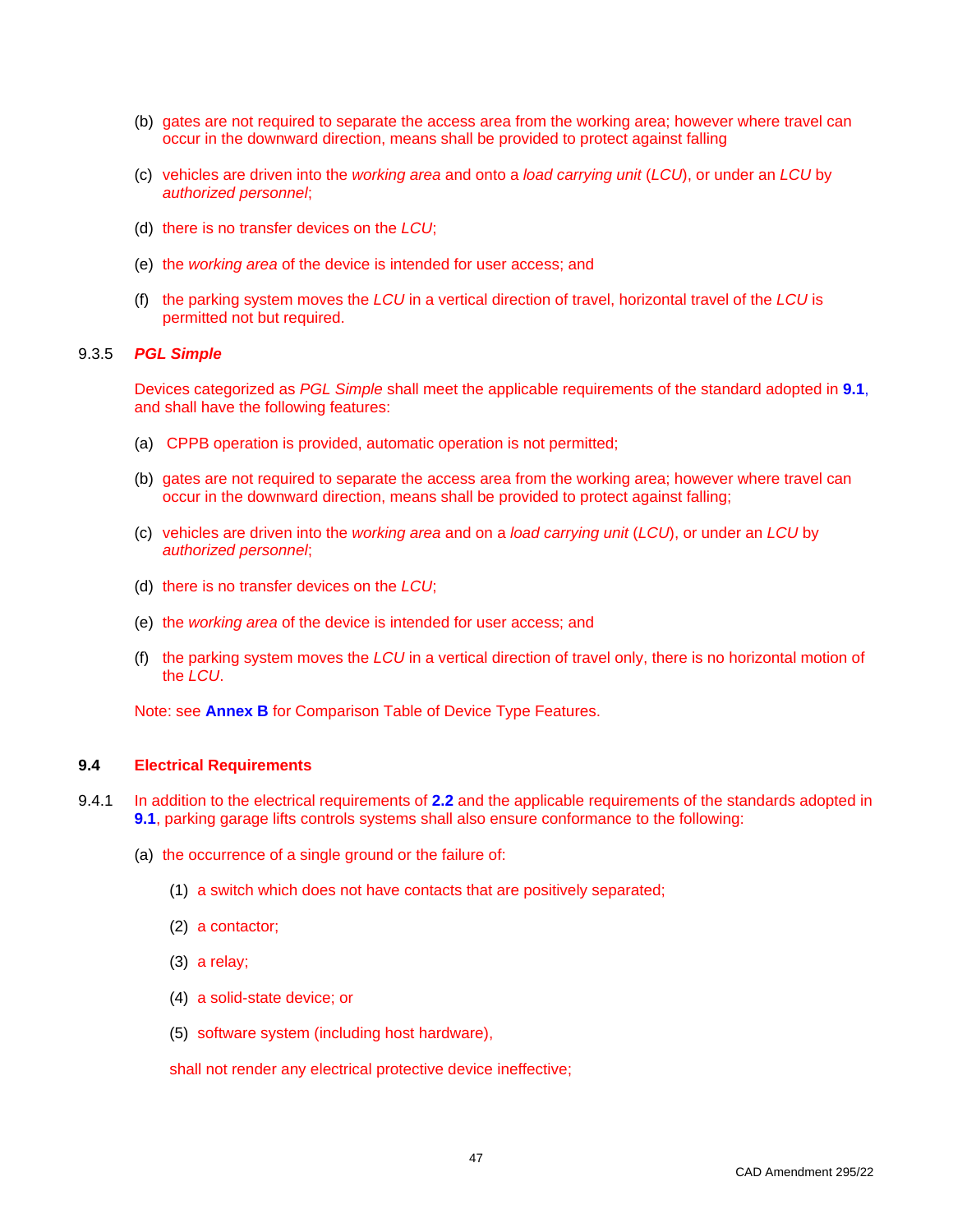- (b) the occurrence of a failure in  $9.4.1(a)$  shall not allow the device to restart;
- (c) shall be certified / listed to the requirements of CAN/CSA C22.2 No. 14, Industrial Control Equipment; or
- (d) where permitted by the director, approved per Ontario Regulation 438/07 s.2.(1) 2 by a field evaluation agency. [CAD Amendment 295/22]

# <span id="page-55-0"></span>**9.5 Access to control equipment**

- 9.5.1 Control equipment shall be arranged with the following provisions:
	- (a) safe and convenient access for authorized personnel (not located in pits where a pit is provided);
	- (b) adequate lighting, working clearance and headroom at the controller;
	- (c) in a locked enclosure or a control panel in a locked machine room; and
	- (d) a lockable disconnect.

Note: Clearances around control equipment shall conform to the Ontario Electrical Safety Code.

# <span id="page-55-1"></span>**9.6 Pits**

9.6.1 Pits where provided shall conform to the requirements for pits as provided in ASME/CSA A17.1/B44 with respect to access, illumination, and stop switches.

# <span id="page-55-2"></span>**9.7 Installation Number**

9.7.1 For details on the assignment of installation numbers for parking garage lift systems refer to **Annex B**.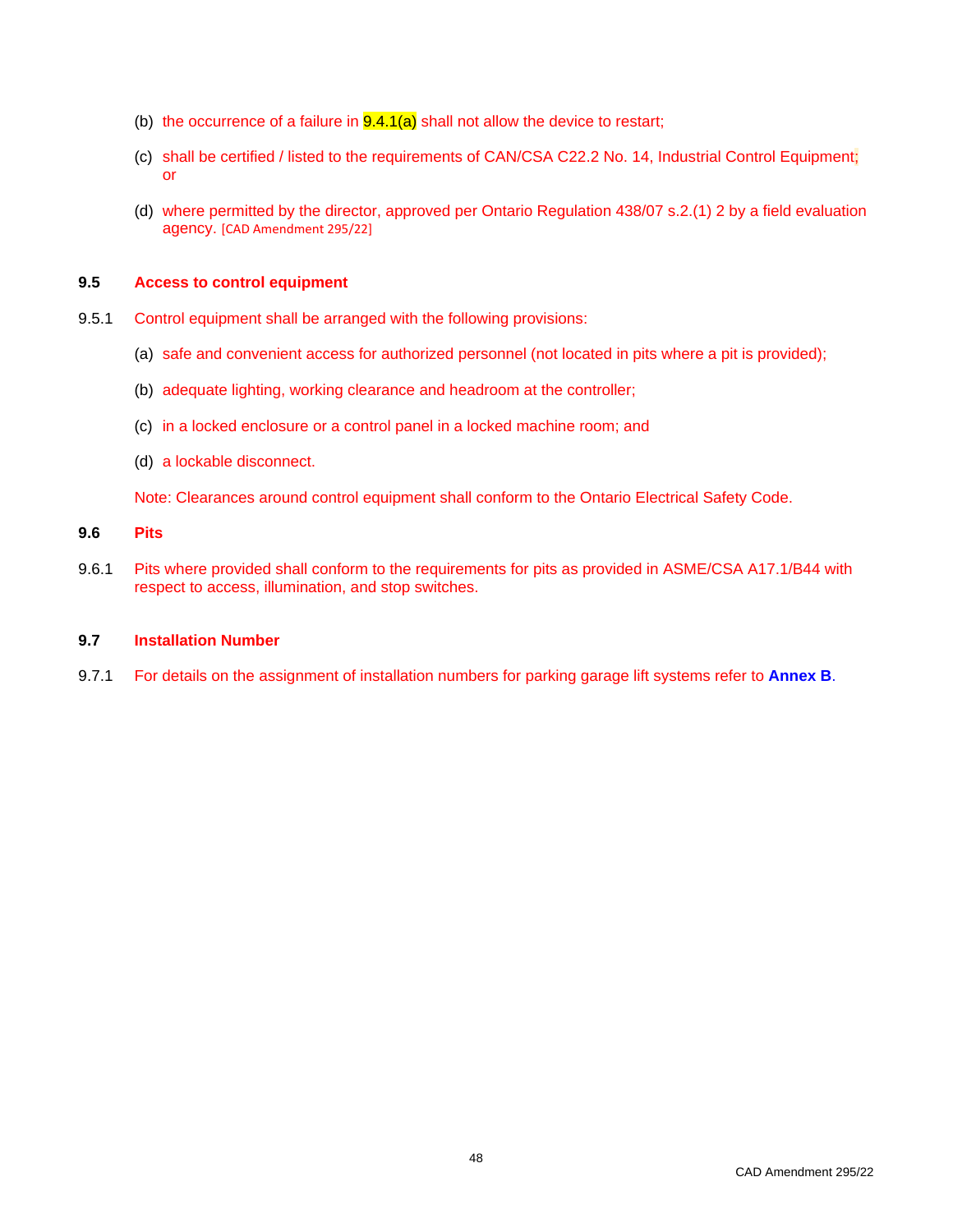# *Annex A (informative)*

# <span id="page-56-1"></span><span id="page-56-0"></span>**1.0 NOTES ON REQUIREMENTS of Part 7** [CAD Amendment 295/22]

### **Requirement 7.4 and 7.5 Commentary on Assessment of Risk and Location Scenarios**

- a) Where the owner of the device is able to control and identify persons who will be using the device or the area where the device is installed and the owner familiarizes those persons in advance of using the area or device with the safety rules and procedures concerning the use of the area and the device, the device may be permitted to be free of access control means provided the potential for intentional misuse (such as children playing) has been considered and managed (ie. adult condo lobby, area within a seniors residence).
- b) In high demand, high traffic areas, primarily associated with adult usage, time of day / day of week controls supplemented with live monitoring may permit periods where devices are fully unrestricted during peak hours, but revert to suitably defined restrictions in off peak periods (ie Toronto's PATH Network, professional office building lobby).
- c) In areas where there is a higher probability of children playing, key control or call and release controls with surveillance shall be the only acceptable means to ensure safety and prevent misuse (ie. Local arena, public recreation centres).
- d) In areas such as schools, where owners can identify typical users (such as in a) above, keypad controls or other means of assurance that only authorized personnel can gain access to the device shall be required (ie. Public / private schools, day care centres).
- e) ASME A17.7-2007/CSA B44.7-07 (R2012) Performance-based safety code for elevators and escalators contains risk assessment methodologies and templates.